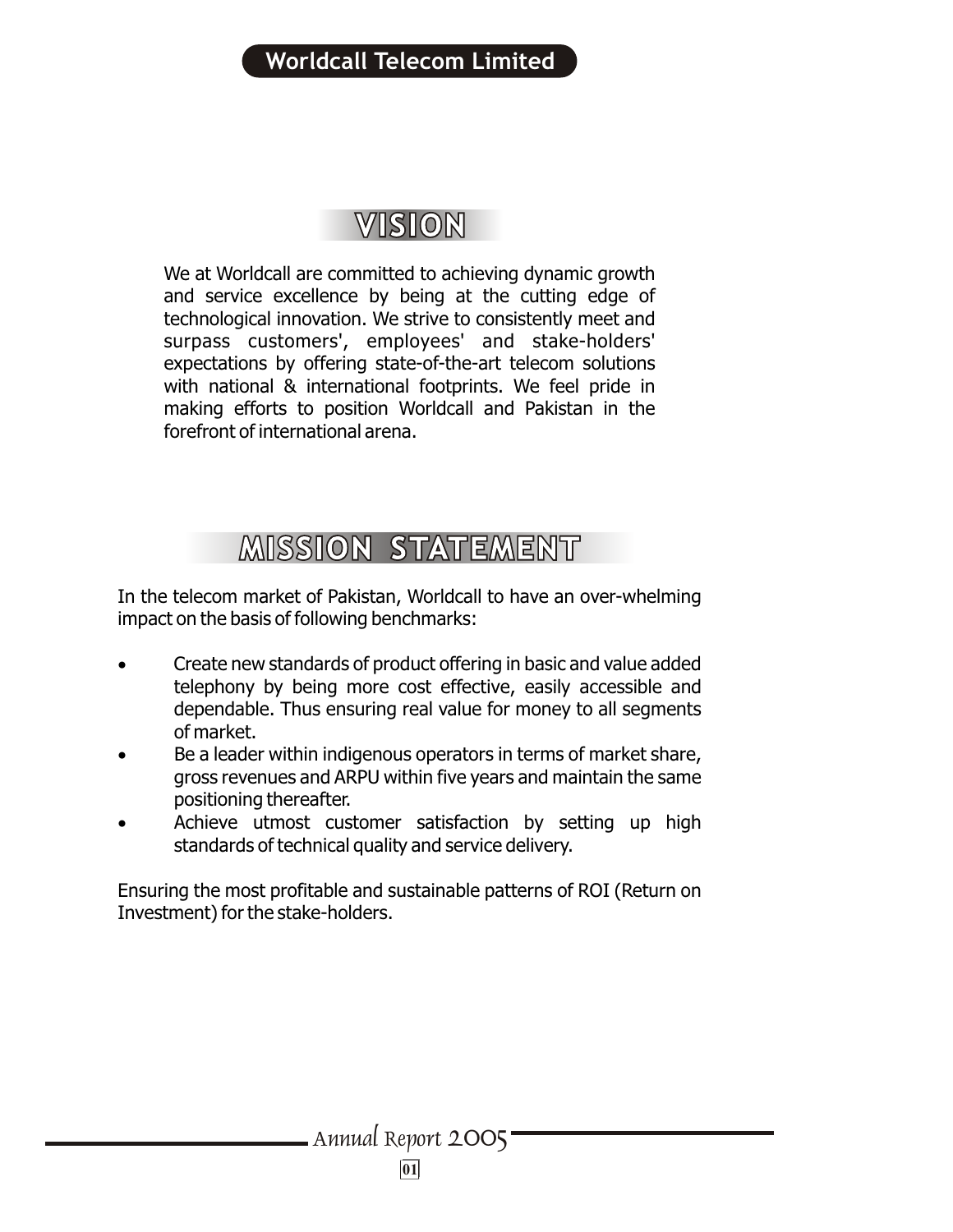### **C O N T E N T S**

| <b>Company Information</b>                                          | 05 |
|---------------------------------------------------------------------|----|
| <b>Notice of Annual General Meeting</b>                             | 06 |
| <b>Chairman's Review</b>                                            | 07 |
| <b>Directors' Report</b>                                            | 11 |
| Statement of Compliance with the best practices on Transfer Pricing | 15 |
| <b>Statement of Compliance with Code of Corporate Governance</b>    | 16 |
| <b>Auditors' Review Report on Statement of Compliance</b>           |    |
| with Code of Corporate Governance                                   | 18 |
| <b>Auditors' Report to the Members</b>                              | 19 |
| <b>Balance Sheet</b>                                                | 20 |
| <b>Profit and Loss Account</b>                                      | 21 |
| <b>Cash Flow Statement</b>                                          | 22 |
| <b>Statement of Changes in Equity</b>                               | 23 |
| <b>Notes to the Accounts</b>                                        | 24 |
| <b>Pattern of Shareholding</b>                                      | 44 |
| <b>Form of Proxy</b>                                                | 47 |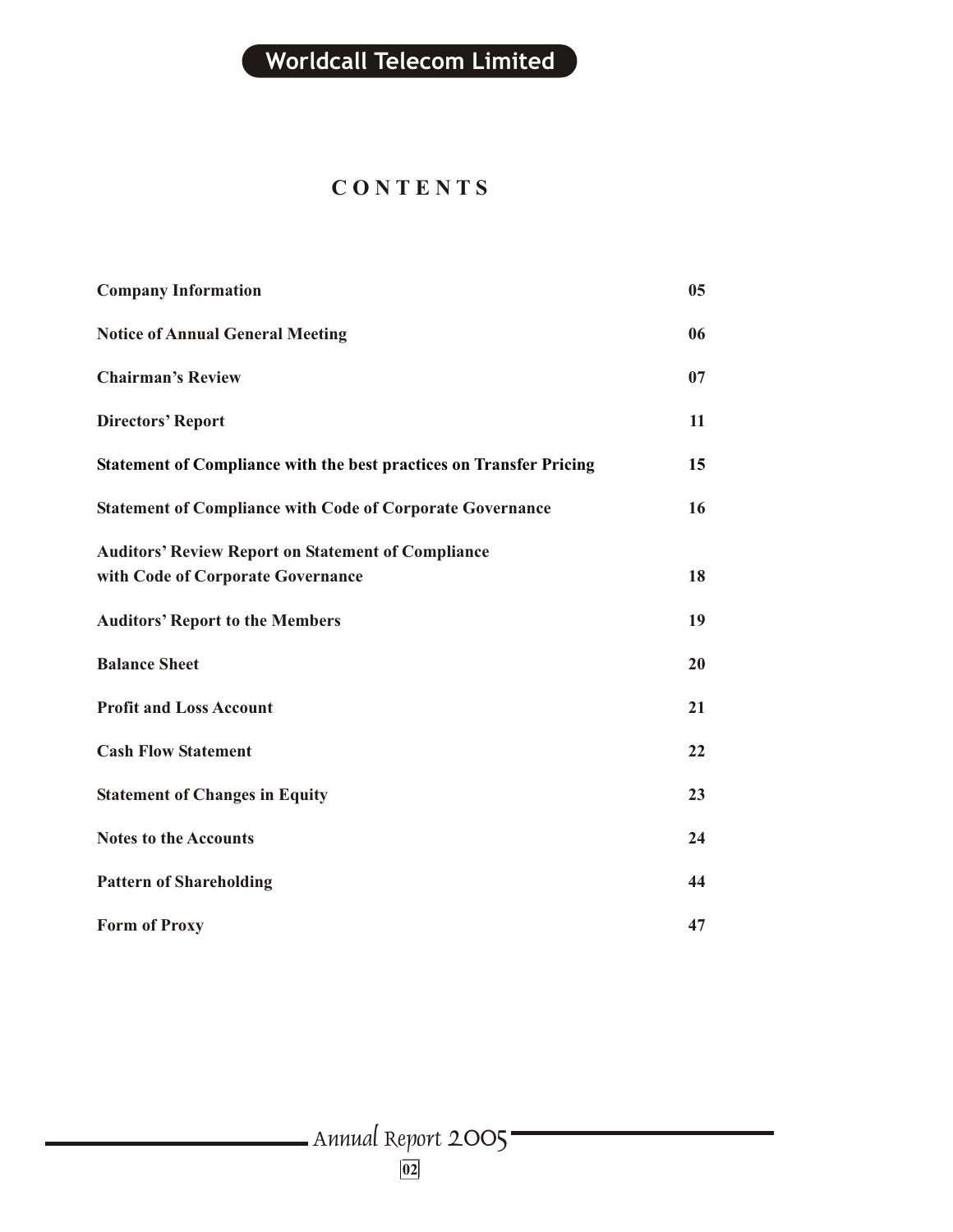## **FINANCIAL STATEMENTS**

## **FOR THE YEAR ENDED 30 JUNE 2005**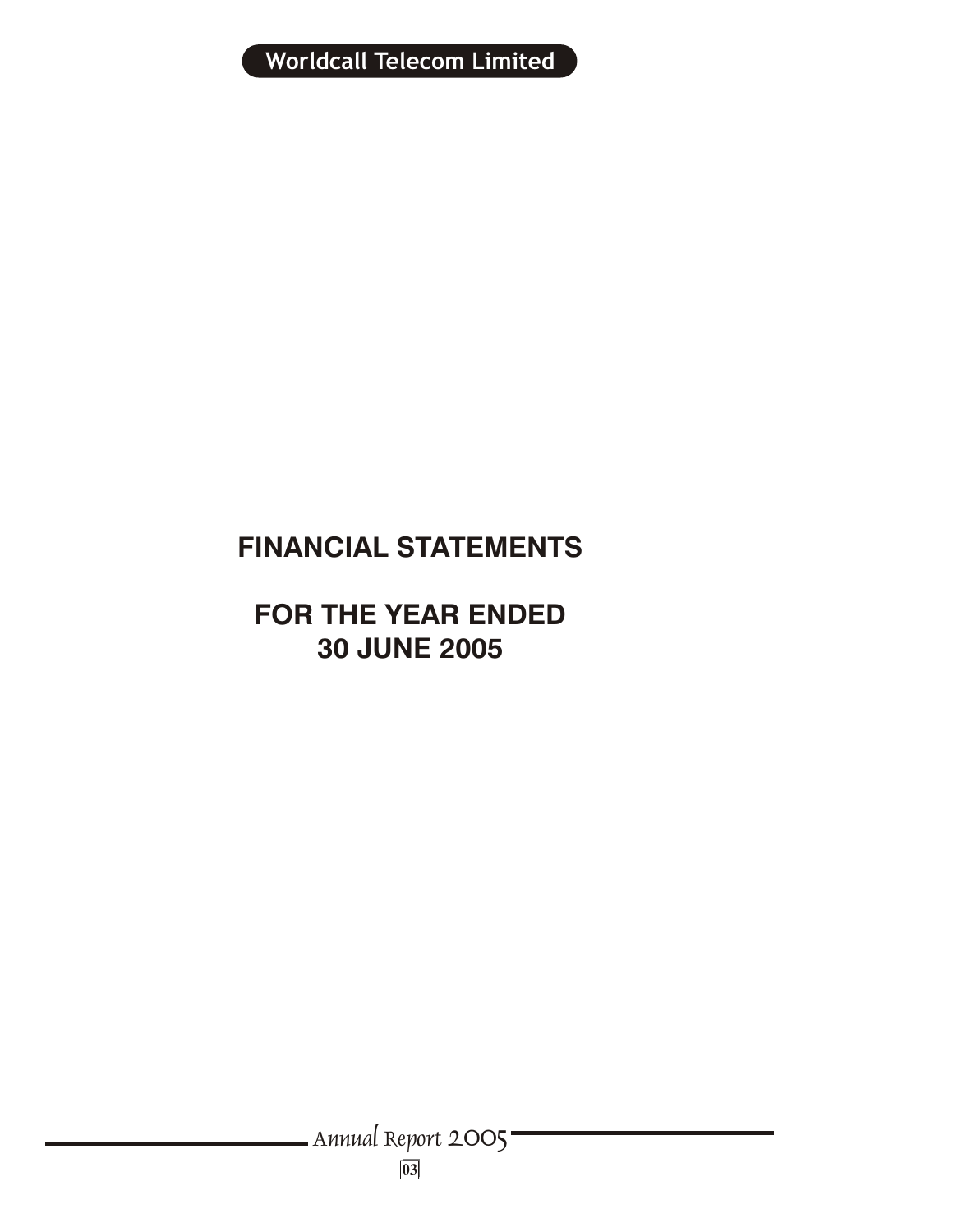$\_$ Annual Report 2005 $-$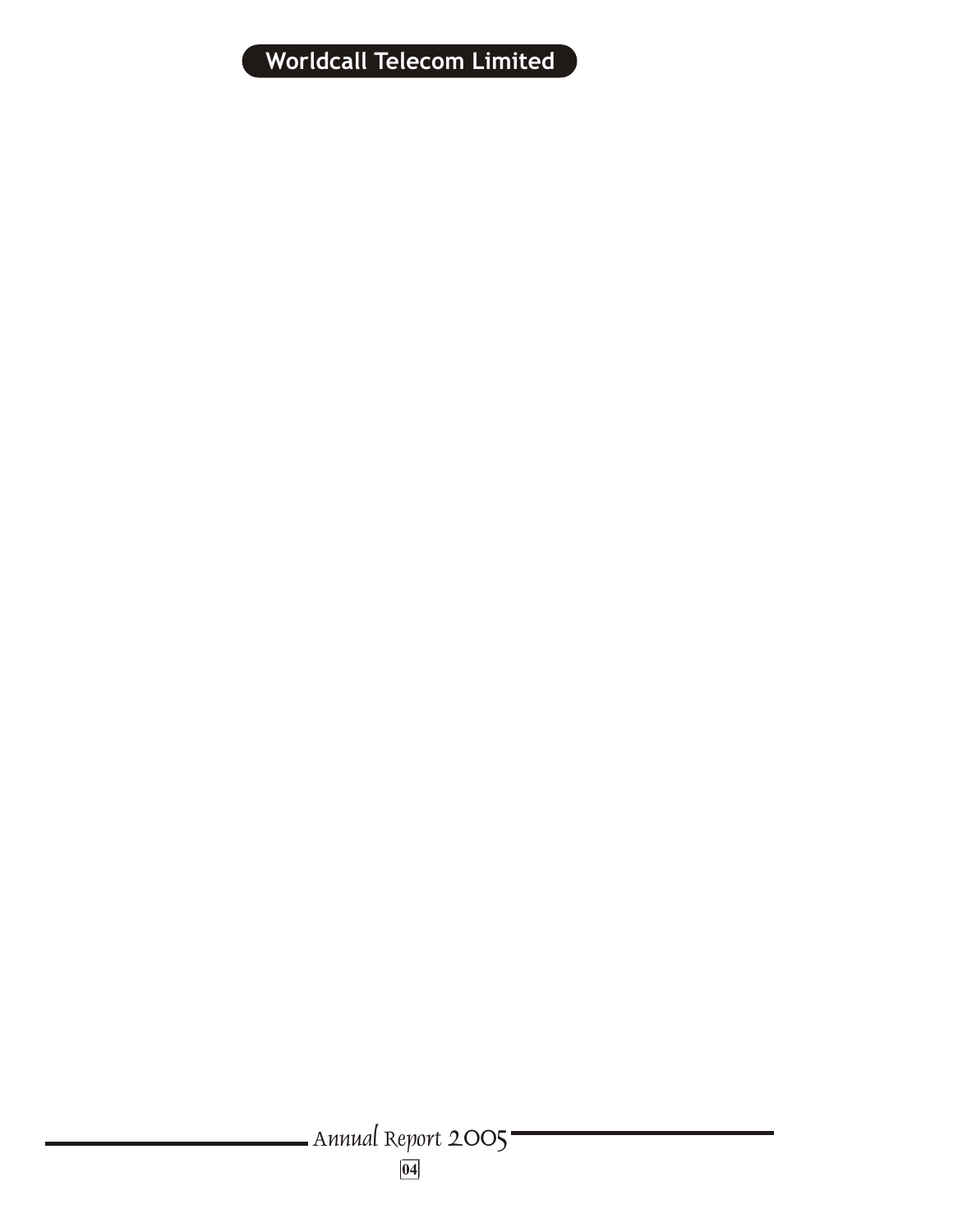## **COMPANY INFORMATION**

| <b>Board of Directors</b>                   | Sulieman Ahmed Said Al-Hoqani (Chairman)<br>Salmaan Taseer (Chief Executive Officer)<br><b>Shaan Taseer</b><br>Muhammad Shuaib Yousaf<br>Tanvir Ahmad<br>Air Vice Marshal (R) Syed Imtiaz Hyder<br>Muhammad Bilal Sheikh<br>Khurshid Zafar Qureshi<br>Abid Raza                                                                                                                                                                                                                                                                                                                        |
|---------------------------------------------|----------------------------------------------------------------------------------------------------------------------------------------------------------------------------------------------------------------------------------------------------------------------------------------------------------------------------------------------------------------------------------------------------------------------------------------------------------------------------------------------------------------------------------------------------------------------------------------|
| <b>Chief Financial Officer</b>              | Muhammad Naveed Tariq                                                                                                                                                                                                                                                                                                                                                                                                                                                                                                                                                                  |
| <b>Audit Committee</b>                      | Muhammad Shuaib Yousaf (Chairman)<br>Shaan Taseer (Member)<br>Tanvir Ahmad (Member)                                                                                                                                                                                                                                                                                                                                                                                                                                                                                                    |
| <b>Company Secretary</b>                    | Ahmad Bilal                                                                                                                                                                                                                                                                                                                                                                                                                                                                                                                                                                            |
| <b>Auditors</b>                             | Taseer Hadi Khalid & Co.<br><b>Chartered Accountants</b>                                                                                                                                                                                                                                                                                                                                                                                                                                                                                                                               |
| <b>Legal Adviser</b>                        | Hosain & Rahim<br>Advocates                                                                                                                                                                                                                                                                                                                                                                                                                                                                                                                                                            |
| <b>Bankers</b>                              | Askari Commercial Bank Limited<br><b>Crescent Commercial Bank Limited</b><br>Faysal Bank Limited<br>Habib Bank Limited<br><b>KASB Bank Limited</b><br>Muslim Commercial Bank Limited<br>National Bank of Pakistan<br><b>ORIX Leasing Pakistan Limited</b><br>Pak Kuwait Investment Co. (Pvt) Limited<br>Pak Oman Investment Co. Limited<br>Pakistan Industrial Credit & Investment Corporation Limited<br>PICIC Commercial Bank Limited<br>Prime Commercial Bank Limited<br>Soneri Bank Limited<br><b>Standard Chartered Bank</b><br>Standard Chartered Modaraba<br>Union Bank Limited |
| <b>Registrar and Shares Transfer Office</b> | THK Associates (Pvt.) Limited<br>Ground Floor, Modern Motors House,<br><b>Beaumont Road</b><br>Karachi                                                                                                                                                                                                                                                                                                                                                                                                                                                                                 |
| <b>Registered Office / Head Office</b>      | 103-C/II, Gulberg-III<br>Lahore, Pakistan<br>$\mathbf{R}(042)$ 5757591-4<br>Fax: (042) 5757590, 5877920                                                                                                                                                                                                                                                                                                                                                                                                                                                                                |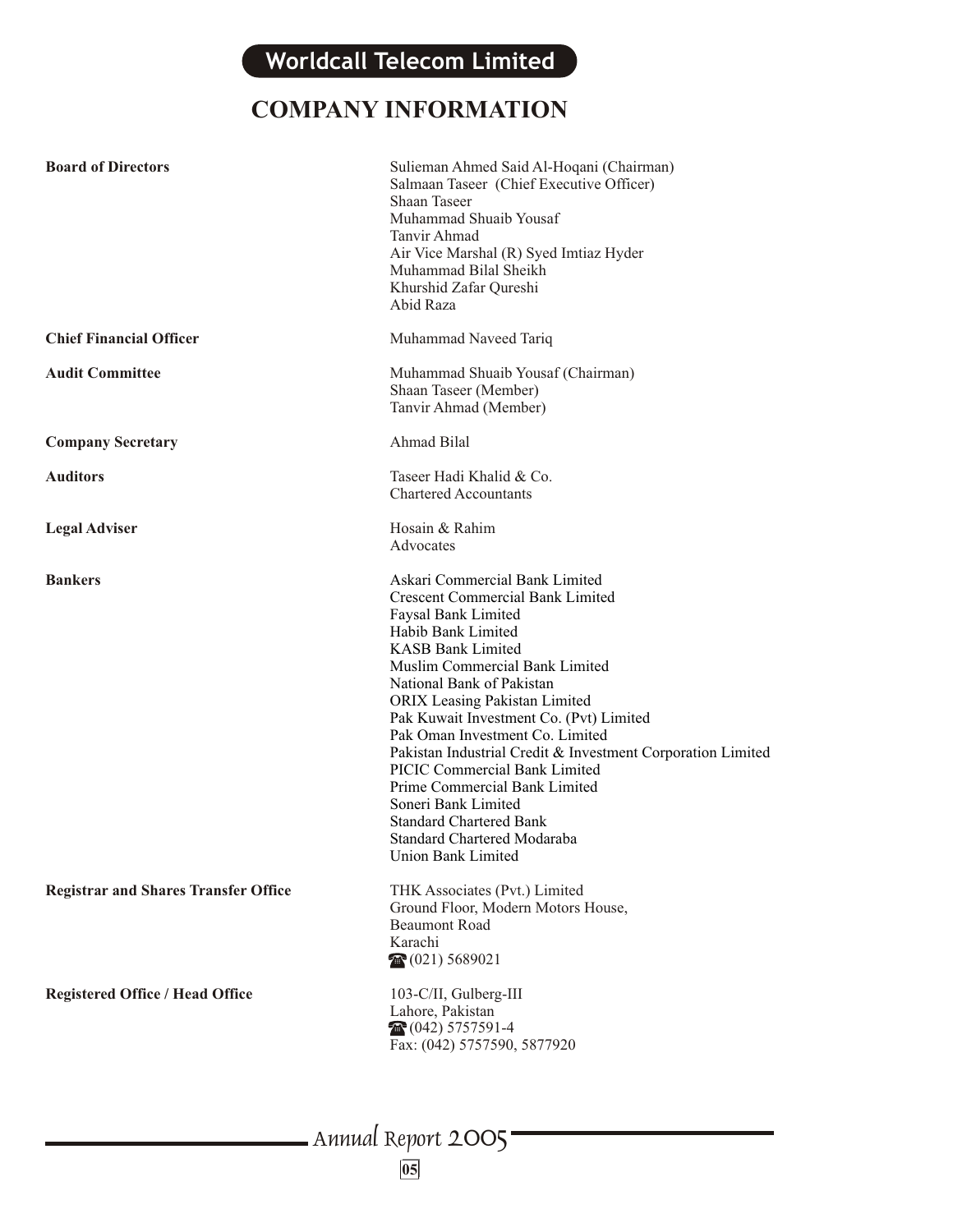### **NOTICE OF ANNUAL GENERAL MEETING**

Notice is hereby given that the 5<sup>th</sup> Annual General Meeting of the Shareholders of Worldcall Telecom Limited ("the Company") will be held on 31 October 2005 at 2:30 p.m. at the Registered Office of the Company, 103- C/II, Gulberg-III, Lahore, to transact the following business:

- 1. To receive, consider and adopt the financial statements of the Company for the year ended 30 June 2005 together with the Directors' and Auditors' reports thereon;
- 2. To appoint Auditors for the year ending 30 June 2006 and to fix their remuneration.

**By order of the Board**

Lahore **Ahmad Bilal**

08 October 2005 Company Secretary

#### **Notes:**

- 1) The register of members will remain closed from 24 October 2005 to 31 October 2005 (both days inclusive). Transfers received at THK Associates (Pvt.) Limited, Ground Floor, Modern Motors House, Beaumont Road Karachi the Registrar and Shares Transfer Office of the Company, by the close of business on 23 October 2005 will be treated in time.
- 2) A member eligible to attend and vote at the meeting may appoint another member as proxy to attend and vote in the meeting. In order to be effective, proxies must be received by the Company at the Registered Office not later than 48 hours before the time for holding the meeting.
- 3) In order to be valid, an instrument of proxy and the power of attorney or other authority (if any) under which it is signed, or notarially certified copy of such power of attorney, must be deposited at the registered office of the Company, 103-C/II, Gulberg-III, Lahore, not less than 48 hours before the time of the meeting.
- 4) a) Individual beneficial owners of CDC entitled to attend and vote at the meeting must bring his/her participant ID and account/sub-account number along with original NIC or passport to authenticate his/her identity. In case of Corporate entity, resolution of the Board of Directors/Power of attorney with specimen signatures of nominees shall be produced (unless provided earlier) at the time of meeting.
	- b) For appointing of proxies, the individual beneficial owners of CDC shall submit the proxy form as per above requirement along with participant ID and account/sub-account number together with attested copy of their NIC or Passport. The proxy form shall be witnessed by two witnesses with their names, addresses and NIC numbers. The proxy shall produce his/her original NIC or Passport at the time of meeting. In case of Corporate entity, resolution of the Board of Director/Power of attorney along with specimen signatures shall be submitted (unless submitted earlier) along with the proxy form.
- 5) Members are requested to notify any changes, if any, in their registered address immediately.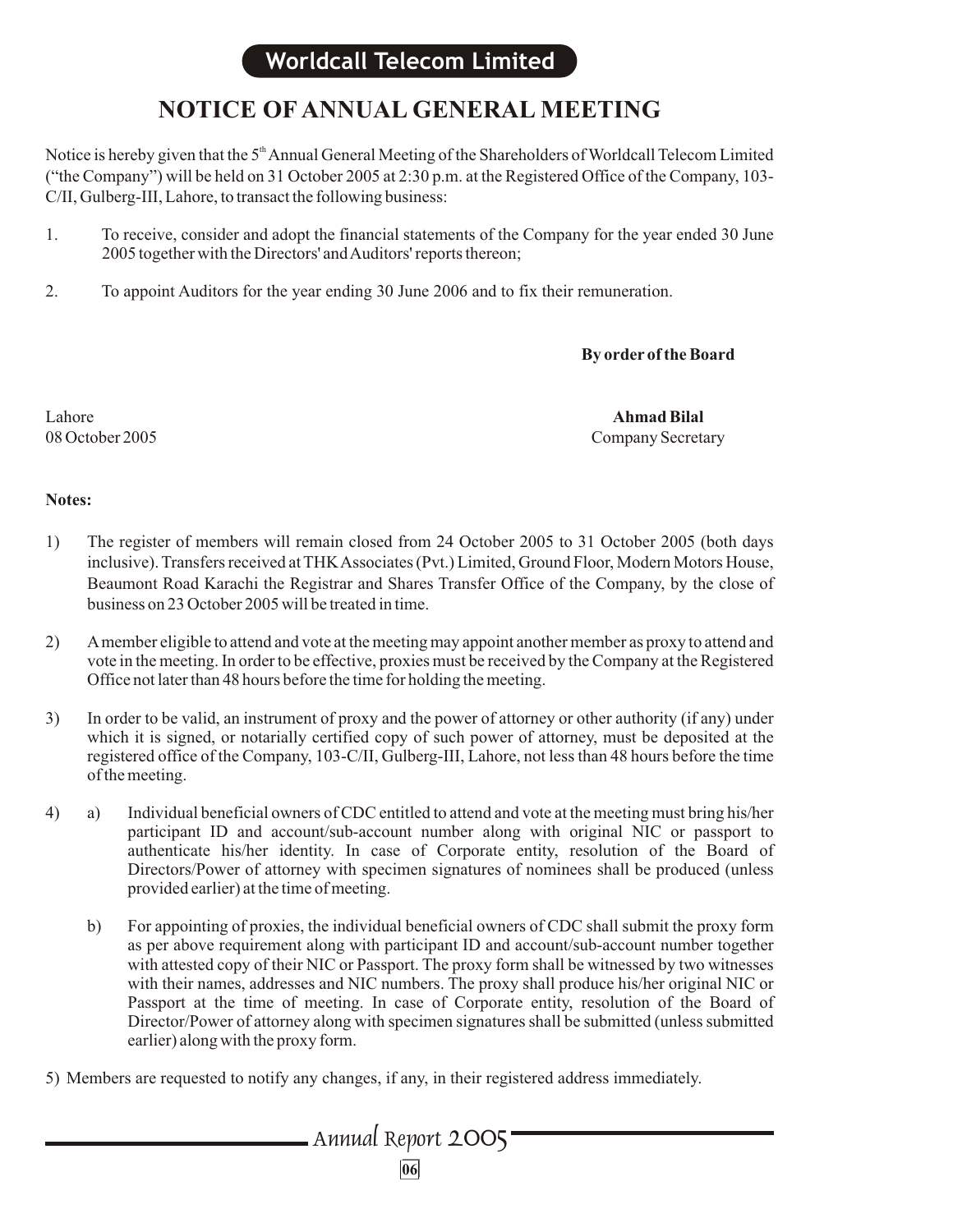### **CHAIRMAN'S REVIEW**

It is indeed an honour for me to present the annual accounts of Worldcall Telecom Limited ("WTL" or "the Company") for the year ended 30 June 2005.

Telecom environment in Pakistan, like many other Asian countries, is undergoing a rapid change. Last year has been a landmark in the history of Pakistan's telecom sector. Not only is the implementation of deregulation policies visible but liberalization of the sector has resulted in a competition era thereby eliminating the monopolistic atmosphere of the incumbent operator PTCL. Apart from 2 new cellular licenses, LDI and WLL licenses were also granted.

Since the inception of Worldcall Group in 1995, WTL is the largest and most challenging initiative undertaken by the group so far. Encouraged by the results, we are confident that this project will be instrumental in realizing our vision of becoming the alternative telecom operator of choice offering total telecom solutions to prospective customers in the region.

Pakistan today is standing at the threshold of a telecoms revolution and the recent deregulation has already witnessed a paradigm landscape change in the telecom map. Numbers of telecom customers are multiplying by leaps and bounds, mainly due to the rapid growth of cellular industry. Introduction of Wireless Local Loop ("WLL") telephony complemented by Long Distance and International ("LDI") calling options now available is bringing telecommunication to the doorstep of every household and that too at affordable prices.

#### **Long Distance and International ("LDI") telephony**

Worldcall has had the privilege of being a "first mover" in introducing innovative telecom services in the country. Supervised payphone model, prepaid calling cards and HFC broadband networks offering triple play (cable TV, high speed internet/ data and telephony) are a few examples. Keeping up the tradition, it once again took the lead as the first private operator to start LDI services in Pakistan by deploying a state of the art Next Generation Network ("NGN") from top of the line global vendors like Siemens, Cisco and Nuera. Worldcall does not believe in making any compromise either on technology or quality issues. It offers latest, cost effective and timely end-to-end solutions to its valued customers. In simple words, under its LDI license WTL offers nationwide and international calling facilities to consumers on most competitive rates.

WTL has signed traffic/interconnect agreements with a number of top international players including, amongst others, British Telecom, T-Systems, VSNL, Lycatel, Saudi Telecom, Telekom Malaysia, Airtel, Vectone, Teleglobe, MCI & Net2Phone. WTL also has a head start and a significant edge over competition due to a large captive base owing to its existing payphone and calling card operations. Worldcall has additional arrangement with BT for a space segment solution or satellite connectivity to take care of redundancy as well. It was this foresight which ensured that, while most of the operators in the country experienced breakdown of their data network due to the recent SE-ME-WE-3 submarine cable failure on PTCL's part, our customers enjoyed uninterrupted services.

The regulatory requirement for installation of 14 Points of Presence ("PoPs") over a period of three years was achieved even before WTL commenced commercial operations in November / December 2004. For better efficiency it however plans to increase its points of interconnect to over 24 in the coming year.

For national inter-PoP connectivity, regulation requires operators to either own network or enter into lease arrangement with PTCL for inter city media needs. While the latter has a high operational cost associated with it yet the former requires huge capital investment to lay down a nationwide backbone network. Although WTL is currently using PTCL's media, yet it has taken an edge over its competitors by signing an agreement with a subsidiary of Telekom Malaysia for long term access to dark fibers over their network almost free of cost. This network would be available to WTL in segments starting six months down the line with completion period of 2 years.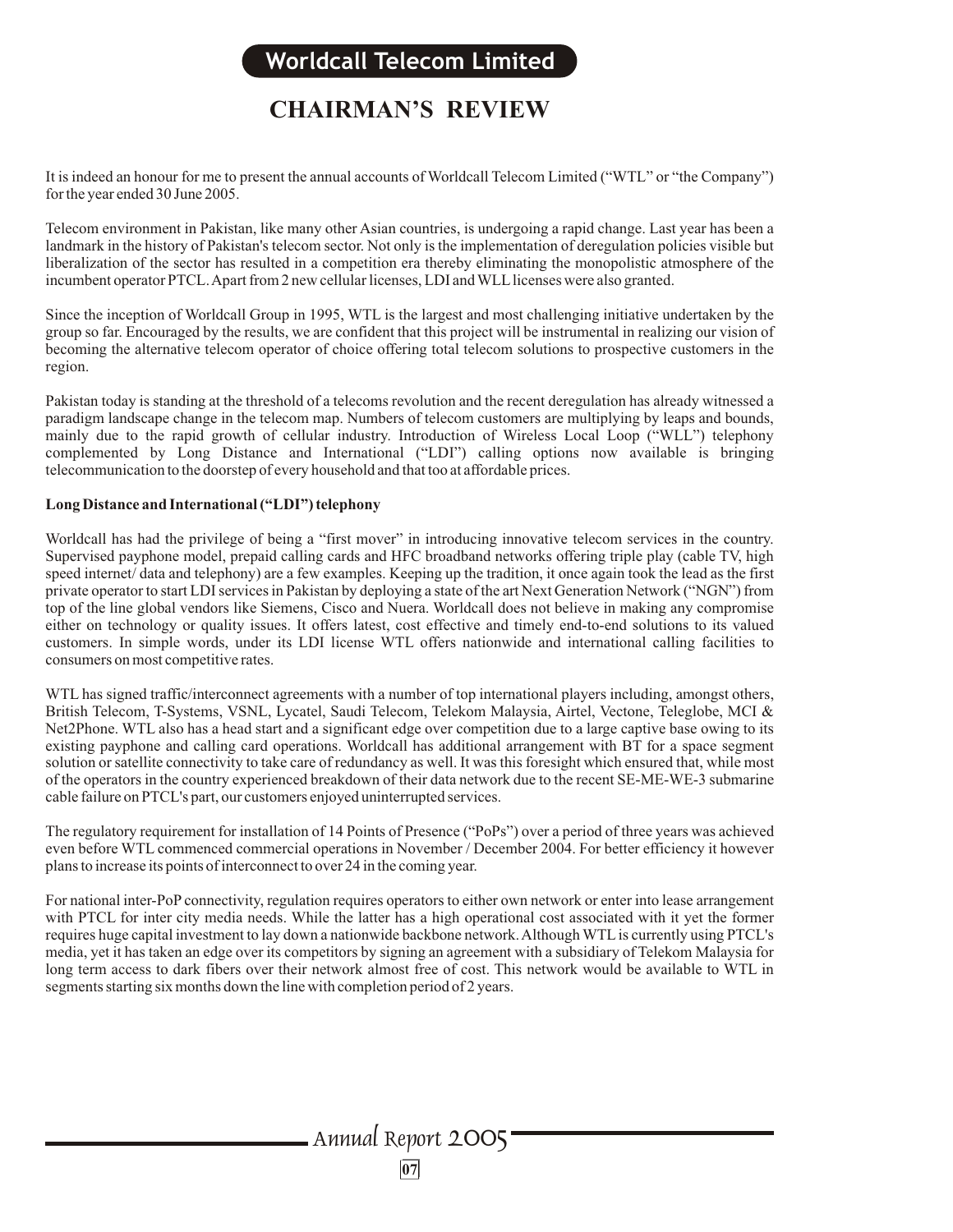

#### **Wireless Local Loop ("WLL")**

WTL has emerged as one of the main players in the WLL segment with licenses to operate in all 14 telecom regions of the country. Frequency mix, amongst new players, has been thoughtfully chosen for a fair penetration both in urban and rural areas. The service, which commenced from Lahore in June 2005, registered a speedy roll out to other parts of central Punjab such as Gujrat, Sheikhupura, Sargodha, Kharian, Gujranwala, Sialkot and Multan (on 4<sup>th</sup> October 2005). More cities shall be illuminated every month with WLL network covering almost 17 cities in Phase-I. In the next phase, the tally will be increased to over 50 cities so as to provide coverage to all important cities, towns and villages of Punjab. Backup support arrangements comprise of dedicated teams working more or less round the clock.

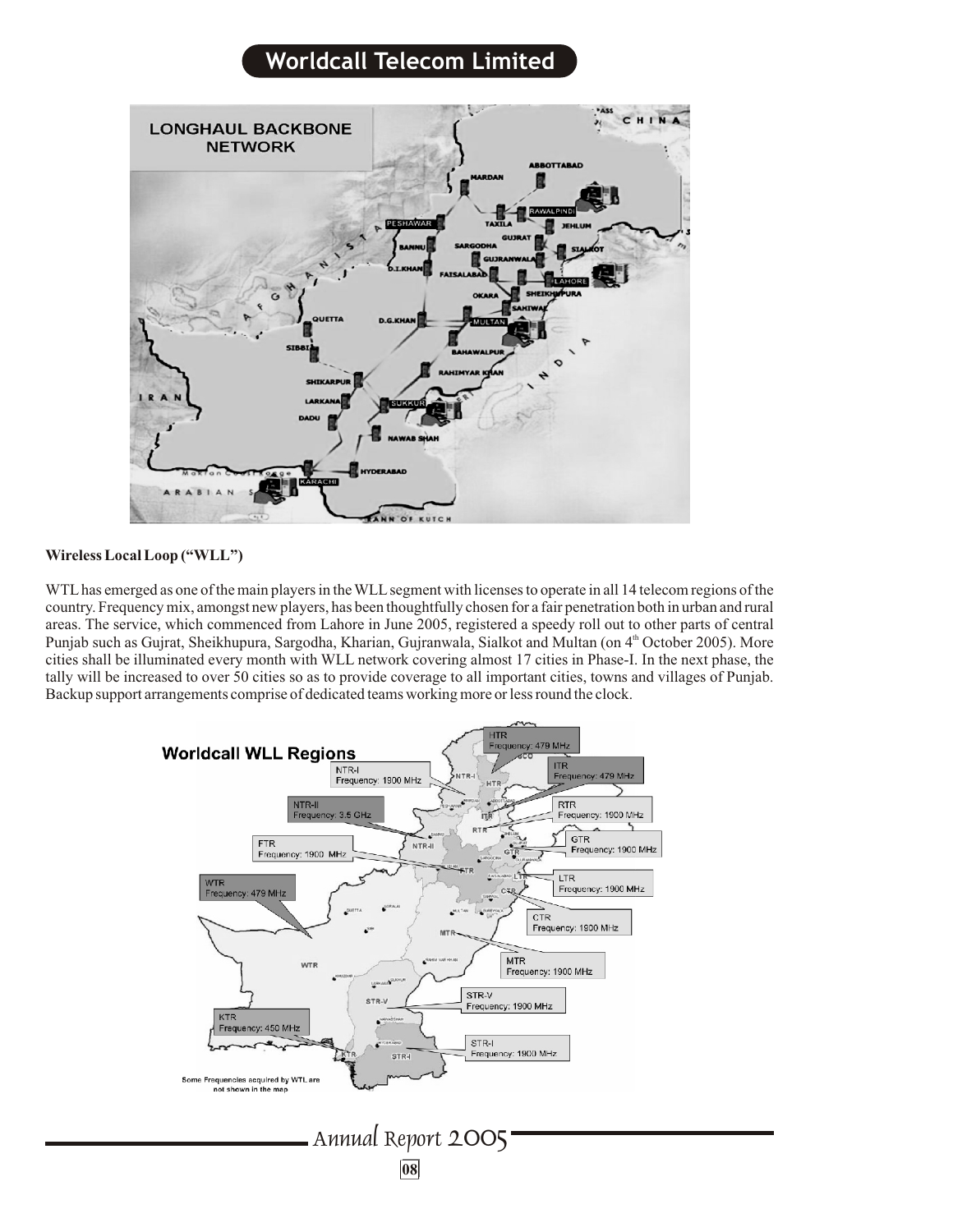WLL is basically a fixed line service with limited mobility as against the conventional wireline fixed telephony with no mobility. It is a quick and efficiently deployed solution with instant connectivity. Value added services include SMS, MMS, high speed Internet etc. All WLL customers will have access to the entire subscriber features available to digital exchange users. There is an immense demand for this quality service and the market is also big enough to accommodate multiple players. However players like WTL making early moves will definitely have an advantage.



While some of our competitors have chosen to deploy second tier solutions, WTL has once again gone for superior, state of the art CDMA 2000 1X solution with option of EVDO (superior data rates) as well. WTL has chosen Samsung as their technology partner and is a world leader in 3G CDMA deployment. Apart from Quallcom, Samsung is the only vendor that manufactures in-house chip set.

WTL was listed on the stock exchanges in September 2005 and offers public an opportunity to invest in the fast growing telecommunications sector.

#### **Regulation**

The recent deregulation has been a new experience for all the players including the operators and the regulator. Worldcall's management has been at the forefront of not only educating the market but also taking initiatives and working hand in hand with other players and the regulator towards creating a conducive environment for all to operate in the larger interest of the industry. While the regulator - PTA (Pakistan Telecommunication Authority) and the related government ministries and departments have to be commended for moving ahead with the deregulation process and providing an opportunity to private operators which in turn has created choices for the consumer, A lot still needs to be accomplished in order to maintain a level playing field for all and to ensure that the investments are protected and businesses remain viable. In this regard your Company is actively liasoning with other operators and the relevant authorities. For achieving fair competition and level playing field objectives, the regulator needs to effectively monitor significant market players and ensure that there is no discrimination among the various services and operators. The regulator has to keep pace with the rapid dynamic changes of the sector.

While the cellular operators have been provided relief in terms of payment of their license fees through an initial moratorium and subsequent staggering over the license term, yet similar concession is awaited by WLL operators for a level playing field. These operators have made due representations to all quarters in this regard. The concession being sought is for second installment of license fees since half has already been submitted as the first installment. Since the quantum of these fees runs in millions of US dollars, any respite in this connection would provide the WLL operators to opt for a more aggressive roll out. This would not only make the business case more attractive but also help increase the abysmally low teledensity for basic telephony - a key PTA objective.

WTL has also made due representations to CBR and other relevant agencies for withdrawal of 25% Custom Duty levied on fixed wireless terminals/phones (FWT/FWP) as cellular hand held phones which is also wireless technology attract only 5% Customs Duty. FWTs/FWPs are not currently manufactured in Pakistan and even if any local manufacturer starts producing these, these have to conform to minimum ITU standards before such sets can be offered to consumers. While our plea was entertained earlier on these grounds a recent notification to this effect has stipulated the earlier withdrawn duty again.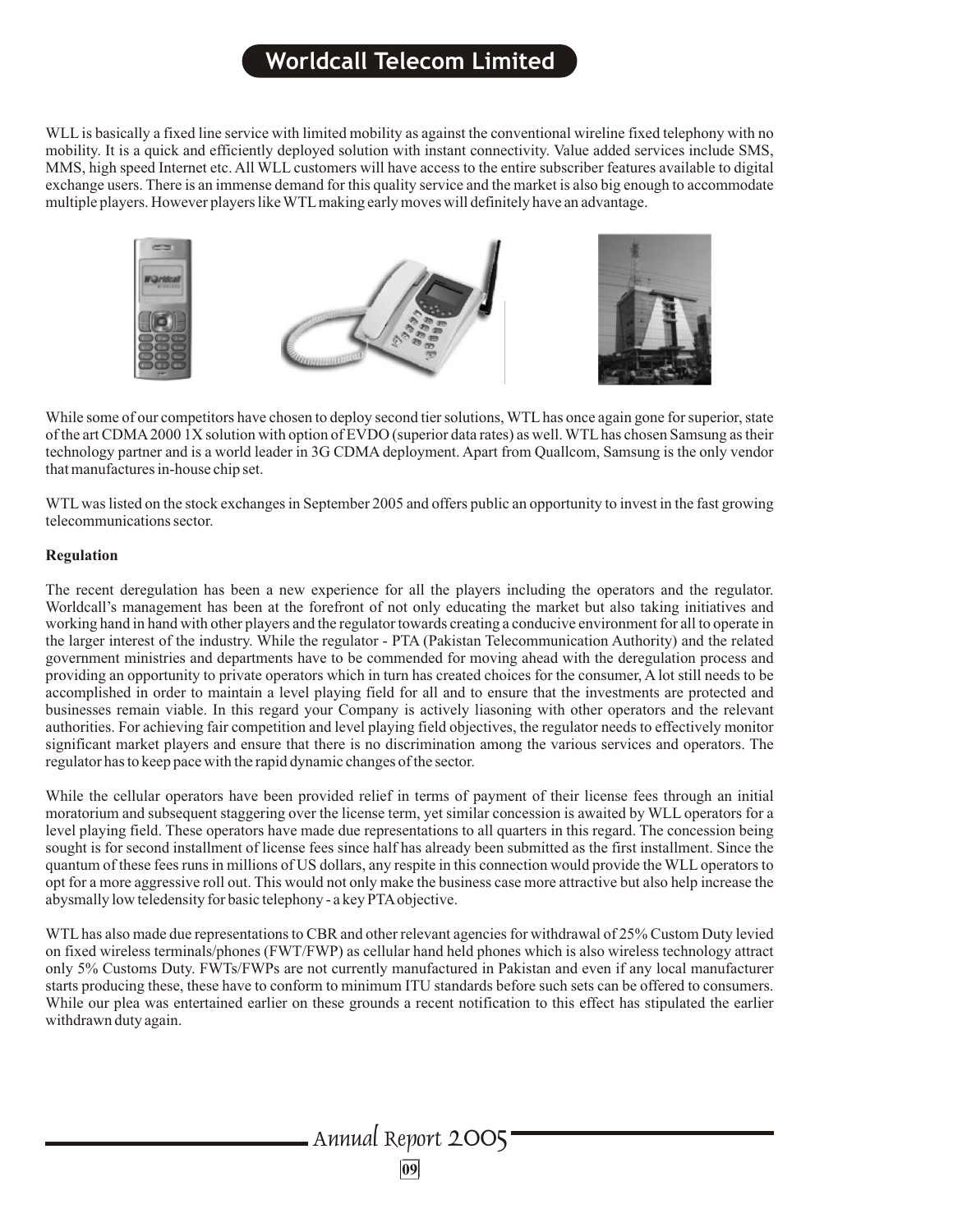A recent determination issued by PTA restricts limited mobility for WLL services to one base station (BTS). Since CDMA technology requires soft handoffs, it is essential to allow a cluster of cells and not just one base station to offer requisite grade of service for the consumer which is also a requirement of the license. This issue is still being debated and Quallcom, which holds the patent for CDMA chipset, has been wrongly quoted in the determination is supporting WLL operators for implementation of the requisite parameters to allow a cluster of cells for limited mobility application.

Positive outcomes to the above issues are likely and will go a long way in promoting this service which is globally a service for the general public as opposed to cellular telephony which is a premium service and a personal communication tool.

#### **Future Outlook**

WTL's future appears to be very bright. There is a huge untapped market and operators reaching specific areas will enjoy significant early mover advantage and that too in a place where there is ample room for all major players. Worldcall is targeting a number of such areas including those with low hanging fruit and those with significant traffic. WTL's access to longhaul backbone network would realize savings of millions of rupees on media costs and add significantly to our bottom line. Once the regulator issues the guidelines for utilization of Universal Service Fund ("USF") WTL can aggressively work with the regulator to increase teledensity by targeting the untouched rural areas as well, which is home to a significant population a vast majority of which has members working abroad but have no access to communication.

Worldcall while heading towards completion at a very advanced stage of deploying its Phase-I (17 major cities), has already started negotiating with vendors and potential investors for the next phase which will increase its coverage to over 50 cities. It is at an advanced stage of deliberations for a possible investment of millions of US dollars by a foreign fund which believes in the potential of this business.

Given its experience in telecom, track record of deploying large networks and synergies available through optimizing a number of telecom businesses, Worldcall is poised to become a significant player and the alternative choice operator.

I would like to thank the Worldcall management and employees for their constant hard work for making our dreams come true. Consequently these efforts will translate in maximizing returns for our shareholders who have reposed faith in our projects.

**Sulieman Ahmed Said Al-Hoqani** Chairman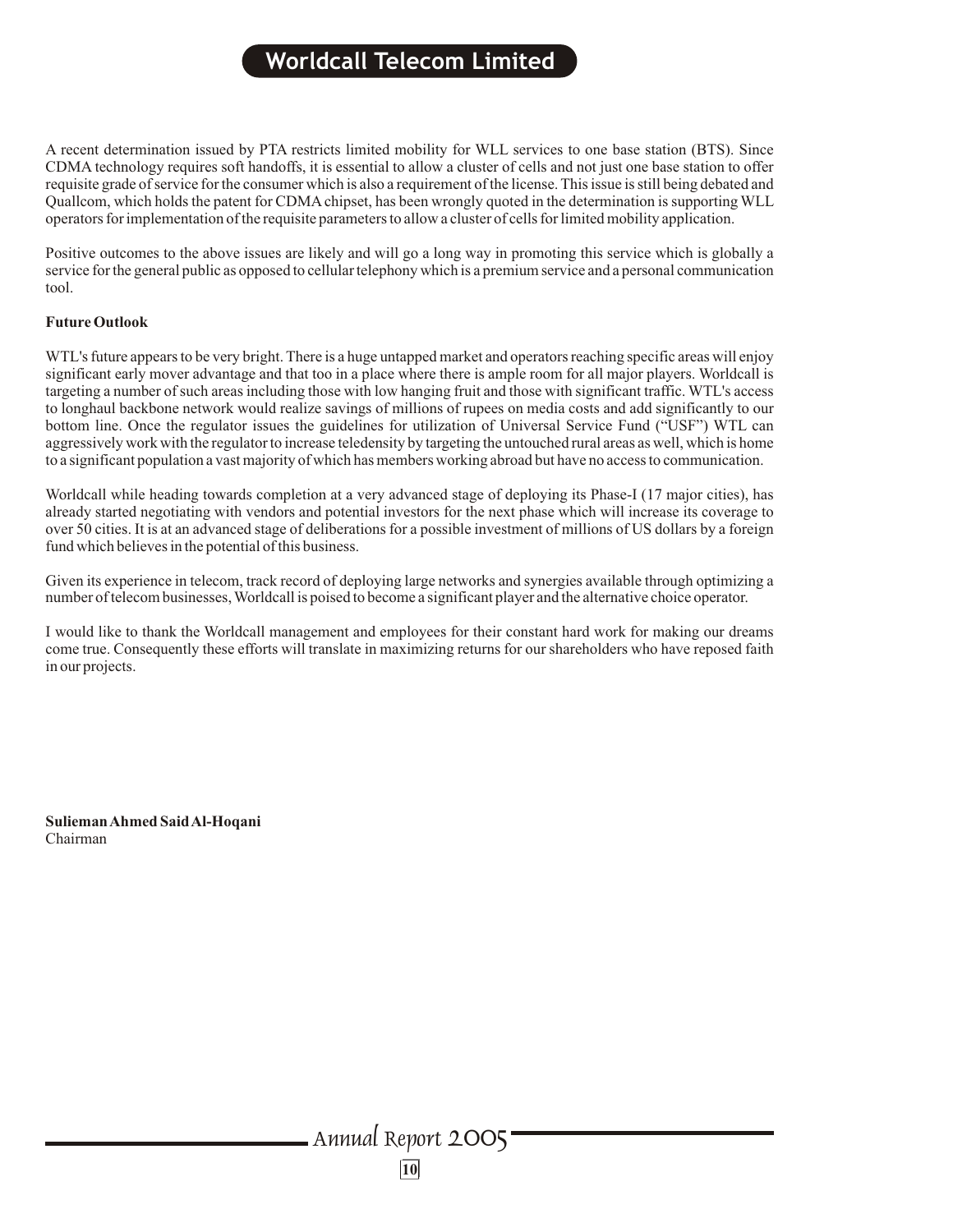### **DIRECTORS' REPORT**

The Directors of Worldcall Telecom Limited ("WTL" or "the Company") are pleased to present before you the first review of your Company's performance for the year ended 30 June 2005. It gives us immense pleasure to inform you that the Company has started its operations for both LDI and WLL services.

#### **Review of current year's operations**

The Company has been successfully running its LDI (Long Distance & International) operations for the last nine months and WLL (Wireless Local Loop) operations for the last 4 months. The Company started commercial operations of LDI on 1 December 2004 and WLL on 8 June 2005 respectively. Accordingly, the financial statements contain LDI results of 7 months and WLL results of 23 days.

It has earned total revenue of Rs. 677.8 million during the year under review. Though the Company has not made any profits during the year, however, the Company's operational cash requirements are being met from self generated resources as the company has positive EBITDA margin of Rs. 29.9 million. The loss during the current year is mainly attributable to heavy depreciation and amortization of license fees amounting to Rs. 34.3 million.

#### **Highlights of major achievements during the year under review**

- Worldcall was the first private operator to start LDI services in Pakistan after deploying a state of the art Next Generation Network ("NGN") from top of the line global vendors including Siemens, Cisco and Nuera.  $\circ$
- Under the LDI license, the Company is currently offering LDI services to Hello calling cards (Worldcall Communications), Worldcall Multimedia and Worldcall Broadband local loop customers and its own WLL customers. On the termination side, services are being offered to both TDM (Time Division Multiplexing) and VOIP (Voice Over Internet Protocol) carriers.  $\circ$
- During the period ended 30 June 2005, over 97 million minutes were carried through our network, which is the highest traffic among all the LDI license holders excluding PTCL. The said volume was achieved despite the fact that payphones of the associated company, Worldcall Communications, were not allowed to use LDI services, since PTCL has obtained a stay order against PTA's determination.  $\circ$
- The WLL licenses, of various frequencies, have been obtained for all 14 telecom regions of Pakistan at a total cost of Rs. 2.42 billion.  $\circ$
- The Company has chosen Samsung as its technology partner which is the pioneer in the field of WLL technology, bringing state of the art CDMA 2000 technology to Pakistan.  $\circ$
- In a short time of seven months, after obtaining the license, Lahore was the first city where WLL service was launched. Subsequently, within four months, the Company launched WLL services in seven more cities of Punjab. These include Gujrat, Kharian, Sheikhupura, Sargodha, Sialkot, Gujranwala and Multan. The initial roll-out phase will cover 17 cities. This number will be increased to over 50 cities in the next phase. Current subscriber base is nearing the 30,000 mark.  $\circ$
- Interconnect agreements are in place with major international players including British Telecom (BT), T-Systems, Lycatel, Telekom Malaysia and local companies such as PTCL and Mobilink.  $\circ$
- An agreement has been signed with Multinet Pakistan (Pvt.) Limited, a subsidiary of Telekom Malaysis, for two cores of dark fiber nationwide, which will bring savings of million of rupees in the fixed cost of the Company upon completion of the project.  $\circ$

#### **Future outlook**

WTL had deployed 14 Points of Presence (PoPs) in all telecom regions even before commencement in November / December 2004 whereas currently 18 PoPs are operational. The Company plans to increase its presence to 24 points of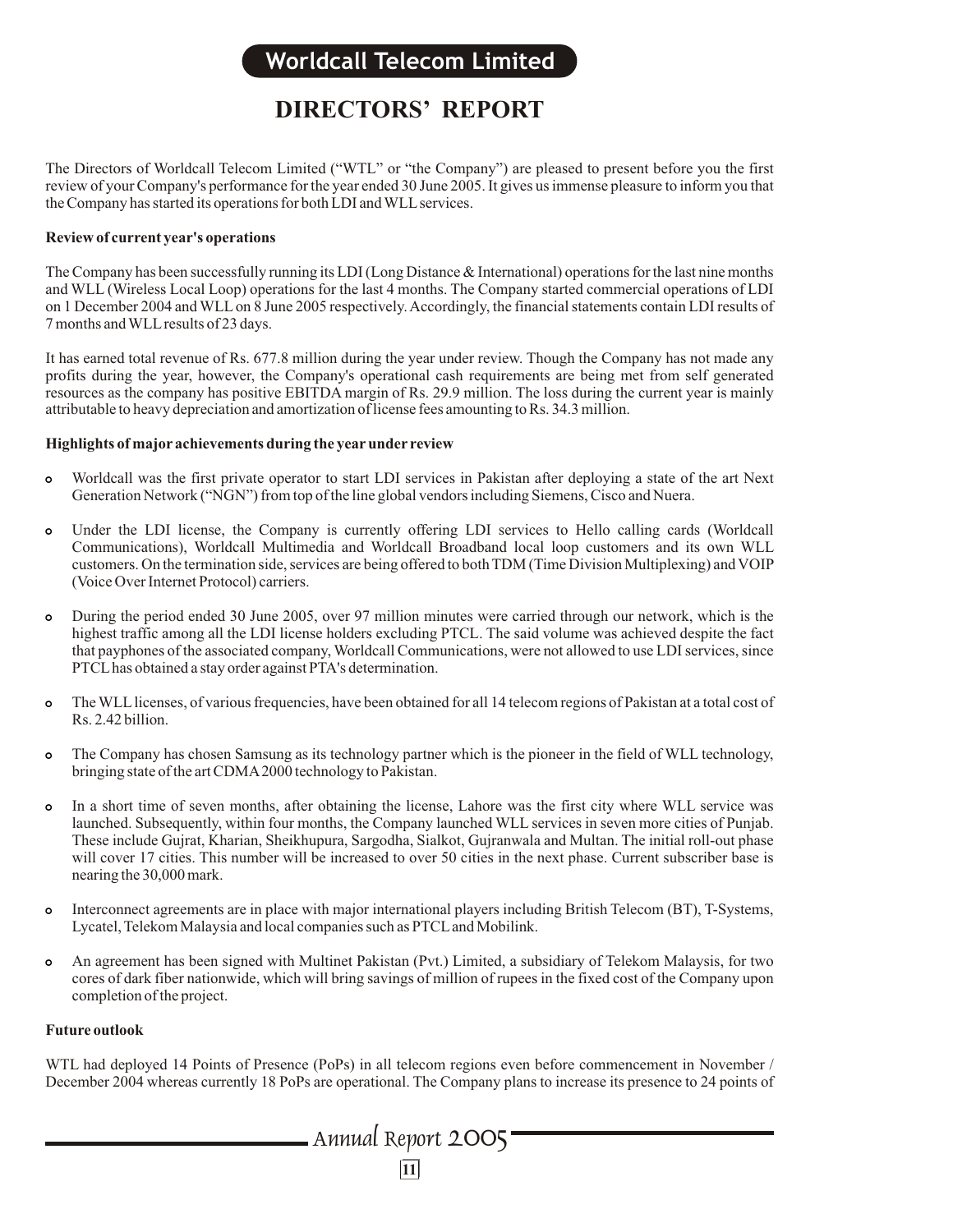interconnect in the coming year. The LDI business environment is becoming very competitive and the margins are expected to come under pressure. However, the Company efforts are directed towards not only consolidating current business but to further increase it and remain as a premier supplier of LDI services. To achieve these objectives, efforts will be made to enhance business relations with current customers and attract new customers. The emphasis would be on improving internal efficiencies to make our services more cost-effective and create more value for our customers. WTL is amongst a few operators that offer both VOIP and TDM termination, giving it a distinctive edge over the competition

With a view to enhance the subscriber base and strategically position the Company in the growing telephony market, a systematic phase wise expansion of the WLL network has been planned. Your Company also intends to become the largest alternative telecom service provider in the country, after the incumbent, and plans to launch its services in all fourteen licensed regions of Pakistan. First phase of the project is nearing its completion and your Company is already taking initiatives for the planning of phase II, whereby significant expansion and optimization of its network coverage in Southern & Northern regions of Pakistan will be executed, increasing total coverage to over 50 cities. The Company is planning to install two more MSCs (Mobile Switching Centres), in order to provide cost efficient and good quality services to the WLL customers.

The Telecom Division companies of the Worldcall Group are also conducting studies to identify cost reduction and revenue optimization opportunities through consolidation of telecom businesses and entities in the interest of the shareholders and other stake holders. The vision is to be a full telecom services provider.

In order to accelerate expansion plans and to speed up capturing sizeable market share, options are also being reviewed to obtain debt of upto US\$ 25 million by issuance of foreign debentures/certificates which may be convertible into equity subject to such terms and conditions agreed with the debt provider.

#### **Ongoing developments**

- o Your Company, along with other WLL operators, has put up a request with PTA for getting relief in balance payment of the license fee of Rs. 1.28 billion. The proposed structure is a moratorium of four years followed by staggering of the outstanding fee over ten years. This plea has been taken based on the relief given to cellular mobile operators and change of other ground realities. The WLL operators have also approached the Ministry of Information  $\&$ Technology - Government of Pakistan, for accord of equitable treatment in the matter, in line with the objectives of Government's deregulation policy. A positive response is expected in this regard.
- o The Company has filed a review petition with PTA to re-consider its determination regarding restriction of limited mobility of WLL services to one base station (BTS), issued in December. The date of hearing is yet to be decided. Please refer to the Chairman's review for more detail on these issues.

#### **Changes in the Directors**

During the year election of Directors was held and the following Directors were elected unopposed for a term of three years commencing from 30 December 2004, namely Mr. Salmaan Taseer, Mr. Shaan Taseer, Mr. Sardar Ali Wattoo, Mr. Muhammad Shuaib Yousaf, Mr. Muhammad Naveed Tariq, Mr. Effan Ibne Riaz, Mr. Babar Ali Syed, Mr. Muhammad Rashid Shafi and Mr. Khurshid Zafar Qureshi. After the said election of Directors, Mr. Salmaan Taseer was re-appointed as Chief Executive officer of the Company for the term of next three years commencing from 30 December 2004.

Mr. Sardar Ali Wattoo & Mr. Effan Ibne Riaz resigned from the Board while Mr. Sulieman Ahmed Said Al-Hoqani & Mr. Jamal Said Al-Ojaili were appointed in their places respectively. Furthermore, Mr. Jamal Said Al-Ojaili and Mr. Muhammad Rashid Shafi resigned as Director and Mr. Abid Raza and Air vice Marshal (R) Syed Imtiaz Hyder were appointed in places of Mr. Jamal Said Al-Ojaili and Mr. Muhammad Rashid Shafi. Mr. Muhammad Bilal Sheikh was also appointed as Director in place of Mr. Babar Ali Syed who had tendered his resignation from Directorship.

Subsequent, to the year end Mr. Muhammad Naveed Tariq resigned and Mr. Tanvir Ahmad had been appointed as Director in his place. At present, the Company has nine Directors on its Board.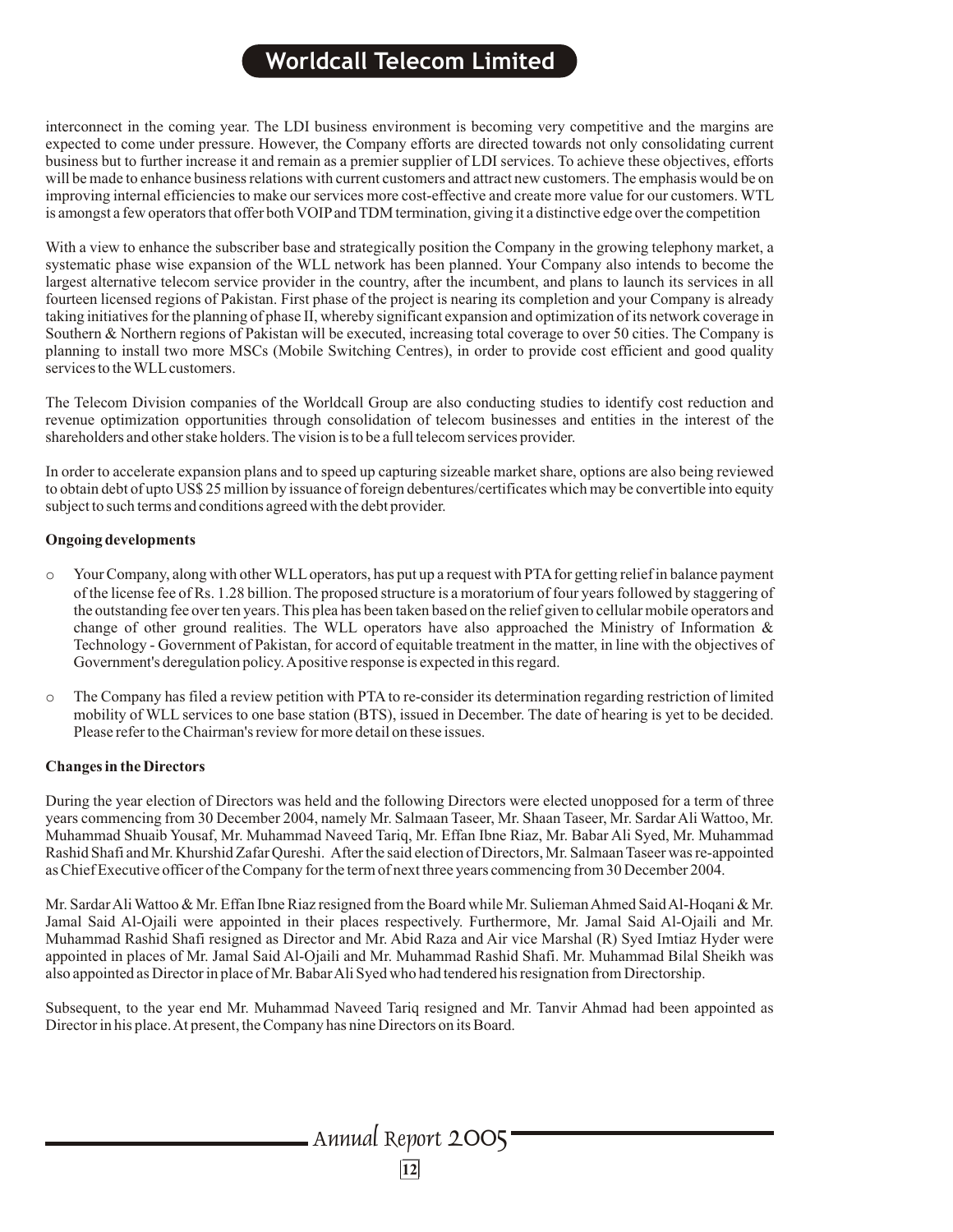#### **Meetings of Board of Directors**

Six meetings of the Board of Directors were held during the year. Attendance by each director is as under:

| <b>Directors</b>                       | <b>Meetings Attended</b> |
|----------------------------------------|--------------------------|
| Salmaan Taseer (CEO)                   | 6                        |
| Sulieman Ahmed Said Al-Hogani          |                          |
| Shaan Taseer                           | 6                        |
| Muhammad Shuaib Yousaf                 |                          |
| Tanvir Ahmad                           |                          |
| Air Vice Marshal (R) Syed Imtiaz Hyder |                          |
| Muhammad Bilal Sheikh                  |                          |
| Khurshid Zafar Qureshi                 |                          |
| Abid Raza                              |                          |
| Sardar Ali Wattoo (Resigned)           |                          |
| Babar Ali Syed (Resigned)              | 4                        |
| Jamal Said Al-Ojaili (Resigned)        |                          |
| Muhammad Rashid Shafi (Resigned)       |                          |
| Muhammad Naveed Tariq (Resigned)       |                          |

The Directors who could not attend the meeting were duly granted leave of absence by the Board.

#### **Audit Committee**

The Board of Directors in compliance with the Code of Corporate Governance has established an Audit Committee consisting of following directors:

| Muhammad Shuaib Yousaf | Chairman |
|------------------------|----------|
| Shaan Taseer           | Member   |
| Tanvir Ahmad           | Member   |

#### **Auditors**

The present Auditors, Messrs Taseer Hadi Khalid & Co., Chartered Accountants, shall retire and being eligible offer themselves for re-appointment. The Board of Directors endorses the recommendation of the Audit Committee for the reappointment of Messrs Taseer Hadi Khalid & Co., Chartered Accountants as the auditors of the Company for the financial year ending 30 June 2006.

#### **Pattern of Shareholdings**

The pattern of shareholdings as required under section-236 of the Companies Ordinance, 1984 and listing regulations are enclosed.

#### **Disclosure of trades in the Company shares by its Directors', CEO, CFO, Company Secretary and their spouses including any minor children**

During the year under review no trading in the Company shares was carried out by the Directors', CEO, CFO, Company Secretary and their spouses including any minor children.

#### **Statement of Compliance in accordance with the Code of Corporate Governance ("CCG")**

- 1. The financial statements, prepared by the management, fairly present its state of affairs, the result of its operations, cash flows and changes in equity.
- 2. Proper books of accounts of the Company have been maintained.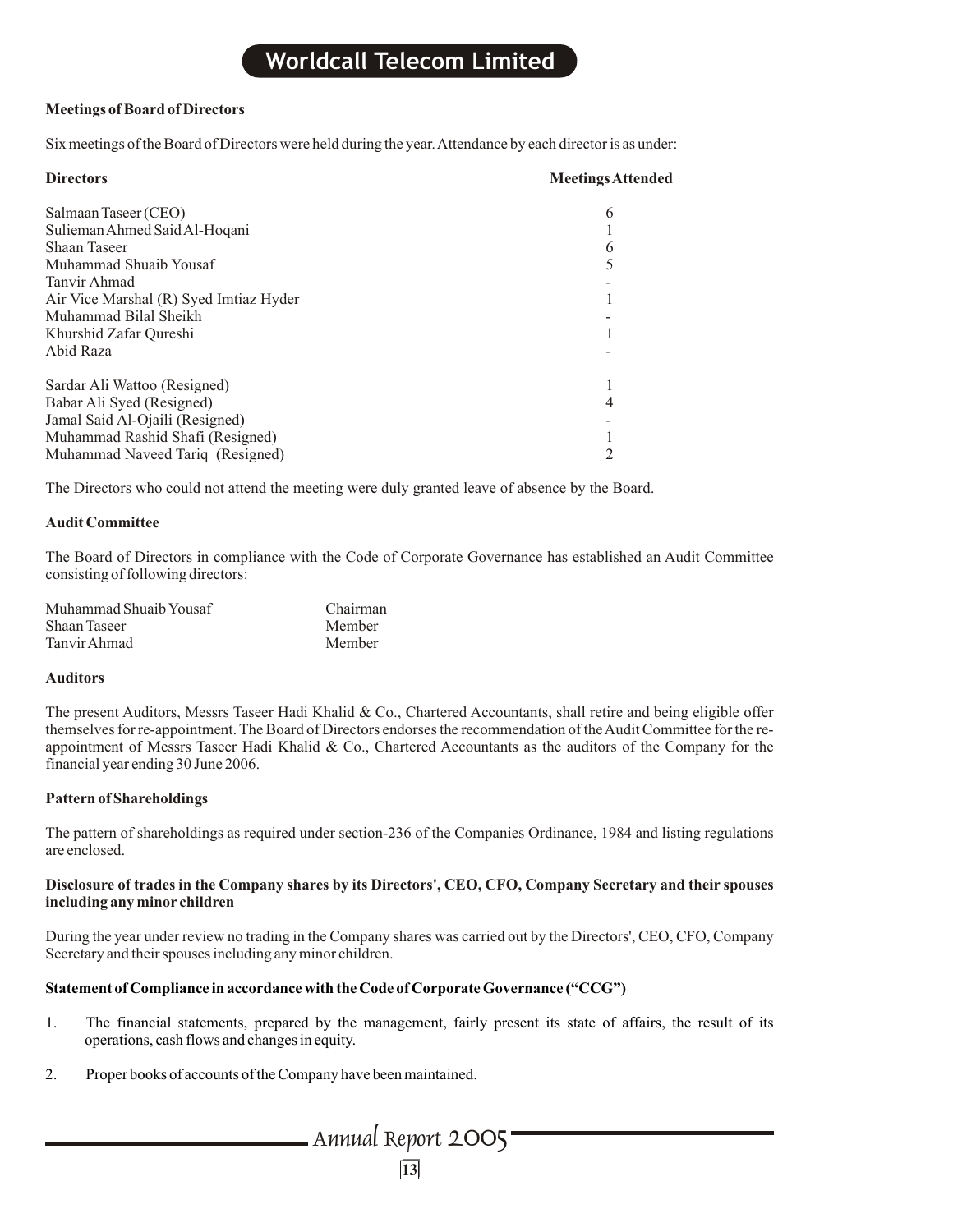- 3. Appropriate accounting policies have been consistently applied in preparation of the financial statements and accounting estimates are based on reasonable and prudent judgment.
- 4. International Accounting Standards, as applicable in Pakistan, have been followed in preparation of the financial statements.
- 5. The system of internal control is sound in design and has been effectively implemented and monitored.
- 6. There are no significant doubts upon the Company's ability to continue as a going concern.
- 7. There has been no material departure from the best practices of corporate governance, as detailed in the listing regulations.
- 8. The Company has followed the best practices of corporate governance, as detailed in the listing regulations of Stock Exchanges, wherever possible and is in the process of complying with all the remaining regulations.

#### **Earnings per Share**

Earnings per share for the financial year ended 30 June 2005 is Rs. (0.17).

#### **Human Resources**

A team of skilled professionals has been put together to cater to the nationwide operations and maintenance requirements, for both LDI and WLL operations. This is an achievement in the current situation where there is a great shortage of trained professionals and engineers in the telecom industry.

Worldcall appreciates the hard work and determination of its employees that has helped it to become one of the leading telecom companies in Pakistan. Worldcall continues to rely on its employees for its future expansion and believes in the mutual sharing of rewards that are a result of the endeavors of its employees.

For and on behalf of the Board of Directors

Lahore: **Salmaan Taseer**<br>
08 October 2005<br>
Chief Executive Offi Chief Executive Officer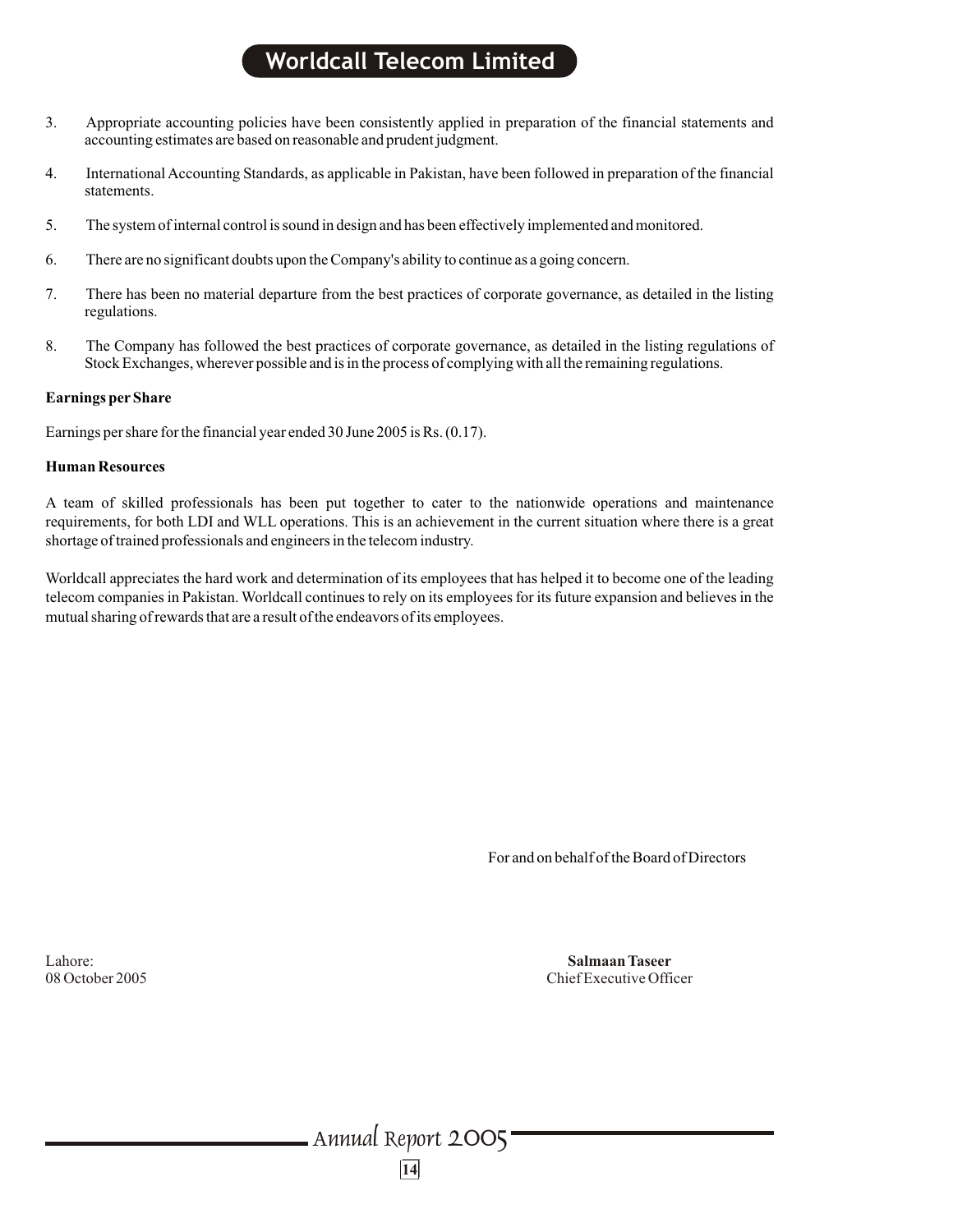### **STATEMENT OF COMPLIANCE WITH THE BEST PRACTICES ON TRANSFER PRICING**

The Company has fully complied with the best practices on Transfer Pricing as contained in the listing regulations of Stock Exchanges where the Company is listed.

For and on behalf of the Board

Lahore **Salmaan Taseer**<br>
08 October 2005<br>
Chief Executive Office Chief Executive Officer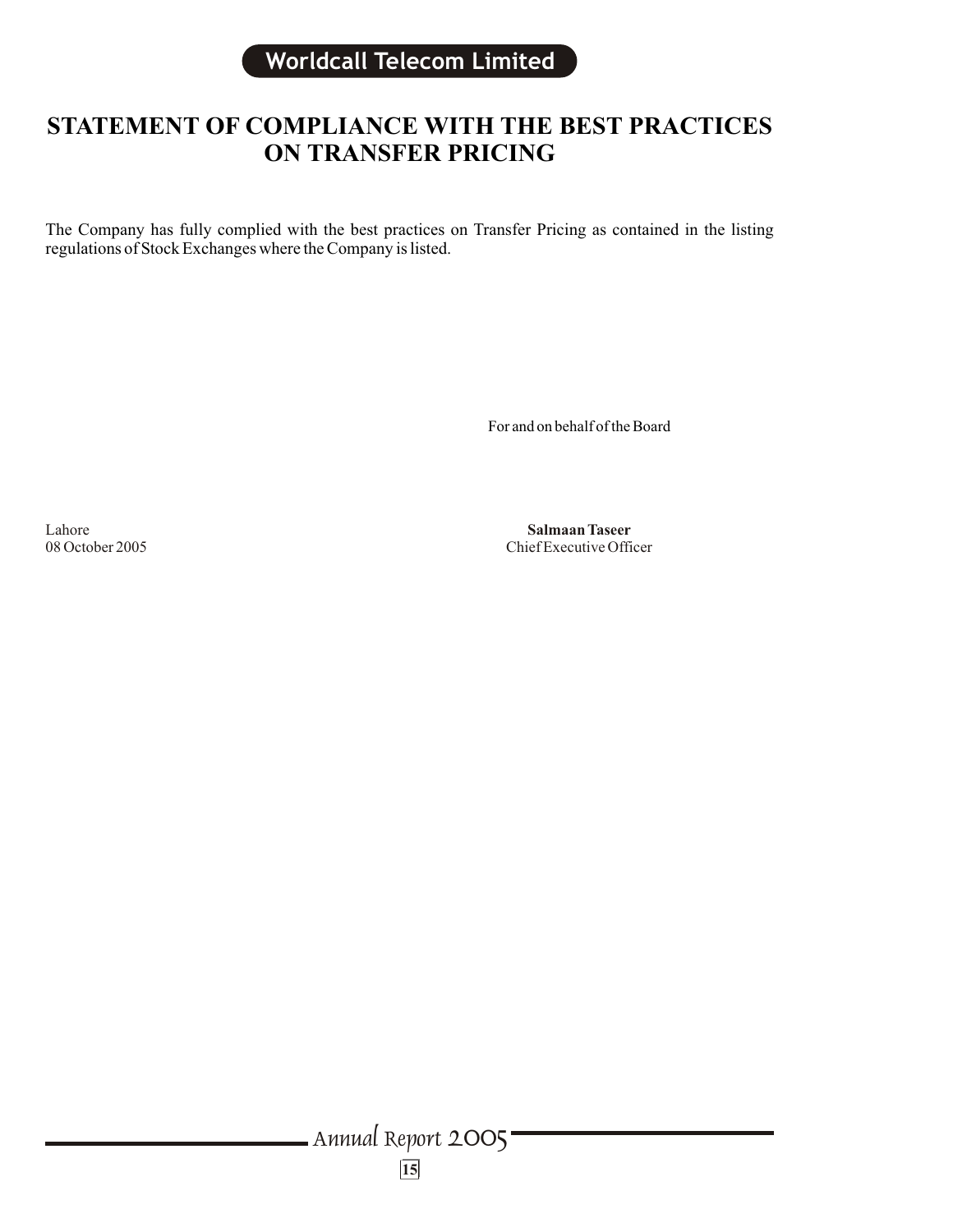### **STATEMENT OF COMPLIANCE WITH THE CODE OF CORPORATE GOVERNANCE FOR THE YEAR ENDED 30 JUNE 2005**

This statement is being presented to comply with the Code of Corporate Governance contained in listing regulations of Karachi Stock Exchange (Guarantee) Limited and Lahore Stock Exchange (Guarantee) Limited for the purpose of establishing a framework of good governance, whereby a listed company is managed in compliance with the best practices of corporate governance.

The Company has applied the principles contained in the Code in following manner:

- 1) The board of directors comprise of nine directors. The Company encourages representation of independent nonexecutive directors on its board. At present, the board includes at least three independent non-executive directors.
- 2) The directors have confirmed that none of them is serving as a director in more than ten listed companies, including this Company.
- 3) All the resident directors of the Company are registered as taxpayers and none of them has convicted by a Court of competent jurisdiction as a defaulter in payment of any loan to a banking company, a DFI's or NBFI's. No one is a member of Stock Exchange.
- 4) All casual vacancies occurring in the Board were filled up by the directors within 30 days thereof.
- 5) The Company has prepared a 'Statement of Ethics and Business Practices', which has been signed by all the directors and employees of the Company.
- 6) The board has developed a vision/mission statement, overall corporate strategy and significant policies of the Company. A complete record of particulars of significant policies along with the dates on which they were approved or amended has been maintained.
- 7) All the powers of the board have been duly exercised and decisions on material transactions, including appointment and determination of remuneration and terms and conditions of employment of the CEO and other executive directors, have been taken by the board.
- 8) The meetings of the board were presided over by the Chairman and, in his absence, by a director elected by the board for this purpose and the board met at least once in every quarter. Written notices of the board meetings, along with agenda and working papers, were circulated at least seven days before the meetings. The minutes of the meetings were appropriately recorded and circulated.
- 9) The Board arranged orientation courses for its directors during the year to apprise them of their duties and responsibilities.
- 10) The Board has approved appointment of Company Secretary, Chief Financial Officer and Head of Internal Auditor including remuneration and terms and conditions of employment, as determined by the CEO.
- 11) The directors' report for this year has been prepared in compliance with the requirements of the Code and fully describes the salient matters required to be disclosed.
- 12) The financial statements of the Company were duly endorsed by CEO and CFO before approval of the Board.
- 13) The directors, CEO and executives do not hold any interest in the shares of the Company other than that disclosed in the pattern of shareholding.
- 14) The Company has complied with all the corporate and financial reporting requirements of the Code.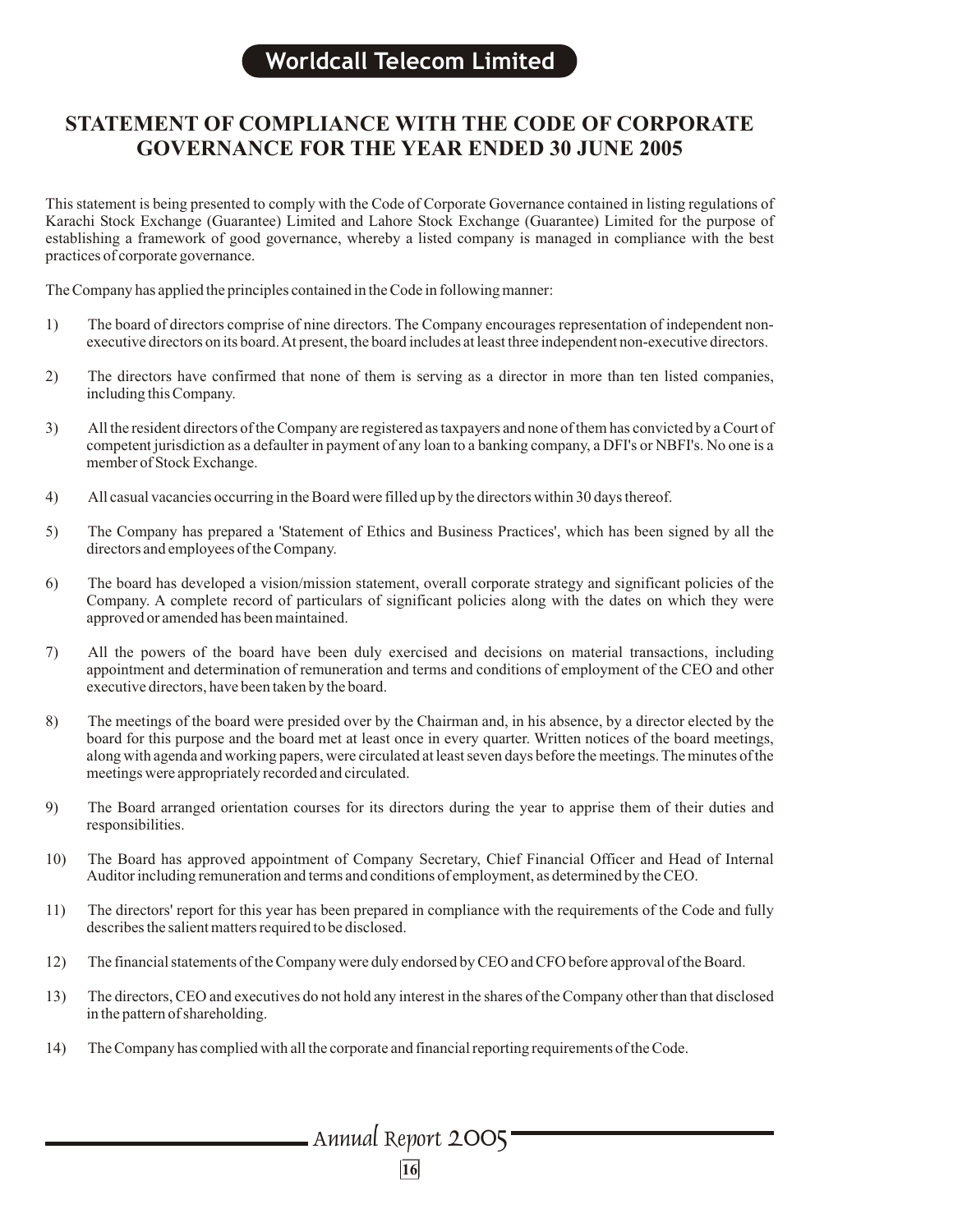- 15) The Board has formed an audit committee. At present, the committee includes three non-executive directors including the chairman of the committee.
- 16) The meetings of the audit committee were held at least once every quarter prior to the approval of interim and final results of the Company and as required by the Code. The terms of reference of the committee have been formed and advised to the committee for compliance.
- 17) The Board has set-up an effective internal audit function having suitable qualified and experienced personal who are conversant with the policies and procedures of the Company.
- 18) The statutory auditors of the Company have confirmed that they have been given a satisfactory rating under the quality control review program of the Institute of Chartered Accountants of Pakistan, that they or any of the partners of the firm, their spouses and any minor children do not hold shares of the Company and that the firm and all its partners are in compliance with International Federation of Accountants (IFAC) guidelines on code of ethics as adopted by Institute of Chartered Accountants of Pakistan.
- 19) The statutory auditors or the persons associated with them have not been appointed to provide other services except in accordance with the listing regulations and the auditors have confirmed that they have observed IFAC guidelines in this regard.
- 20) We confirm that all other material principles contained in the Code have been complied with.

For and on behalf of the Board

Lahore: **Salmaan Taseer**<br>
08 October 2005<br>
Chief Executive Offi Chief Executive Officer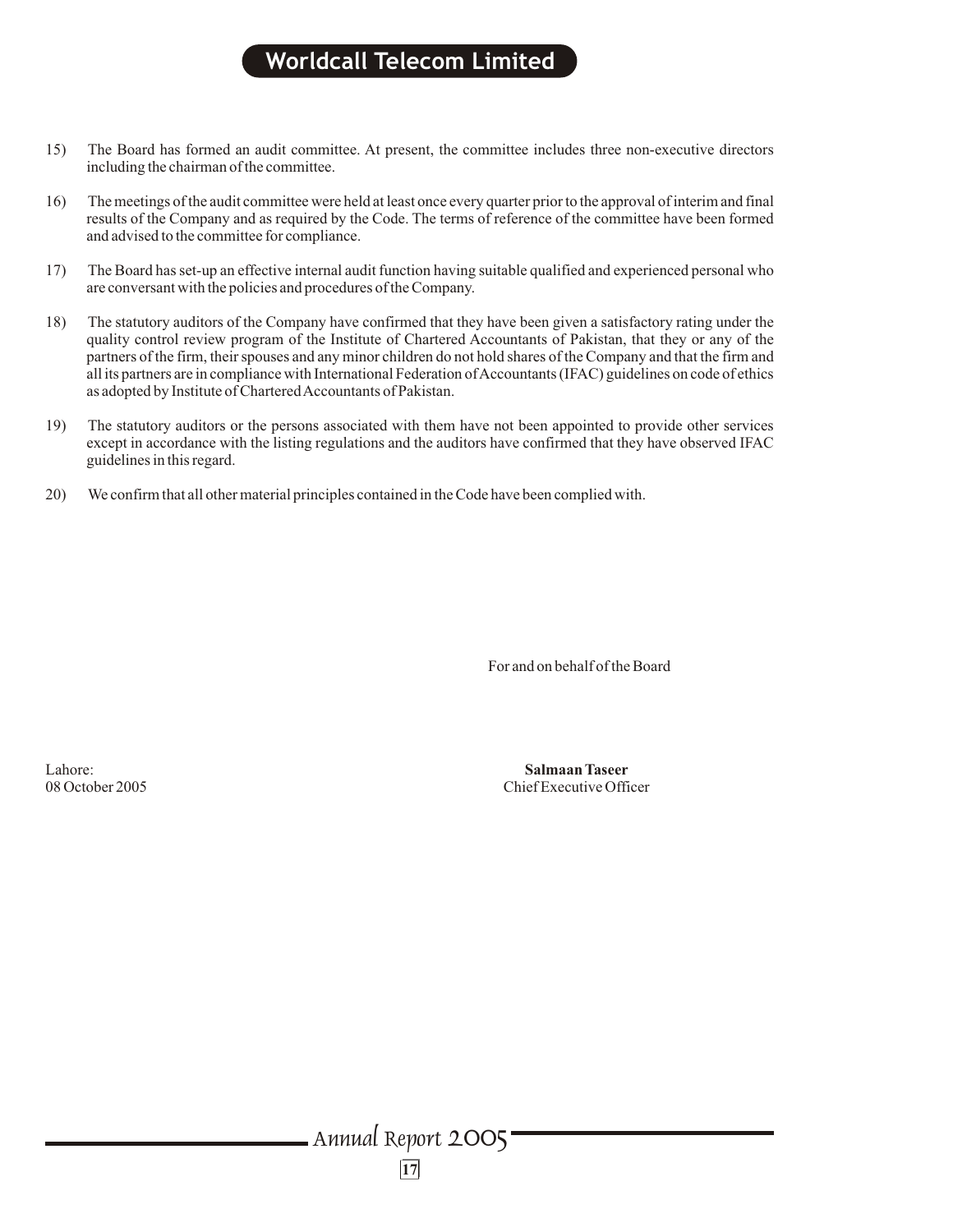### **REVIEW REPORT TO THE MEMBERS ON STATEMENT OF COMPLIANCE WITH BEST PRACTICES OF CODE OF CORPORATE GOVERNANCE**

We have reviewed the Statement of Compliance with the best practices contained in the Code of Corporate Governance prepared by the Board of Directors of Worldcall Telecom Limited ("the Company") to comply with the Listing Regulation No. 37 (Chapter XI) and No. 43 (Chapter XIII) of Karachi and Lahore Stock Exchanges respectively, where the Company is listed.

The responsibility for compliance with the Code of Corporate Governance is that of the Board of Directors of the Company. Our responsibility is to review, to the extent where such compliance can be objectively verified, whether the Statement of Compliance reflects the status of the Company's compliance with the provisions of the Code of Corporate Governance and report if it does not. A review is limited primarily to inquiries of the Company personnel and review of various documents prepared by the Company to comply with the Code.

As part of our audit of financial statements we are required to obtain an understanding of the accounting and internal control systems sufficient to plan the audit and develop an effective audit approach. We have not carried out any special review of the internal control system to enable us to express an opinion as to whether the Board's statement on internal controls covers all controls and the effectiveness of such internal controls.

Based on our review, nothing has come to our attention, which causes us to believe that the Statement of Compliance does not appropriately reflect the Company's compliance, in all material respects, with the best practices contained in the Code of Corporate Governance.

Lahore: **Taseer Hadi Khalid & Co.** 08 October 2005 Chartered Accountants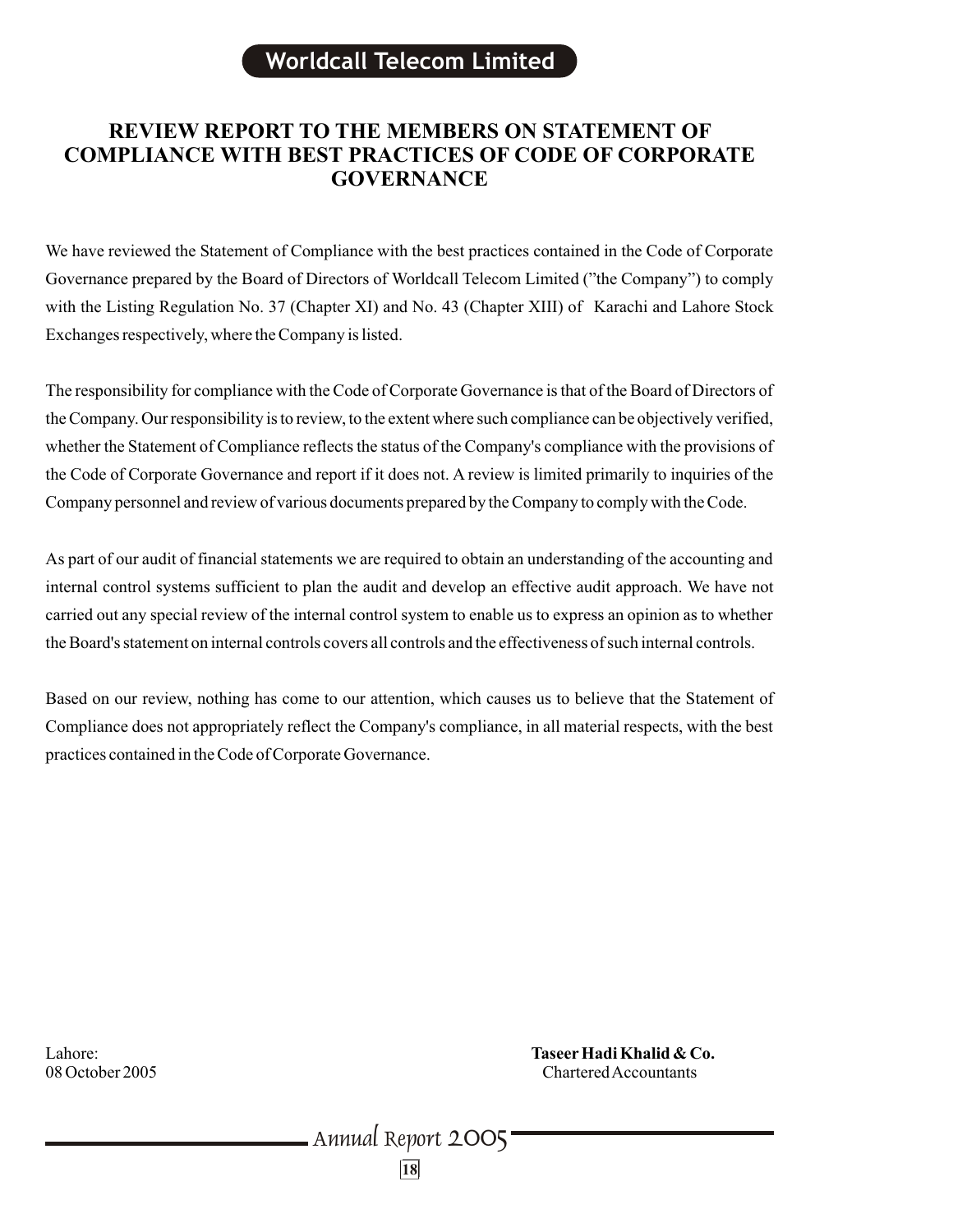### **AUDITORS' REPORT TO THE MEMBERS**

We have audited the annexed balance sheet of **Worldcall Telecom Limited** ("the Company") as at 30 June 2005 and the related profit and loss account for the period from 01 December 2004 to 30 June 2005, cash flow statement and statement of changes in equity for the year ended 30 June 2005, together with the notes forming part thereof and we state that we have obtained all the information and explanations which, to the best of our knowledge and belief, were necessary for the purposes of our audit.

It is the responsibility of the Company's management to establish and maintain a system of internal control, and prepare and present the above said statements in conformity with the approved accounting standards and the requirements of the Companies Ordinance, 1984. Our responsibility is to express an opinion on these statements based on our audit.

We conducted our audit in accordance with the auditing standards as applicable in Pakistan. These standards require that we plan and perform the audit to obtain reasonable assurance about whether the above said statements are free of any material misstatement. An audit includes examining on a test basis, evidence supporting the amounts and disclosures in the above said statements. An audit also includes assessing the accounting policies and significant estimates made by the management, as well as, evaluating the overall presentation of the above said statements. We believe that our audit provides a reasonable basis for our opinion and, after due verification, we report that:

- a) in our opinion, proper books of account have been kept by the Company as required by the Companies Ordinance, 1984;
- b) in our opinion:
	- i) the balance sheet and profit and loss account together with the notes thereon have been drawn up in conformity with the Companies Ordinance, 1984, and are in agreement with the books of account and are further in accordance with accounting policies consistently applied;
	- ii) the expenditure incurred during the year was for the purpose of the Company's business; and
	- iii) the business conducted, investments made and the expenditure incurred during the year were in accordance with the objects of the Company;
- c) in our opinion and to the best of our information and according to the explanations given to us, the balance sheet, profit and loss account, cash flow statement and statement of changes in equity together with the notes forming part thereof conform with approved accounting standards as applicable in Pakistan, and, give the information required by the Companies Ordinance, 1984, in the manner so required and respectively give a true and fair view of the state of the Company's affairs as at 30 June 2005 and of the loss for the period from 01 December 2004 to 30 June 2005, its cash flows and changes in equity for the year ended 30 June 2005; and
- d) in our opinion no Zakat was deductible under the Zakat and Ushr Ordinance, 1980

The financial statements of the Company for the year ended 30 June 2004 were audited by another firm of auditors, whose report dated 04 October 2004 expressed an unqualified opinion on those financial statements.

**Lahore: Taseer Hadi Khalid & Co. 08 October 2005** Chartered Accountants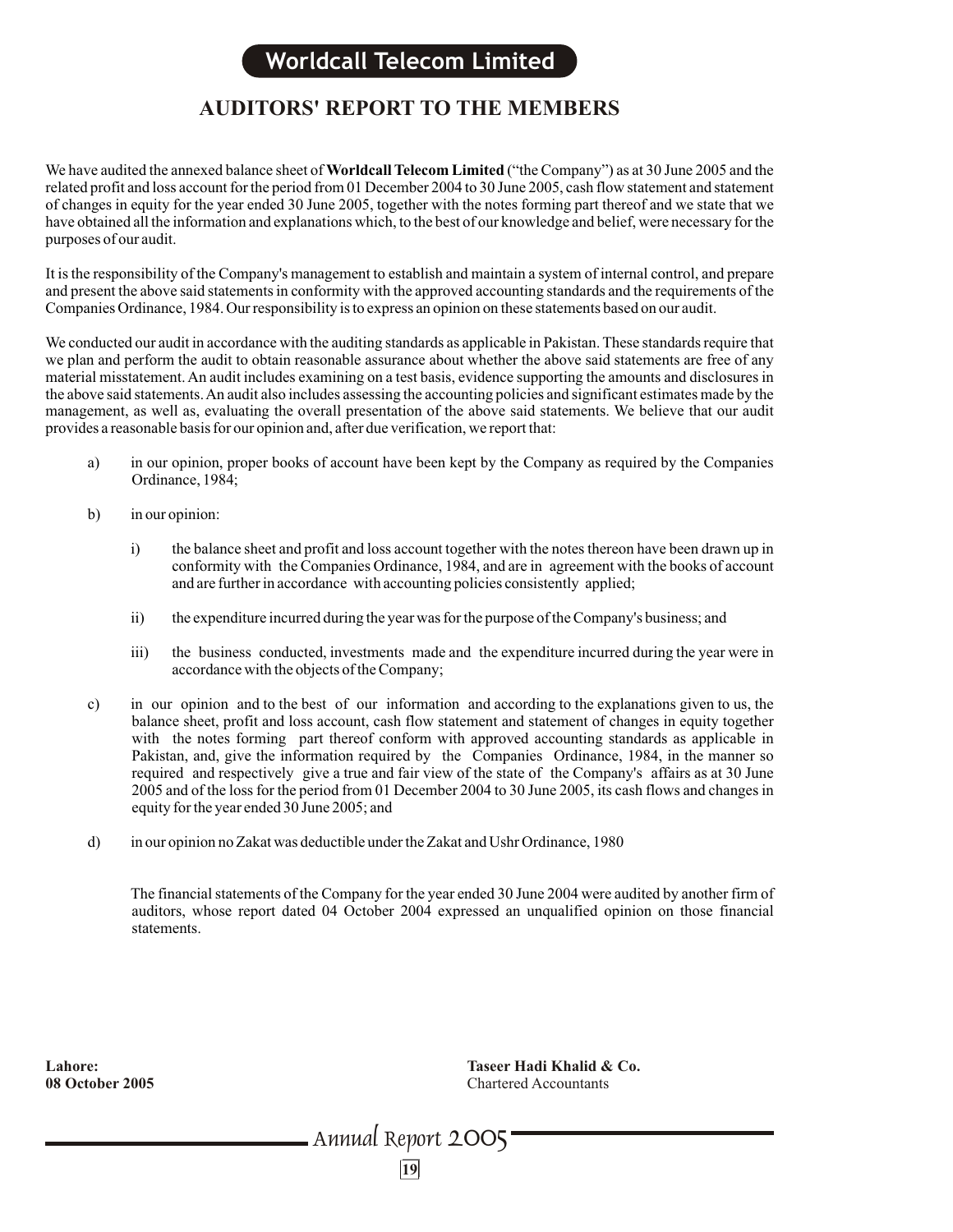### **BALANCE SHEET AS AT 30 JUNE 2005**

|                                                     |                | 30 June        | 30 June                    |
|-----------------------------------------------------|----------------|----------------|----------------------------|
|                                                     | <b>Note</b>    | 2005           | 2004                       |
|                                                     |                | <b>Rupees</b>  | Rupees                     |
| PROPERTY, PLANT AND EQUIPMENT                       | 3-4            | 2,114,292,498  | 196,188,039                |
| <b>INTANGIBLE ASSETS</b>                            | 5              | 2,413,020,723  |                            |
| <b>LONG TERM ADVANCES</b>                           | 6              | 6,423,070      | 1,070,248                  |
| <b>LONG TERM DEPOSITS</b>                           | $\overline{7}$ | 132,705,733    | 3,612,520                  |
| DEFERRED TAXATION                                   |                | 12,703,806     |                            |
| <b>DEFERRED COSTS</b>                               |                |                | 943,000                    |
|                                                     |                | 4,679,145,830  | 201,813,807                |
| <b>CURRENT ASSETS</b>                               |                |                |                            |
| Stock-in-trade                                      |                | 436,390        |                            |
| Trade debts                                         | $\delta$       | 300, 367, 332  |                            |
| Loans and advances                                  | 9              | 132, 351, 745  | 150,003,497                |
| Deposits and prepayments                            | 10             | 122, 164, 138  | 11,366,653                 |
| Other receivables                                   | 11             | 145,224,993    | 4,204,699                  |
| Short term investments                              |                |                | 1,892,110                  |
| Cash and bank balances                              | 12             | 591,927,868    | 25,003,480                 |
|                                                     |                | 1,292,472,466  | 192,470,439                |
| <b>CURRENT LIABILITIES</b>                          |                |                |                            |
| Trade and other payables                            | 13             | 948, 931, 291  | 35,701,371                 |
| Interest and mark-up payable                        | 14             | 55,584,139     | 1,218,952                  |
| Short term borrowings                               | 15             | 29,539,157     |                            |
| Current maturity of long term finances              | 16             | 75,000,000     |                            |
| Current portion of liabilities against assets       |                |                |                            |
| subject to finance lease                            | 17             | 55, 172, 957   |                            |
|                                                     |                | 1,164,227,544  | 36,920,323                 |
| <b>NET CURRENT ASSETS</b>                           |                | 128,244,922    | 155,550,116                |
| <b>NON CURRENT LIABILITIES</b>                      |                |                |                            |
| Long term finances                                  | 16             | 647,767,810    | 100,000,000                |
| Liabilities against assets subject to finance lease | 17             | 103,056,970    |                            |
| Long term deposits                                  |                | 4,538,675      |                            |
| Long term payables                                  | 18             | 106,874,574    |                            |
| Deferred liability for staff gratuity               | 19             | 5,760,375      | 1,022,993                  |
| License fee payable                                 | 20             | 1,208,610,000  |                            |
|                                                     |                | 2,076,608,404  | 101,022,993                |
| <b>CONTINGENCIES AND COMMITMENTS</b>                | 21             |                |                            |
|                                                     |                | 2,730,782,348  | 256,340,930                |
| <b>REPRESENTED BY</b>                               |                |                |                            |
| <b>SHARE CAPITAL AND RESERVES</b>                   |                |                |                            |
| Share capital                                       | 22             | 2,750,000,000  | 35,000                     |
| Accumulated loss                                    |                | (19, 217, 652) | $\overline{\phantom{0}}$   |
|                                                     |                | 2,730,782,348  | 35,000                     |
| <b>SHARE DEPOSIT MONEY</b>                          |                |                |                            |
|                                                     |                | 2,730,782,348  | 256,305,930<br>256,340,930 |
|                                                     |                |                |                            |
|                                                     |                |                |                            |

The annexed notes 1 to 37 form an integral part of these financial statements.

### **LAHORE CHIEF EXECUTIVE DIRECTOR**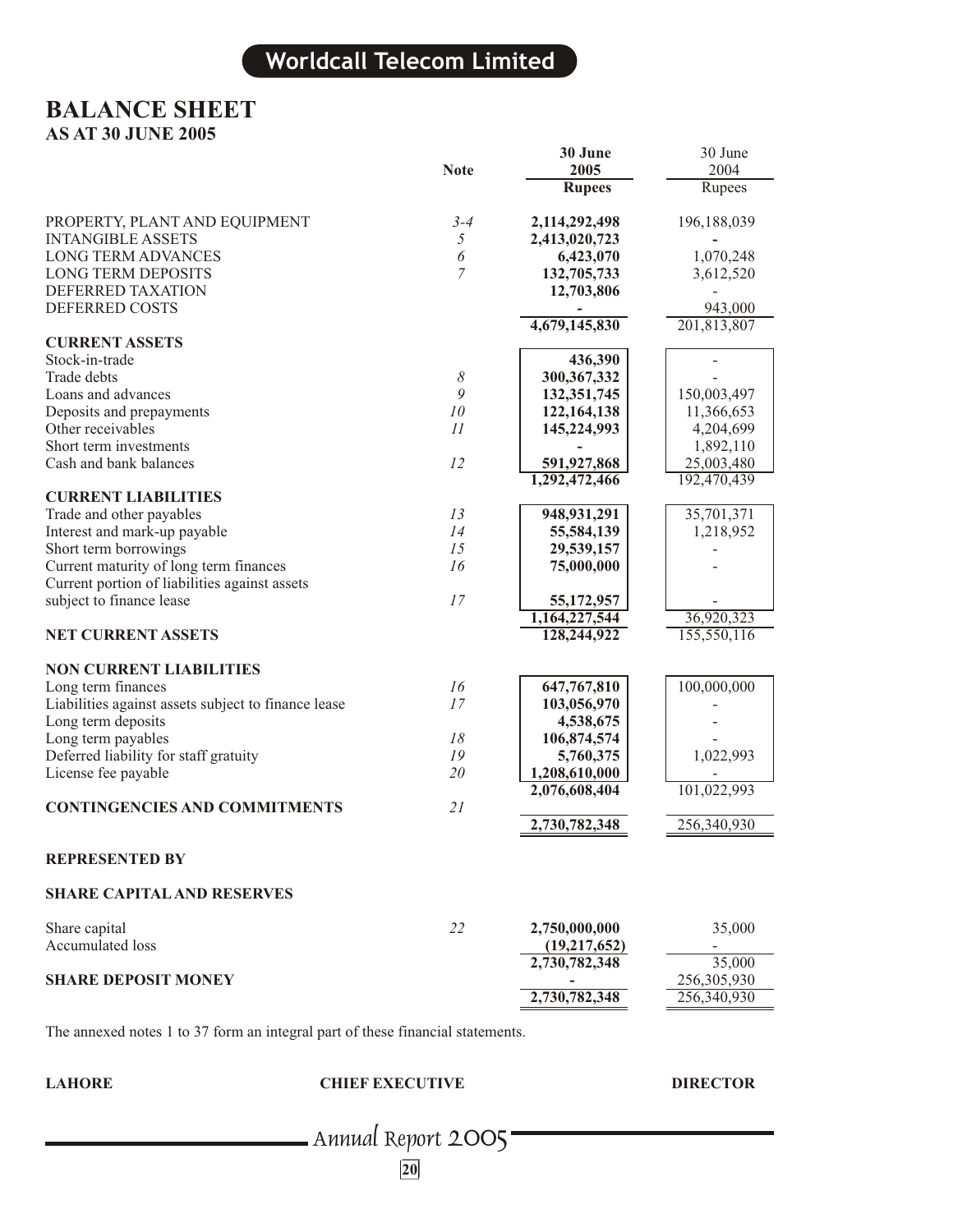### **PROFIT AND LOSS ACCOUNT FOR THE PERIOD FROM 01 DECEMBER 2004 TO 30 JUNE 2005**

|                               | <b>Note</b> | 01 December 2004<br>to 30 June 2005<br><b>Rupees</b> |
|-------------------------------|-------------|------------------------------------------------------|
| <b>REVENUE</b>                | 23          | 677,853,716                                          |
| <b>DIRECT COSTS</b>           | 24          | (607, 833, 453)                                      |
| <b>GROSS PROFIT</b>           |             | 70,020,263                                           |
| <b>OPERATING COSTS</b>        | 25          | (92, 198, 755)                                       |
| <b>OPERATING LOSS</b>         |             | (22, 178, 492)                                       |
| Finance costs                 | 26          | (24, 743, 728)                                       |
| Other operating income        | 27          | 15,000,762                                           |
| <b>LOSS BEFORE TAXATION</b>   |             | (31, 921, 458)                                       |
| <b>TAXATION</b>               | 28          | 12,703,806                                           |
| <b>LOSS AFTER TAXATION</b>    |             | (19, 217, 652)                                       |
| <b>LOSS PER SHARE - BASIC</b> | 29          | (0.17)                                               |

The annexed notes 1 to 37 form an integral part of these financial statements.

**LAHORE CHIEF EXECUTIVE DIRECTOR**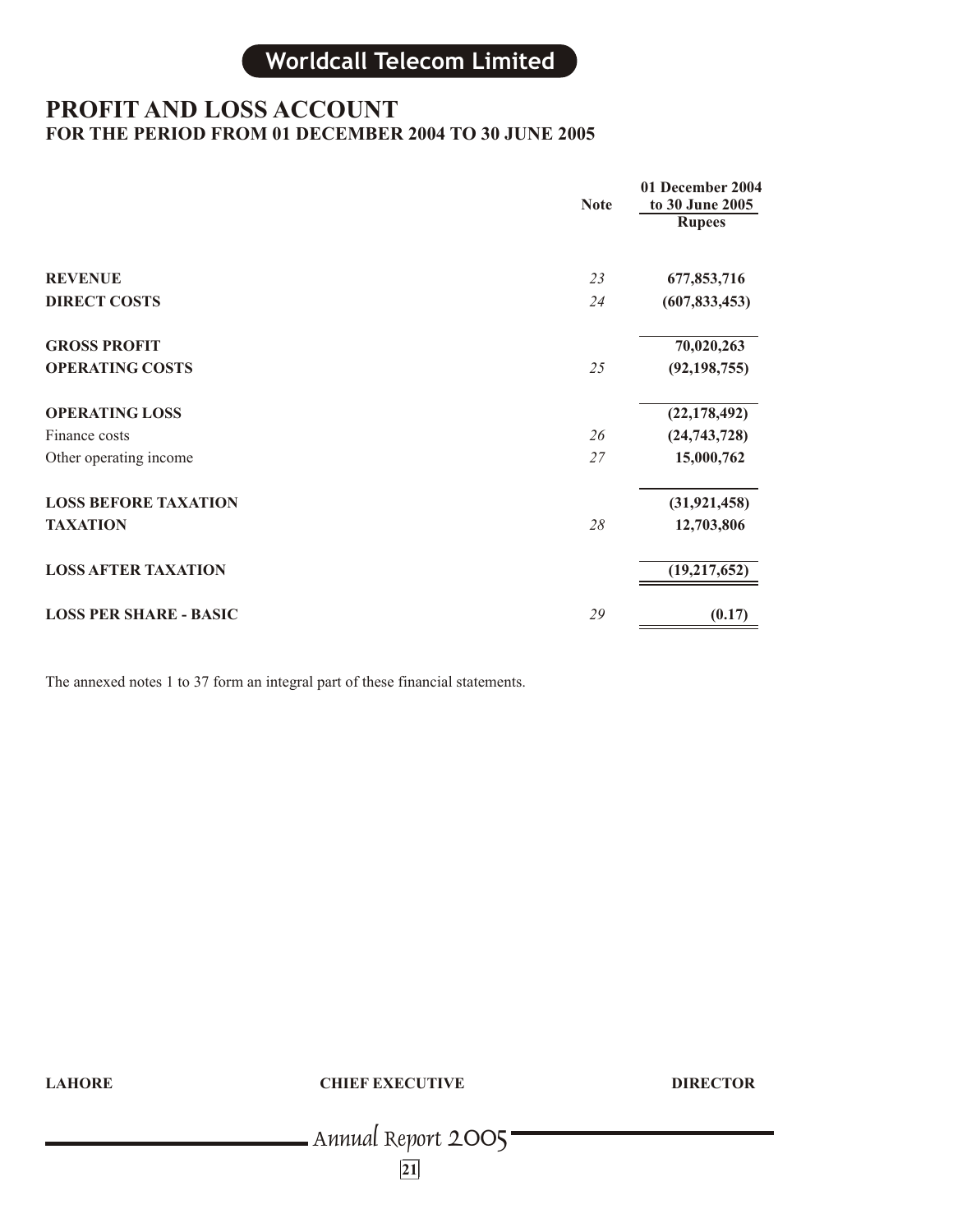### **CASH FLOW STATEMENT FOR THE YEAR ENDED 30 JUNE 2005**

|                                                                  | <b>Note</b> | 30 June<br>2005 | 30 June<br>2004              |
|------------------------------------------------------------------|-------------|-----------------|------------------------------|
|                                                                  |             | <b>Rupees</b>   | Rupees                       |
|                                                                  |             |                 |                              |
| Cash flows from operating activities<br>Loss before taxation     |             |                 |                              |
| Adjustments for non-cash and other items:                        |             | (31, 921, 458)  |                              |
| Depreciation and amortization                                    |             | 34,339,569      |                              |
| Finance costs                                                    |             | 24,743,728      |                              |
| Exchange (gain)/loss                                             |             | 700,697         |                              |
| Provision for gratuity                                           |             | 2,035,543       |                              |
|                                                                  |             | 61,819,537      | $\overline{\phantom{0}}$     |
|                                                                  |             | 29,898,079      |                              |
| <b>Adjustments for working capital items:</b>                    |             |                 |                              |
| (Increase)/decrease in current assets                            |             |                 |                              |
| Increase in stock-in-trade                                       |             | (436,390)       |                              |
| Increase in trade debts                                          |             | (300, 367, 332) |                              |
| Increase in loans and advances                                   |             | (11, 518, 555)  | (150, 058, 090)              |
| Increase in deposits and prepayments                             |             | (110,797,485)   | (11,366,653)                 |
| Increase in other receivables                                    |             | (31,592,908)    | (4,091,215)                  |
| Increase/(decrease) in current liabilities                       |             |                 |                              |
| Increase in trade and other payables                             |             | 887,965,755     | 33,701,371                   |
| Increase in interest and mark up payable                         |             | 433,253,085     | 1,218,952<br>(130, 595, 635) |
|                                                                  |             | 463, 151, 164   | (130, 595, 635)              |
| Finance costs paid                                               |             | (48, 828, 298)  | (2,271,602)                  |
| Gratuity paid                                                    |             | (29,900)        |                              |
| Taxes paid                                                       |             | (660, 702)      | (113, 484)                   |
| Net cash generated from / (used in) operating activities         |             | 413,632,264     | (132,980,721)                |
|                                                                  |             |                 |                              |
| Cash flows from investing activities                             |             |                 |                              |
| Purchase of property, plant and equipment                        |             | (1,635,133,494) | (191, 824, 251)              |
| Payment for intangible assets                                    |             | (1,231,197,302) |                              |
| Deferred costs paid                                              |             |                 | (625,000)                    |
| Increase in long term advances                                   |             | (5,352,822)     | (1,070,248)                  |
| Increase in long term deposits                                   |             | (129, 093, 213) | (3,612,520)                  |
| Short term investments                                           |             |                 | (1,193,010)                  |
| Net cash used in investing activities                            |             | (3,000,776,831) | (198, 325, 029)              |
| Cash flows from financing activities                             |             |                 |                              |
| Proceeds from long term loan                                     |             | 659,888,000     | 100,000,000                  |
| Repayment of liabilities against assets subject to finance lease |             | (33, 555, 947)  |                              |
| Issuance of share capital                                        |             | 2,493,659,070   |                              |
| Share deposit money                                              |             |                 | 256,305,930                  |
| Increase in long term deposits                                   |             | 4,538,675       |                              |
| Net cash inflow from financing activities                        |             | 3,124,529,798   | 356,305,930                  |
| Net increase in cash and cash equivalents                        |             | 537, 385, 231   |                              |
| Cash and cash equivalents at the beginning of the year           |             | 25,003,480      | 25,000,180<br>3,300          |
| Cash and cash equivalents at the end of the year                 | 30          | 562,388,711     | 25,003,480                   |
|                                                                  |             |                 |                              |

The annexed notes 1 to 37 form an integral part of these financial statements.

### **LAHORE CHIEF EXECUTIVE DIRECTOR**

 $\_$ Annual Report 2005 $-$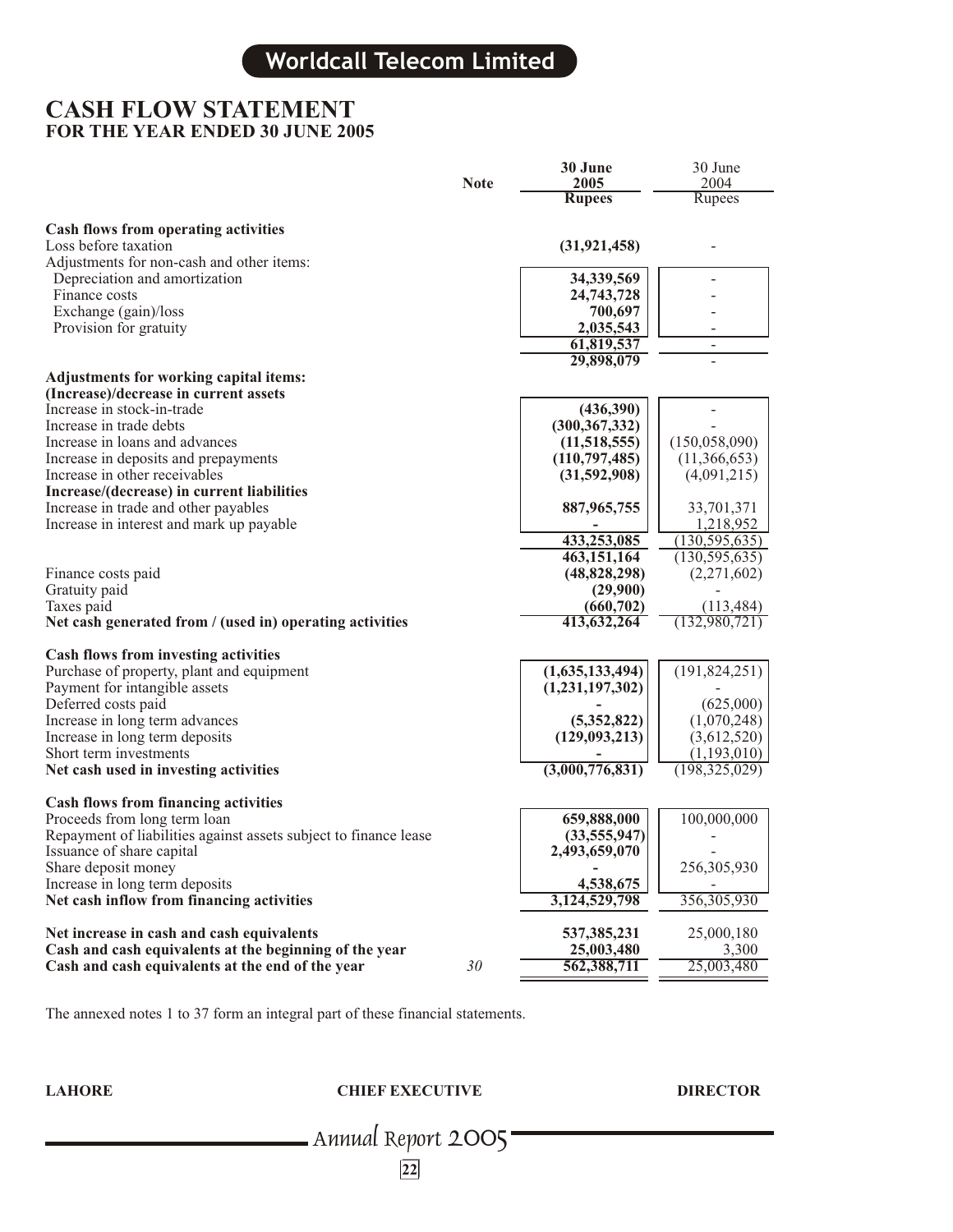### **STATEMENT OF CHANGES IN EQUITY FOR THE YEAR ENDED 30 JUNE 2005**

|                                  | <b>Share</b><br>Capital<br><b>Rupees</b> | <b>Share Deposit</b><br><b>Money</b><br><b>Rupees</b> | Accumulated<br>loss<br><b>Rupees</b> | <b>Total</b><br><b>Rupees</b> |
|----------------------------------|------------------------------------------|-------------------------------------------------------|--------------------------------------|-------------------------------|
|                                  |                                          |                                                       |                                      |                               |
| Balance as at 30 June 2003       | 35,000                                   |                                                       |                                      | 35,000                        |
| Share deposit money received     |                                          | 256,305,930                                           |                                      | 256,305,930                   |
| Balance as at 30 June 2004       | 35,000                                   | 256,305,930                                           |                                      | 256,340,930                   |
| Share deposit money received     |                                          | 2,493,659,070                                         |                                      | 2,493,659,070                 |
| Issuance of share capital        | 2,749,965,000                            | (2,749,965,000)                                       |                                      |                               |
| Loss during the period           |                                          |                                                       |                                      |                               |
| 01 December 2004 to 30 June 2005 |                                          |                                                       | (19,217,652)                         | (19,217,652)                  |
| Balance as at 30 June 2005       | 2,750,000,000                            |                                                       | (19,217,652)                         | 2,730,782,348                 |

The annexed notes 1 to 37 form an integral part of these financial statements.

**LAHORE CHIEF EXECUTIVE DIRECTOR**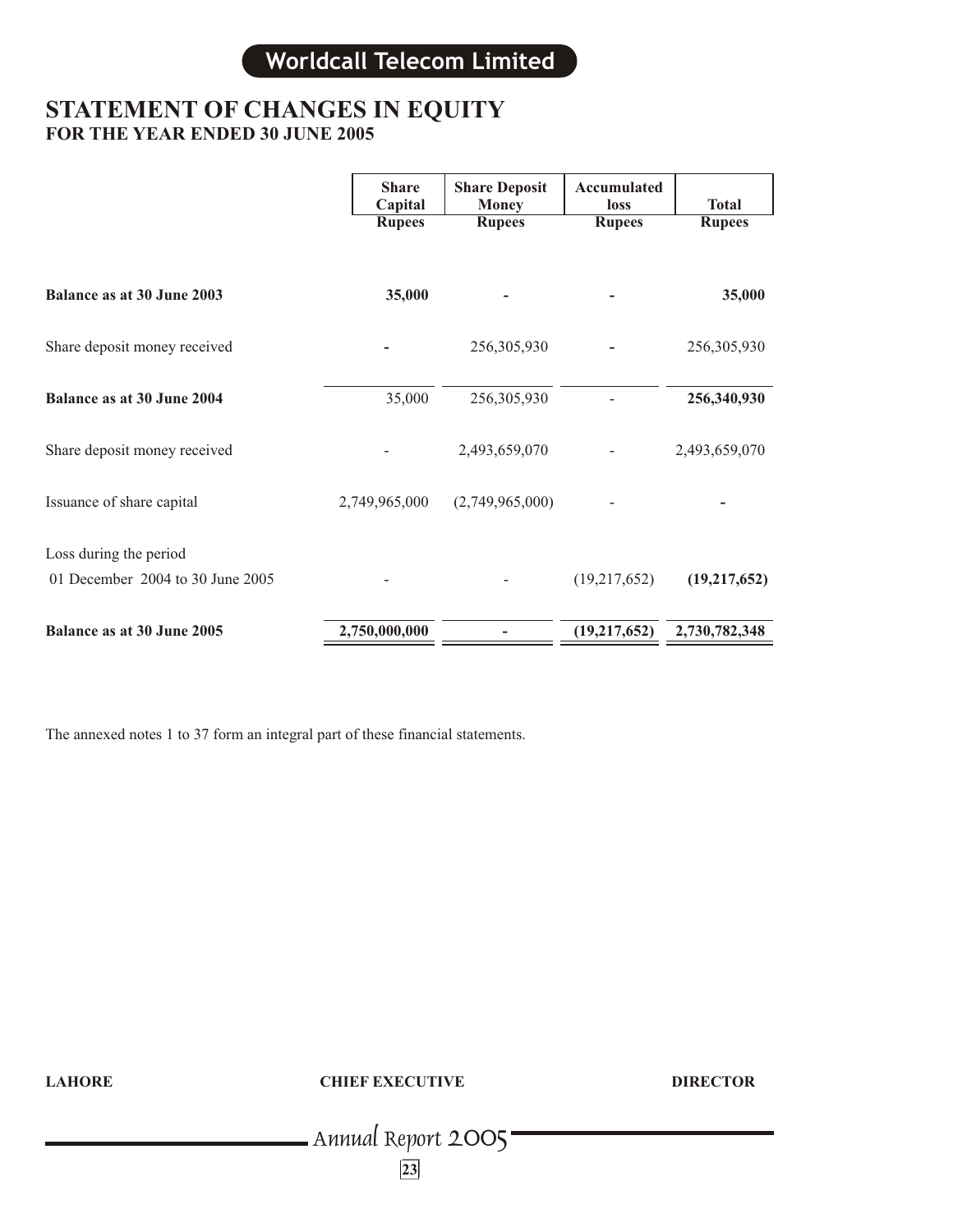### **NOTES TO THE ACCOUNTS FOR THE YEAR ENDED 30 JUNE 2005**

#### **1. The Company and its operations**

Worldcall Telecom Limited ("WTL" or "the Company") was incorporated in Pakistan on 15 March 2001 as public limited company under the Companies Ordinance, 1984. The principal activities of the Company are to provide Wireless Local Loop ("WLL") and Long Distance & International ("LDI") services in Pakistan under licenses from Pakistan Telecommunications Authority. The Registered Office of the Company is located at 103 C-II, Gulberg III, Lahore.

The Company has started commercial operations of LDI & WLL on 01 December 2004 and on 08 June 2005 respectively, accordingly the profit and loss account has been prepared for the period of 7 months. Subsequent to the balance sheet date the Company's shares have been listed on Karachi and Lahore Stock Exchanges on 28 September 2005.

#### **2. Summary of significant accounting policies**

#### **2.1 Statement of compliance**

These financial statements have been prepared in accordance with the approved Accounting Standards as applicable in Pakistan and the requirements of the Companies Ordinance, 1984. Approved Accounting Standards comprise of such International Accounting Standards as notified under the provisions of the Companies Ordinance, 1984. Wherever the requirements of the Companies Ordinance, 1984 or directives issued by the Securities and Exchange Commission of Pakistan (SECP) differ with the requirements of these Standards, the requirements of the Companies Ordinance, 1984 or the requirements of the said directives take precedence.

#### **2.2 Accounting convention**

These financial statements have been prepared under the historical cost convention.

#### **2.3 Property, plant and equipment**

#### *Owned*

These are stated at cost less accumulated depreciation. Capital work- in- progress (CWIP) is stated at cost. Cost includes purchase price and all other expenses which are directly attributable for bringing the asset to its intended use, location and condition.

Depreciation is charged by applying the straight-line method at the rates specified in Note-3 to these financial statements so as to write off the cost of assets over their estimated useful lives.

Full year's depreciation is charged on additions made during the year except on plant and machinery on which depreciation is charged from the date the plant and machinery is ready for its intended use on prorata basis, while no depreciation is charged on assets disposed off during the year.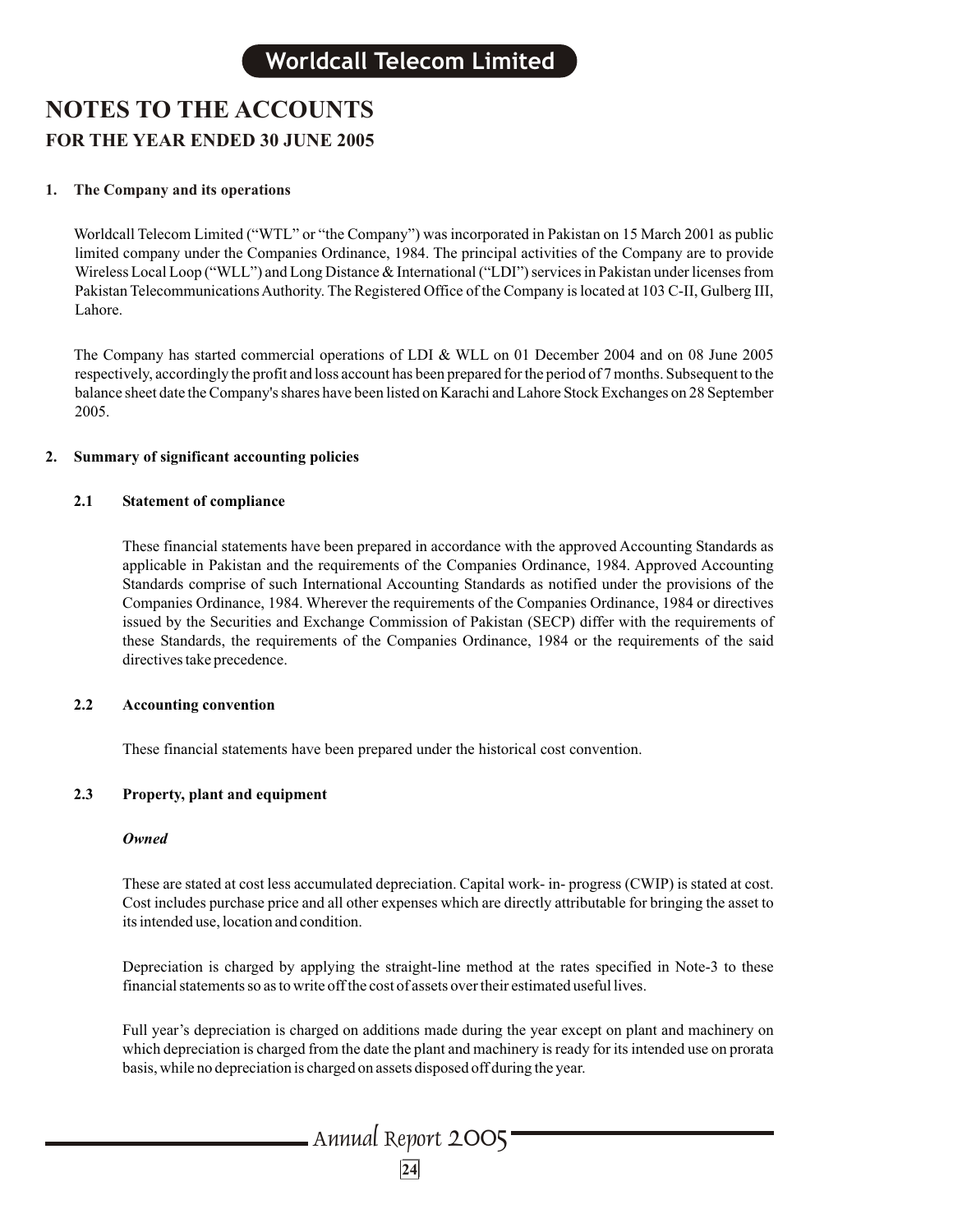Gain or loss on sale of property, plant and equipment are included in the profit and loss account.

Normal repairs and maintenance costs are charged to income. Major improvements are capitalized.

#### *Leased*

Assets subject to finance lease are stated at the lower of present value of minimum lease payments under the lease agreements and the fair value of the assets less accumulated depreciation. Related obligations under the leases are accounted for as liabilities. Depreciation is charged on the basis and rates applicable to owned assets. Finance charge is calculated at the rates implicit in the leases and charged to income.

#### **2.4 Intangible assets**

An intangible asset is recognized if it is probable that the future economic benefits that are attributable to the asset will flow to the enterprise and that the cost of such asset can also be measured reliably.

Amortization is charged by applying straight line method, so as to write off the cost of assets over their estimated useful lives. Amortization is charged on a systematic basis from the day the asset is available for use.

Gain or loss arising on disposal and retirement of intangible asset is determined as a difference between the net disposal proceeds and carrying amount of the asset and is recognized as income or expense in the income statement.

#### **2.5 Impairment**

An impairment loss is recognized when the asset's carrying amount exceeds its recoverable amount determined on the basis of higher of asset's net selling price and its value in use.

#### **2.6 Foreign currency transactions**

All monetary assets and liabilities in foreign currencies are translated into rupees at exchange rates prevailing at the balance sheet date. Transactions in foreign currencies are translated into rupees at the spot rates. All non-monetary items are translated into rupees at exchange rates prevailing on the date of transaction or on the date when fair values are determined. Exchange differences are included in income currently.

#### **2.7 Stock in trade**

These are stated at lower of cost and net realizable value calculated on weighted average basis.

#### **2.8 Staff retirement benefits**

The Company operates an un-funded gratuity scheme as a defined benefit plan for all its eligible employees, under which benefits are paid on cessation of employment subject to a minimum qualifying period of service. The liability for the year, under the plan, is determined on the basis of actuarial valuation carried out by using the Projected Unit Credit Method and is charged to CWIP till the commencement of commercial operations. Afterwards it is charged to income. Actuarial gains/losses are recognized over the expected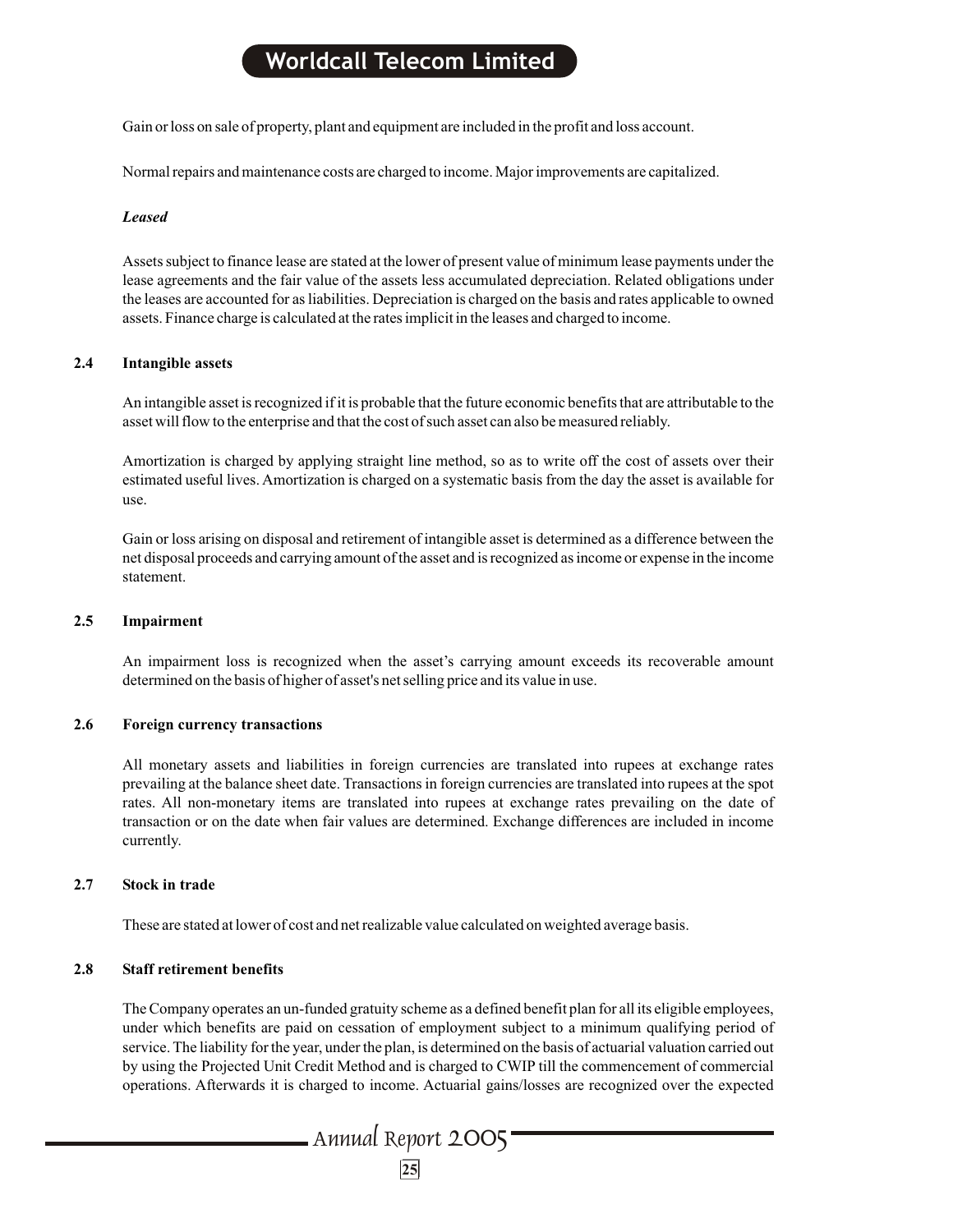average working lives of eligible employees, using the recommended approach under the International Accounting Standards.

#### **2.9 Taxation**

Provision for taxation is based on the taxable income at the current rate of tax after taking into account applicable tax credits, rebates and exemption available, if any, under the Income Tax Ordinance, 2001.

#### *Deferred*

Deferred tax is accounted for using the balance sheet liability method in respect of all major temporary differences arising from the differences between the carrying amounts of assets and liabilities in the financial statements and the corresponding tax bases used in the computation of taxable profit. Deferred tax liabilities are recognized for all taxable temporary differences and deferred tax assets are recognized on all deductible temporary differences to the extent that it is probable that taxable profits will be available against which the deductible temporary differences, unused tax losses and tax credits can be utilized.

Deferred tax is measured at tax rates that are expected to apply to the period when the temporary differences are reversed, based on tax rates and tax laws that have been enacted or substantively enacted by the balance sheet date.

#### **2.10 Trade debts**

Trade debts are carried at original invoice amount less provision for doubtful debts, if any.

#### **2.11 Revenue recognition**

*LDI*

Revenue is recognized on rendering of services

*WLL*

Revenue from originating minutes is recognized on the occurrence of call both for prepaid and postpaid subscribers, however, bills to postpaid subscribers are dispatched on monthly basis. Line rent is recognised from prepaid and post paid customers on daily basis. Membership fee is recognized on dispatch of terminals. Franchise fee is recognized when services are rendered.

Income from bank deposits, loans and advances is recognized on a time proportion basis.

#### **2.12 Borrowing costs**

Mark-up, interest and other charges on borrowings are capitalized up to the date the qualifying asset is ready for its intended use. All other mark-up, interest and other charges are charged to income.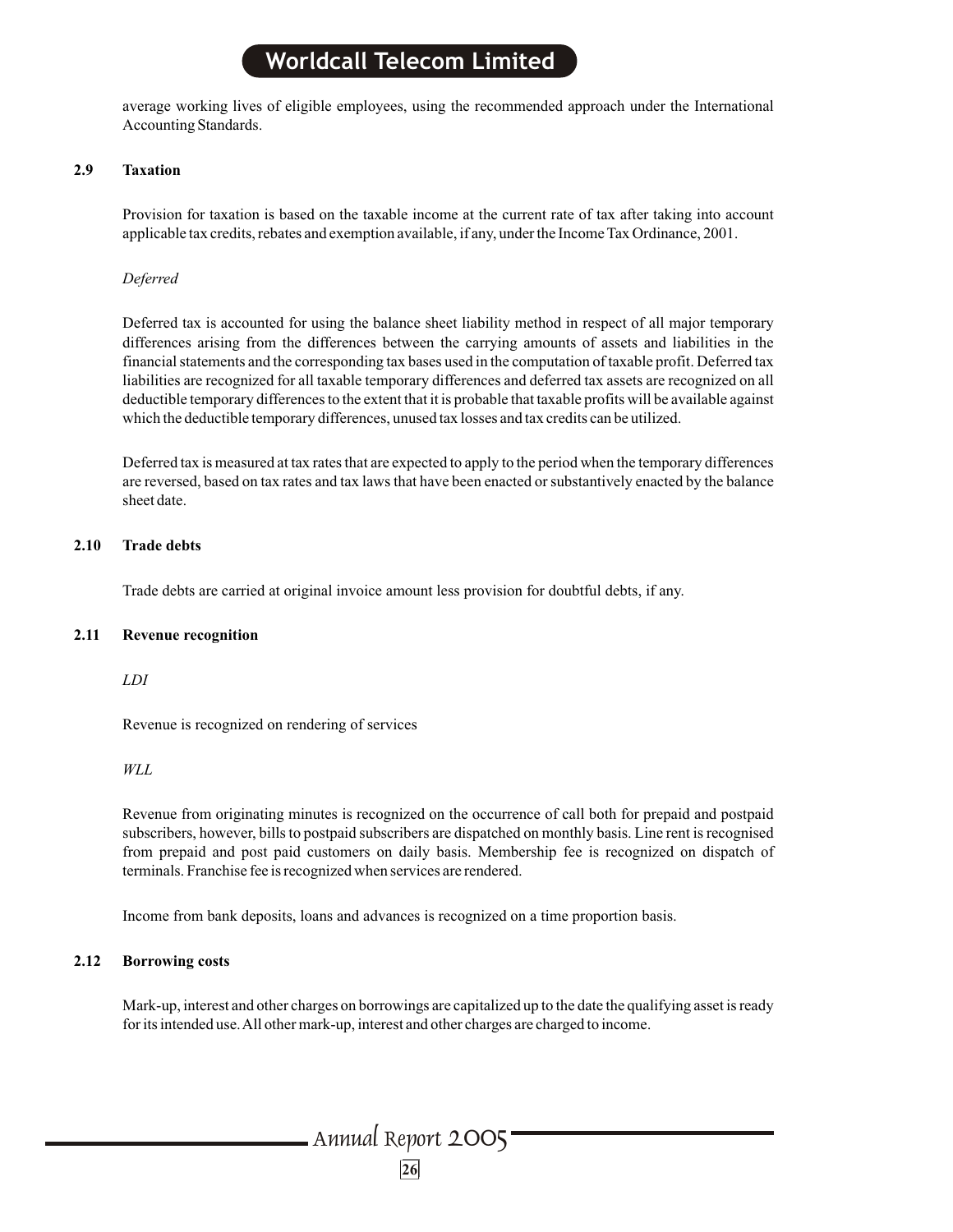#### **2.13 Financial instruments**

All the financial assets and financial liabilities are recognized at the time when the company becomes a party to the contractual provisions of the instrument. Financial assets are derecognised at the time when the Company looses control over the contractual rights that comprise the financial assets. All financial liabilities are derecognised at the time when they are extinguished that is, when the obligation specified in the contract is discharged, cancelled, or expired. Any gains or losses on derecognition of financial assets and financial liabilities are taken to profit and loss account.

Financial assets are deposits, trade debts, other receivables and cash and bank balances. These are stated at their nominal values as reduced by the appropriate allowances for estimated irrecoverable amount. Financial liabilities are classified according to the substance of the contractual arrangements entered into. Significant financial liabilities are long term loans, creditors, accrued and other liabilities. These are stated at their nominal value except for mark-up bearing borrowings for which the relevant policy is given in note 2.17. The policies in respect of financial instruments have been disclosed in their respective policy notes.

#### **2.14 Offsetting of financial assets and financial liabilities**

Financial assets and liabilities are offset and the net amount is reported in the balance sheet if the Company has a legally enforceable right to set off the recognized amounts and intends either to settle these on net basis or to realize the assets and settle the liabilities simultaneously.

#### **2.15 Provisions**

A provision is recognized when the Company has a present legal or constructive obligation as a result of past events and it is probable that an outflow of resources embodying economic benefits will be required to settle the obligation, and a reliable estimate of the obligation can be made.

#### **2.16 Related party transactions**

The transactions between the Company and related parties are carried out on an arm's length basis and the relevant rates are determined in accordance with comparable uncontrolled price method.

#### **2.17 Mark-up bearing borrowings**

Mark-up bearing borrowings are recognized initially at cost, less attributable transaction costs. Subsequent to initial recognition, mark-up bearing borrowings are stated at original cost less subsequent repayments.

#### **2.18 Cash and cash equivalents**

Cash and cash equivalents are carried in the balance sheet at cost. For the purpose of cash flow statement, cash and cash equivalents comprise cash in hand, bank balances and short term running finance.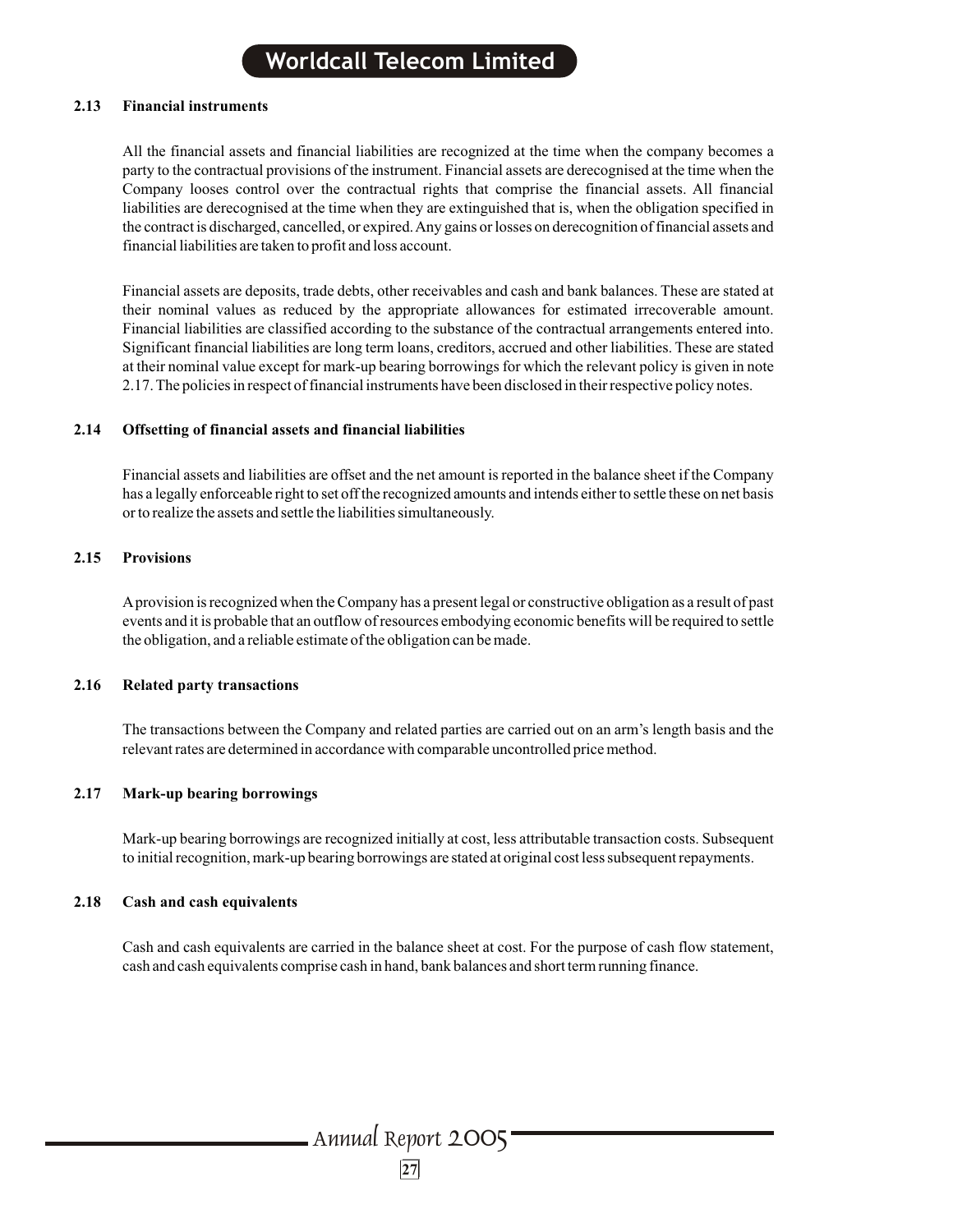### **3 Property, plant and equipment**

|                                  |                           | <b>COST</b>                               |                             | <b>DEPRECIATION</b>  |                          |                 | <b>Book value</b>        |                          |
|----------------------------------|---------------------------|-------------------------------------------|-----------------------------|----------------------|--------------------------|-----------------|--------------------------|--------------------------|
|                                  | As at<br>01, July<br>2004 | Additions/<br>Transfers/<br>(Adjustments) | As at<br>30 June<br>2005    | Depreciation<br>rate | As at<br>01 July<br>2004 | for the<br>year | As at<br>30 June<br>2005 | as at<br>30 June<br>2005 |
|                                  | <b>Rupees</b>             | <b>Rupees</b>                             | <b>Rupees</b>               | $\frac{0}{0}$        | <b>Rupees</b>            | <b>Rupees</b>   | <b>Rupees</b>            | <b>Rupees</b>            |
| <b>Owned assets</b>              |                           |                                           |                             |                      |                          |                 |                          |                          |
| Leasehold improvements           | 1,680,417                 | 196,010                                   | 1,876,427                   | 33                   | 554,538                  | 619,221         | 1,173,759                | 702,668                  |
| Plant and machinery              |                           | 26,564,118                                | 616,272,367                 | $10 - 20$            |                          | 19,512,752      | 19,512,752               | 596,759,615              |
|                                  |                           | 662,584,336                               |                             |                      |                          |                 |                          |                          |
|                                  |                           | (72,876,087)                              |                             |                      |                          |                 |                          |                          |
| Office equipment                 | 3,990,536                 | 1,601,198                                 | 5,591,734                   | 10                   | 399,054                  | 559,138         | 958,192                  | 4,633,542                |
| Lab equipment                    |                           | 318,873                                   | 318,873                     | 20                   |                          | 63,774          | 63,774                   | 255,099                  |
| Computers                        | 1,800,939                 | 8,031,230                                 | 9,832,169                   | 20                   | 360,188                  | 1,966,434       | 2,326,622                | 7,505,547                |
| Furniture and fixtures           | 1,419,583                 | 399,960                                   | 1,819,543                   | 10                   | 141,958                  | 181,954         | 323,912                  | 1,495,631                |
| Vehicles                         | 3,236,393                 | 10,951,955                                | 12,250,473                  | 20                   | 647,279                  | 2,450,095       | 2,773,479                | 9,476,994                |
|                                  |                           |                                           |                             |                      |                          |                 |                          |                          |
|                                  |                           | (1,937,875)                               | 647,961,586                 |                      |                          | (323, 895)      | 27,132,490               | 620,829,096              |
|                                  | 12,127,868                | 48,063,344                                |                             |                      | 2,103,017                | 25,353,368      |                          |                          |
|                                  |                           | 662,584,336                               |                             |                      |                          | (323, 895)      |                          |                          |
| <b>Leased assets</b>             |                           | (74,813,962)                              |                             |                      |                          |                 |                          |                          |
| Vehicles                         |                           | 39,942,863                                | 39,942,863                  | 20                   |                          | 7,988,572       | 7,988,572                | 31,954,291               |
| Plant and machinery              |                           |                                           | 152,876,087                 | 10                   |                          | 5,748,557       | 5,748,557                | 147, 127, 530            |
|                                  |                           | 80,000,000                                |                             |                      |                          |                 |                          |                          |
|                                  |                           | 72,876,087                                |                             |                      |                          |                 |                          |                          |
|                                  |                           | 192,818,950                               | 192,818,950                 |                      | ×.                       | 13,737,129      | 13,737,129               | 179,081,821              |
|                                  |                           |                                           |                             |                      |                          |                 |                          |                          |
| Capital work in progress- Note 4 | 186, 163, 188             | 1,870,802,729<br>(742, 584, 336)          | 1,314,381,581               |                      |                          |                 |                          | 1,314,381,581            |
| 2005                             | 198,291,056               |                                           | 1,958,808,936 2,155,162,117 |                      | 2,103,017                | 39,090,497      | 40,869,619               | 2,114,292,498            |
|                                  |                           |                                           |                             |                      |                          |                 |                          |                          |
|                                  |                           | (1,937,875)                               |                             |                      |                          | (323, 895)      |                          |                          |
| Operating assets                 |                           | 12,127,868                                | 12,127,868                  |                      |                          | 2,103,017       | 2,103,017                | 10,024,851               |
| Capital work in progress- Note 4 |                           | 186, 163, 188                             | 186, 163, 188               |                      |                          |                 |                          | 186, 163, 188            |
| 2004                             |                           | 198.291.056                               | 198.291.056                 |                      | $\sim$                   | 2,103,017       | 2,103,017                | 196.188.039              |
|                                  |                           |                                           |                             |                      |                          |                 |                          |                          |

|     |                                                               |      | 2005          | 2004                     |
|-----|---------------------------------------------------------------|------|---------------|--------------------------|
|     |                                                               | Note | <b>Rupees</b> | Rupees                   |
| 3.1 | Allocation of Depreciation                                    |      |               |                          |
|     | Unallocated portion before commercial operation taken to CWIP |      | 9,875,908     | 2,103,017                |
|     | Direct cost                                                   | 24   | 25,261,309    | $\overline{\phantom{a}}$ |
|     | Operating cost                                                | 25   | 3,953,280     | $\overline{\phantom{a}}$ |
|     |                                                               |      | 39,090,497    | 2,103,017                |

#### **3.2** Disposal of Fixed Assets

| Particulars of the<br>assets | Sold to                      | <b>Mode of Sale</b> | Cost                   | Accumulated<br>Depreciation | <b>Book value</b>    | Sale proceeds        | Profit/(loss) on Disposal |
|------------------------------|------------------------------|---------------------|------------------------|-----------------------------|----------------------|----------------------|---------------------------|
| <b>Vehicles</b>              |                              |                     |                        |                             |                      |                      |                           |
| Suzuki Baleno                | Worldcall Broadband Limited  | Negotiation         | 794,715                | $\overline{\phantom{a}}$    | 794,715              | 794,715              |                           |
| Honda Civic                  | Worldcall Multimedia Limited | Negotiation         | 1.143.160<br>1,937,875 | 323,895<br>323,895          | 819,265<br>1.613.980 | 819,265<br>1,613,980 | $\overline{\phantom{a}}$  |

**3.3** Additions include Rs. 8,727,435 in respect of vehicles transferred from Worldcall Communications Limited at net book value.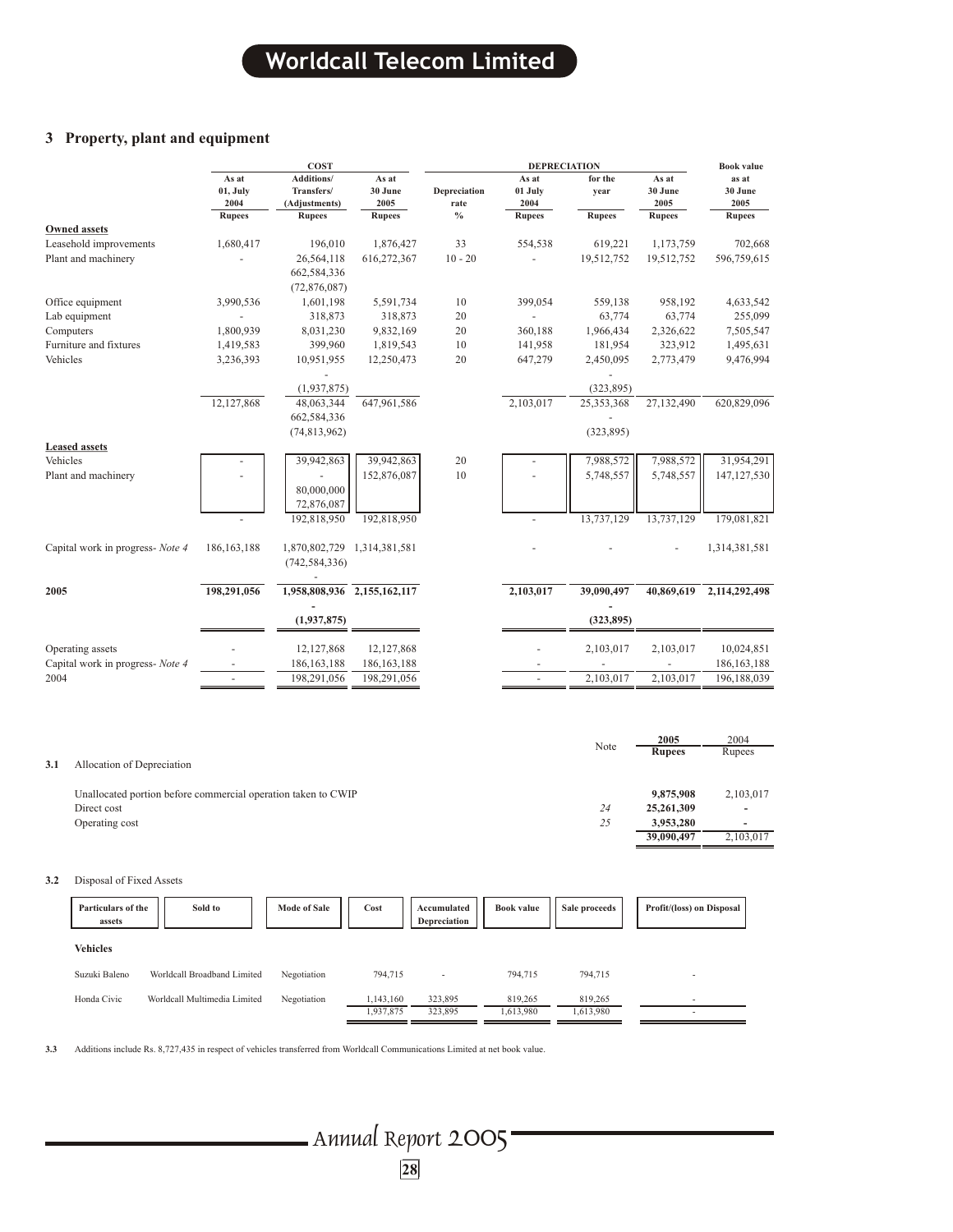|    |                                               | <b>Note</b> | 2005          | 2004          |
|----|-----------------------------------------------|-------------|---------------|---------------|
|    |                                               |             | <b>Rupees</b> | Rupees        |
| 4. | Capital work in progress                      |             |               |               |
|    | Civil works                                   |             | 38,844,778    | 13,756,443    |
|    | Plant and machinery under installation        |             | 1,275,536,803 | 172,406,745   |
|    |                                               |             | 1,314,381,581 | 186, 163, 188 |
| 5. | <b>Intangible assets</b>                      |             |               |               |
|    | Wireless Local Loop (WLL) license             | 5.1         | 2,425,340,000 |               |
|    | Radio Frequency Planning Software and CRM     | 5.2         | 14,467,302    |               |
|    | Lease rights - Dark Fiber                     | 5.3         | 23,083,702    |               |
|    | Long Distance and International (LDI) license | 5.4         | 29,000,000    |               |
|    |                                               |             | 2,491,891,004 |               |
|    | Amortization<br>Less:                         |             | 78,870,281    |               |
|    |                                               |             | 2,413,020,723 |               |
|    |                                               |             |               |               |

**5.1** Represents non exclusive license granted by Pakistan Telecommunications Authority (PTA) to Worldcall Telephony (Private) Limited (WTPL) to provide telecommunications services effective 12 November 2004 for a period of 20 years. The license was transferred to WTL with effect from 24 November 2004.Commercial operations of WLL have started on 08 June 2005 in Lahore Region. The license cost is being amortised over the term of the license which is 20 years starting from 12 November 2004.

- **5.2** The Company has purchased two software namely Radio Frequency Planning (RFP) software for locating and maintaining access links between WLL equipments at various sites and Customer Relationship Management (CRM) software for collecting WLL customer queries and to deliver their responses. The cost will be amortized over a period of 5 years starting from 01 May 2005 and 08 June 2005 for CRM and RFP respectively.
- **5.3** Represents cost of rights of fiber leased from Worldcall Multimedia Limited for WLL and LDI operations for a period of 10 years starting from January 2005. The cost is being amortized over the period of lease rights.
- **5.4** Represents non-exclusive license granted by PTA to the Company to provide telecommunications services of Long Distance and International (LDI) effective 14 July 2004 for a period of 20 years. The license cost is being amortised over the term of license.

The Company has issued a performance bond in the form of Standby Letter of Credit (SBLC) to PTA for network rollout plan in accordance with the terms of the LDI license. Worldcall Communications Limited (WCL), an associated company has issued a corporate guarantee amounting to Rs. 580 million, against the above SBLC, to financial institutions that have issued the SBLC. Upon Company's request for redemption of 50% of the performance bond value, PTA has reduced the same to Rs. 290 million. Accordingly cross corporate guarantee has also been reduced to 50%. Subsequently after reduction of 50% performance bond, the Company has applied to PTA for further 30% reduction. Currently the Company is meeting all the rollout requirements of the license, accordingly the performance bond will be redeemed.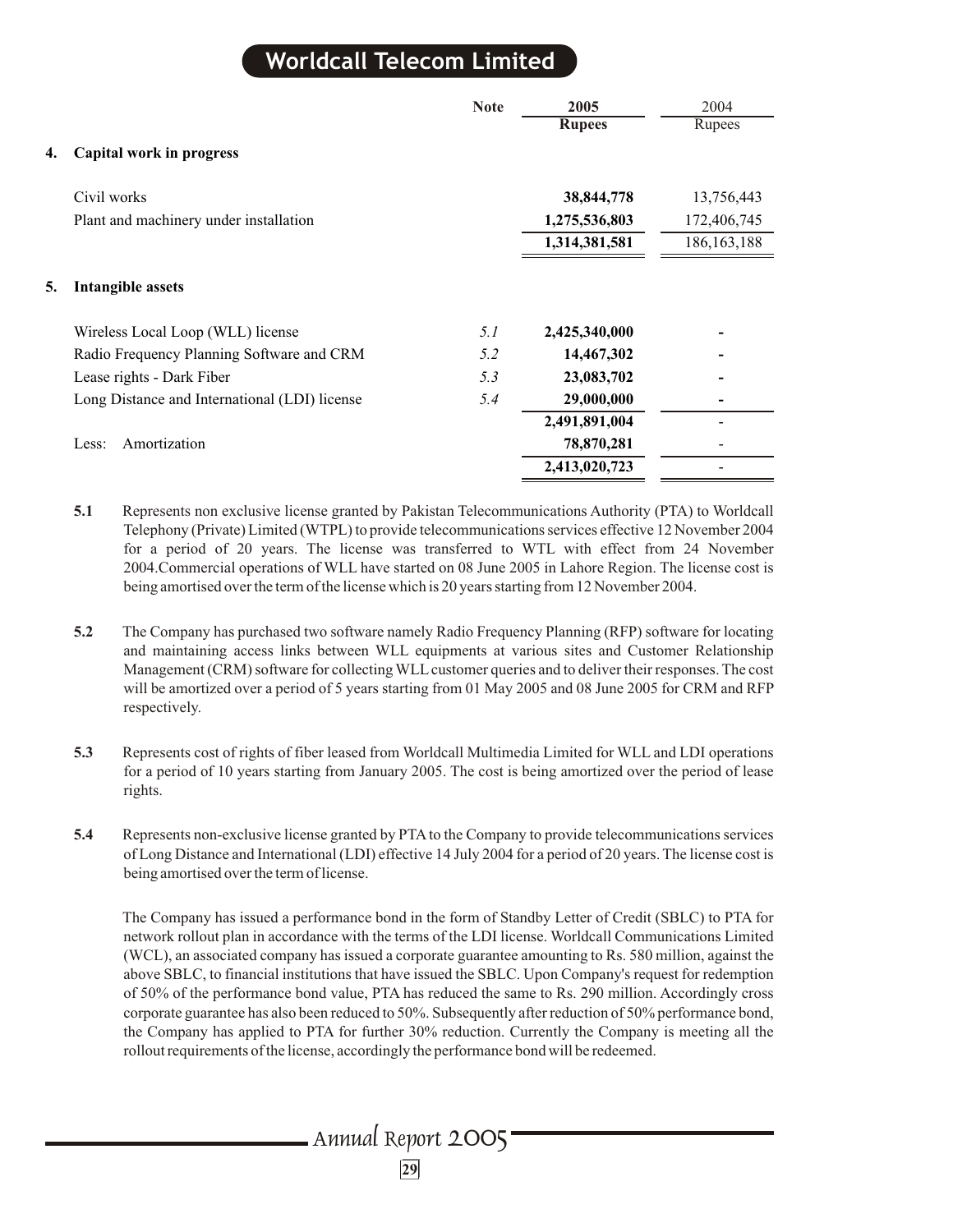#### **6. Long term advances**

This amount represents the cost incurred by the Company in respect of the Long Haul Project consisting of installation of optic fiber cables throughout Pakistan. The Company, however, during the year transferred all its interests in the Project to Multinet Pakistan (Private) Limited under an agreement dated 11 February 2005 according to which Multinet has agreed to undertake and complete the Project. Under the agreement Multinet will provide two cores of dark fibre nationwide to the Company.

|    |                                      | <b>Note</b> | 2005          | 2004      |
|----|--------------------------------------|-------------|---------------|-----------|
| 7. | Long term deposits                   |             | <b>Rupees</b> | Rupees    |
|    | Security deposit with PTCL           |             | 12,712,523    | -         |
|    | Deposits with financial institutions | 7.1         | 114,418,270   | 1,394,750 |
|    | Others                               |             | 5,574,940     | 2,217,770 |
|    |                                      |             | 132,705,733   | 3,612,520 |
|    |                                      |             |               |           |

- **7.1** These include amount deposited in debt service reserve account with HBL amounting to Rs. 95 million on which syndicate banks have created a lien as mentioned in note 16.
- **8.** These trade debts are unsecured and considered good and include trade debts of Rs. 24.5 million due from associated companies.

|                                      | <b>Note</b> | 2005          | 2004        |
|--------------------------------------|-------------|---------------|-------------|
|                                      |             | <b>Rupees</b> | Rupees      |
| Loans and advances - considered good |             |               |             |
| Loans and advances                   | 9.1 & 9.2   | 4,759,492     | 31,451,044  |
| Advances to suppliers                |             | 127,592,253   | 118,552,453 |
|                                      |             | 132, 351, 745 | 150,003,497 |
|                                      |             |               |             |

- **9.1** This includes aggregate balance of advances to executives of Rs 125,000 (2004: Rs 170,000).
- **9.2** This also includes balances due from associated companies as under:

|                               | 2005          | 2004    |
|-------------------------------|---------------|---------|
|                               | <b>Rupees</b> | Rupees  |
| Worldcall Multimedia Limited  | 461,817       |         |
|                               |               | 176,505 |
| Media Times (Private) Limited | ۰             | 679,333 |
|                               | 461,817       | 855,838 |

These are unsecured and carry mark-up at the rate of 16% per annum (2004: 8% per annum).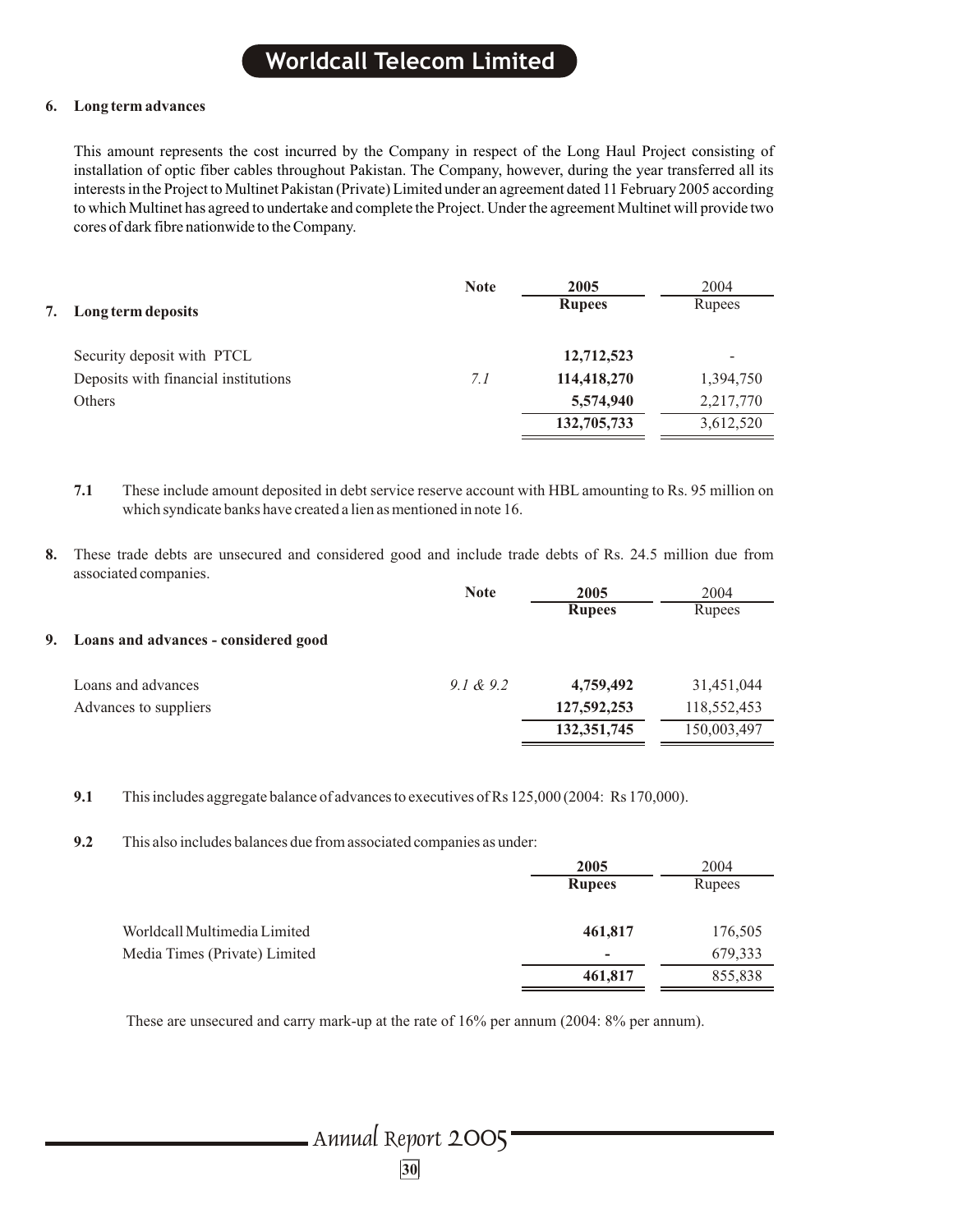| 10. Deposits and prepayments | <b>Note</b> | 2005          | 2004       |
|------------------------------|-------------|---------------|------------|
|                              |             | <b>Rupees</b> | Rupees     |
| Margin deposits              | 10.1        | 101,274,727   | 9,240,840  |
| Prepayments                  |             | 20,889,411    | 2,125,813  |
|                              |             | 122, 164, 138 | 11,366,653 |

**10.1** These include deposits placed with banks against various guarantees issued in favour of PTA and PTCL and against Letters of Credit for import of WLL Project equipment.

|                                             | <b>Note</b> | 2005          | 2004       |
|---------------------------------------------|-------------|---------------|------------|
|                                             |             | <b>Rupees</b> | Rupees     |
| 11. Other receivables                       |             |               |            |
| Advance tax                                 |             | 774,186       | 113,484    |
| Sales tax recoverable                       |             | 25,245,053    | 3,734,797  |
| Letter of credit in transit                 |             | 112,253,532   |            |
| Other receivables-considered good           |             | 6,952,222     | 356,418    |
|                                             |             | 145,224,993   | 4,204,699  |
| 12. Cash and bank balances                  |             |               |            |
| Cash in hand                                |             | 654,717       | 2,041      |
| Cash at banks                               |             |               |            |
| Current accounts                            |             | 192,935,952   | 3,429,226  |
| Deposit accounts                            |             | 398,337,199   | 21,572,213 |
|                                             |             | 591,273,151   | 25,001,439 |
|                                             |             | 591,927,868   | 25,003,480 |
| 13. Trade and other payables                |             |               |            |
| Trade creditors and suppliers               |             | 547,187,969   | 28,880,873 |
| Pakistan Telecommunications Company Limited |             | 236, 231, 367 |            |
| Pakistan Telecommunications Authority       |             | 122,616,128   |            |
| Due to associated companies                 | 13.1        | 30,481,683    | 5,019,664  |
|                                             |             | 936,517,147   | 33,900,537 |
| Accrued and other liabilities               |             | 10,633,344    | 1,800,834  |
| Advance from customers                      |             | 209,173       |            |
| Unearned revenue                            | 13.2        | 1,571,627     |            |
|                                             |             | 948,931,291   | 35,701,371 |

**13.1** These represent balances due to related parties and carries mark up at the rate of 14% per annum (2004: 14% per annum).

**13.2** This represents amount received in advance on sales of Prepaid cards on which airtime is not yet used by prepaid customers.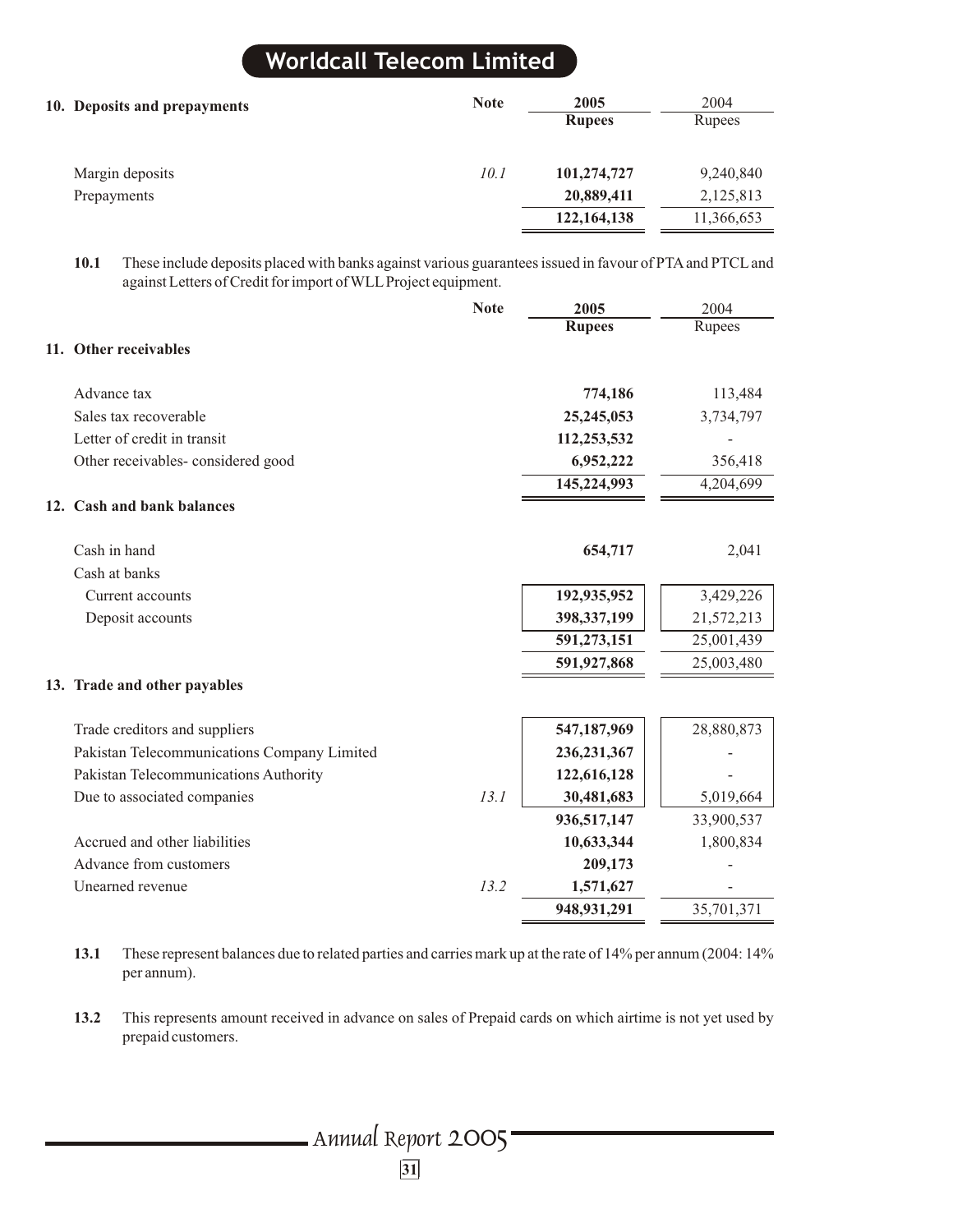| 14. Interest and mark-up payable                   | 2005          | 2004                     |
|----------------------------------------------------|---------------|--------------------------|
|                                                    | <b>Rupees</b> | Rupees                   |
| Mark up accrued on advance against issue of shares | 43,701,104    | $\overline{\phantom{0}}$ |
| Long term financing                                | 8,186,861     | 1,071,912                |
| Short term borrowings                              | 760,256       |                          |
| Payable to associated companies                    | 2,935,918     | 147,040                  |
|                                                    | 55,584,139    | 1,218,952                |

#### **15. Short term borrowings from Banking Company - Secured**

This represents a short term running finance facility of limit of Rs. 30 million from KASB Bank Limited under mark up arrangements and is secured by way of charge over present and future fixed assets of LDI project. This facility carries mark up at the rate of 6 months KIBOR plus 3.0% per annum payable quarterly. This facility is due to expire on 30 September 2005.

|         |                                                    | <b>Note</b> | 2005           | 2004        |
|---------|----------------------------------------------------|-------------|----------------|-------------|
|         | 16. Long term finances - secured                   |             | <b>Rupees</b>  | Rupees      |
|         | Banking companies and other financial institutions |             |                |             |
| Loan I  |                                                    | 16.1        | 150,000,000    | 100,000,000 |
| Loan II |                                                    | 16.2        | 609,888,000    |             |
|         |                                                    |             | 759,888,000    | 100,000,000 |
|         | Initial transaction costs incurred                 |             | (40, 315, 382) |             |
|         |                                                    |             | 719,572,618    | 100,000,000 |
|         | Amortization of transaction costs                  |             | 3,195,192      |             |
|         |                                                    |             | 722,767,810    | 100,000,000 |
| Less:   | Current portion                                    |             | 75,000,000     |             |
|         |                                                    |             | 647,767,810    | 100,000,000 |
| 16.1    | Loan I                                             |             | Limit          | Outstanding |
|         |                                                    |             | <b>Rupees</b>  | Rupees      |
|         |                                                    |             | 50,000,000     | 50,000,000  |
|         | Pak Oman Investment Company Limited                |             |                |             |
|         | <b>Union Bank Limited</b>                          |             | 50,000,000     | 50,000,000  |
|         | <b>PICIC Commercial Bank Limited</b>               |             | 25,000,000     | 25,000,000  |
|         | Soneri Bank Limited                                |             | 25,000,000     | 25,000,000  |
|         |                                                    |             | 150,000,000    | 150,000,000 |

The Company obtained a medium term finance facility from the above mentioned syndicate amounting to Rs 150 million. This facility was granted to finance the purchase of equipment related to LDI services. The tenure of this facility is 3 years from the date of the disbursement. Mark-up will be charged at six months ASK KIBOR prevailing three working days prior to beginning of each installment period plus 5% with no floor or cap. The principal is to be repaid in 4 equal semi annual installments after a grace period of 12 months from the disbursement date which was made on 05 May 2004. The first installment will be paid in 18th month. This facility is secured against all present and future fixed and moveable assets (excluding land and building and current assets) of the Company together with a corporate guarantee issued by Worldcall Communications Limited in favour of syndicate amounting to Rs 200 million.

Annual Report 2005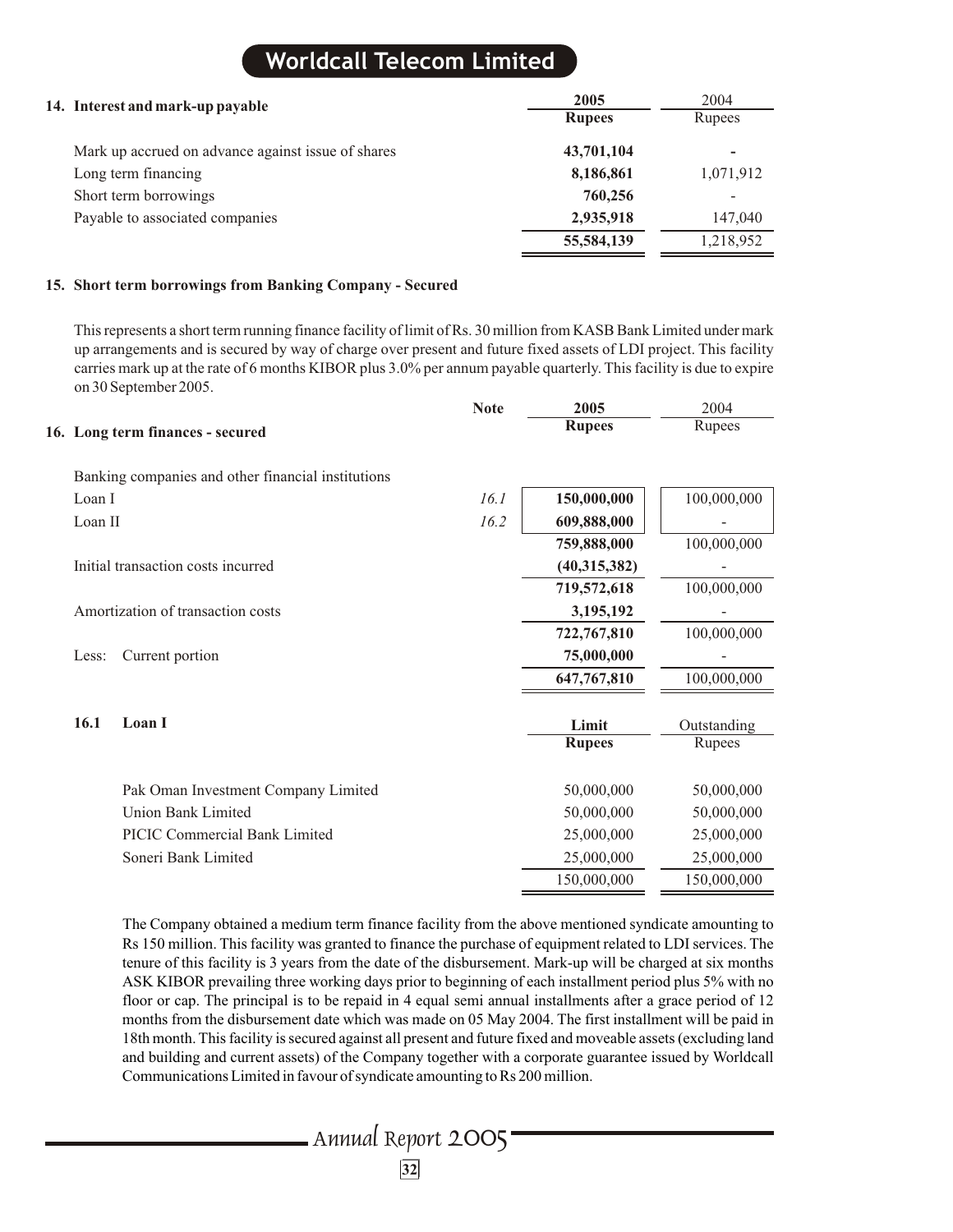|      |                                | Limit         | Outstanding   |
|------|--------------------------------|---------------|---------------|
|      |                                | <b>Rupees</b> | Rupees        |
| 16.2 | Loan II                        |               |               |
|      |                                |               |               |
|      | Habib Bank Limited             | 750,000,000   | 254, 142, 000 |
|      | National Bank of Pakistan      | 750,000,000   | 254,142,000   |
|      | Muslim Commercial Bank Limited | 150,000,000   | 50,802,000    |
|      | Askari Commercial Bank Limited | 150,000,000   | 50,802,000    |
|      |                                | 1,800,000,000 | 609,888,000   |
|      |                                |               |               |

The Company obtained a long term loan of Rs 1,800 million from above mentioned syndicate for the purposes of acquiring 20 years license from PTA to operate WLL network and import of equipment under various letters of credit. The loan will be paid in 14 equal quarterly installments starting from November 2006 with a grace period of 18 months. Mark-up will be charged at a rate of six months ASK KIBOR prevailing two working days prior to beginning of each installment period plus 4% with no floor or cap. The mark-up is payable on quarterly basis. The facility is secured against First Exclusive Mortgage over the present and future fixed assets, First Exclusive Hypothecation charge over equipment and related other moveable assets of the WLL project, mortgage on personal properties of Directors, assignment of all benefits and rights of the Company under various equipment supply contracts with suppliers, lien over collection account, debt service reserve account and debt payment account, pledge of shares held by associates as investment in other group companies and pledge of 51% share of sponsors of the Company.

In case of default in payment of any installment the Company will be liable to pay additional 1.5% liquidated damages on outstanding amount from date of default till the final settlement of outstanding installment. As per terms of agreement the syndicate has option to convert the lower of 20% of total principal amount or entire outstanding principal loan amount into ordinary shares of the Company after two years from first draw down. The conversion price would be determined as the lower of (a) average daily market value for a period of three months commencing from the date falling four months prior to the option exercise date and ending one month prior to the option exercise date less discount at 30% and (b) present/current market value on the date of option exercise less discount at 30%.The option can be availed upon giving the Company a thirty days notice in writing.

As per terms of agreement, the Company shall pay by way of commitment fee to the Syndicate, a sum calculated at the rate of 0.25% per annum of such part of loan which remains undrawn by the Company commencing from the date mentioned in the disbursement schedule till the final drawdown date.

As per the terms of Agreement the Company had to drawdown the total amount by 30 June 2005. However, to date the Company has not withdrawn the total amount due to its current negotiations with PTA to extend the date of the balance license fee payable, accordingly, it is also negotiating with syndicate banks to extend its final drawdown date.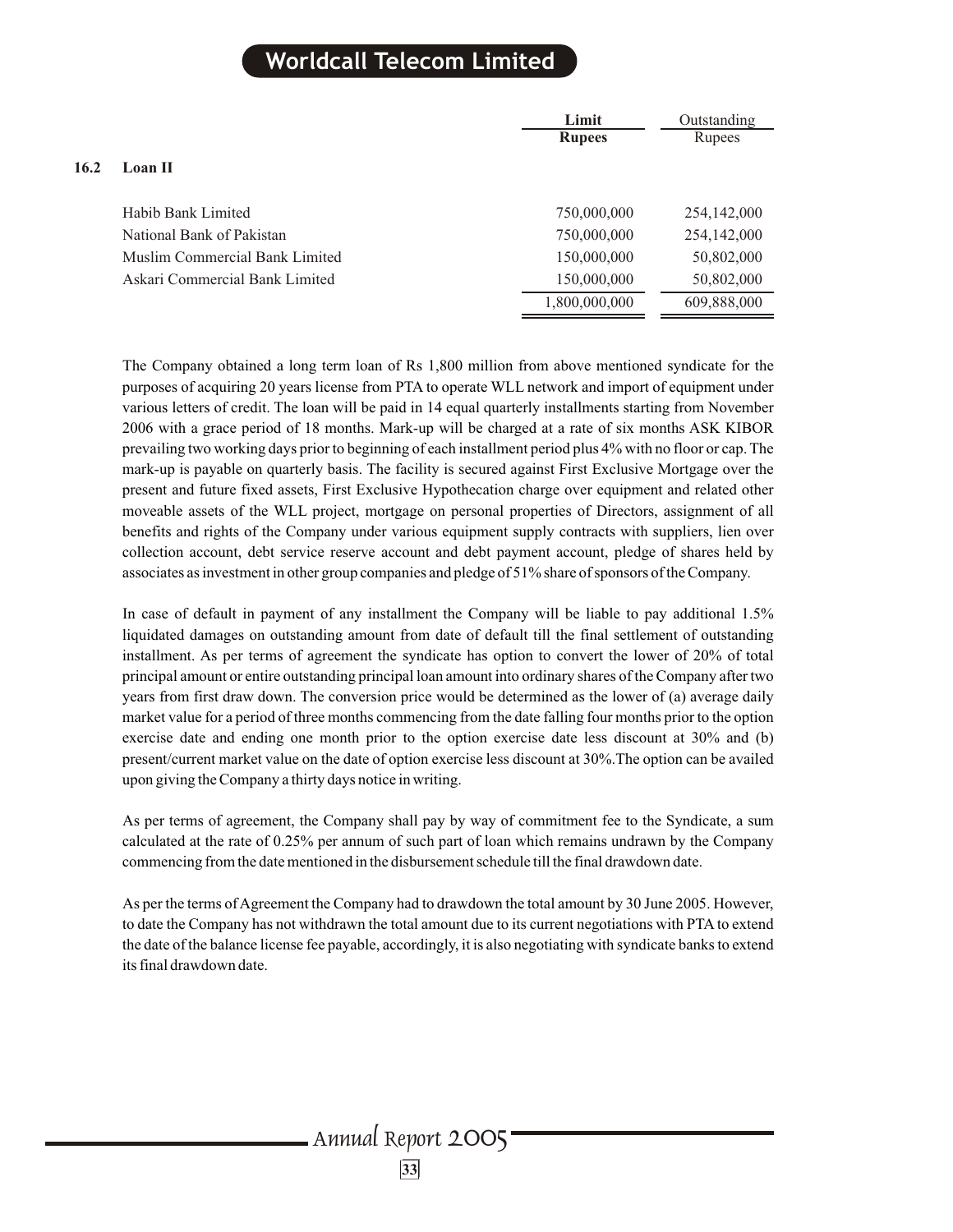#### **17. Liabilities against assets subject to finance lease**

|                                                               |                                  | <b>30 June 2005</b>                          |                                        | 30 June 2004                     |                                              |                                        |
|---------------------------------------------------------------|----------------------------------|----------------------------------------------|----------------------------------------|----------------------------------|----------------------------------------------|----------------------------------------|
|                                                               | <b>Minimum lease</b><br>payments | <b>Finance charges</b><br>for future periods | Present<br>value of<br>lease liability | <b>Minimum</b> lease<br>payments | <b>Finance charges</b><br>for future periods | Present<br>value of<br>lease liability |
|                                                               | <b>Rupees</b>                    | <b>Rupees</b>                                | <b>Rupees</b>                          | <b>Rupees</b>                    | <b>Rupees</b>                                | <b>Rupees</b>                          |
| Not later                                                     |                                  |                                              |                                        |                                  |                                              |                                        |
| than one year                                                 | 64,592,839                       | 9,419,882                                    | 55,172,957                             |                                  |                                              |                                        |
| Later than<br>one year<br>but not<br>later than<br>five years | 108,815,512                      | 5,758,542                                    | 103,056,970                            |                                  |                                              |                                        |
|                                                               | 173,408,351                      | 15,178,424                                   | 158,229,927                            |                                  |                                              |                                        |

The approximate rates used as discounting factor range from 6-10.5% per annum (2004:Nil). Under the terms of the agreements, the Company has an option to acquire the assets at the end of the respective lease term by adjusting the deposit amounts against the residual value of the asset and intends to exercise the option. In case of default in payment of lease installment the Company will be liable to pay an additional lease rental on over due payments at the rate of 0.1% per day.

#### **18. Long term payables**

This represents payable to Samsung Electronics Limited against supply and installation of WLL equipment. The amount is payable on preparation of Final Acceptance Certificate after Final Acceptance Test (FAT). The FAT will be carried out at least twelve months after Provisional Acceptance Test (PAT), which has been issued on 29 August 2005 subsequent to balance sheet date.

|                                                            | <b>Note</b>                               | 2005                                                                  | 2004      |
|------------------------------------------------------------|-------------------------------------------|-----------------------------------------------------------------------|-----------|
|                                                            |                                           | <b>Rupees</b>                                                         | Rupees    |
| Present value of obligation                                |                                           | 5,774,381                                                             | 1,022,993 |
| Actuarial gains/(losses) to be recognized in later periods |                                           | 65,449                                                                |           |
|                                                            |                                           | (79, 455)                                                             |           |
| Liability recognised in the balance sheet                  |                                           | 5,760,375                                                             | 1,022,993 |
| Movement in net liability                                  |                                           |                                                                       |           |
| Liability at the beginning of the year                     |                                           | 1,022,993                                                             |           |
| Interest cost for the year                                 |                                           | 89,785                                                                |           |
| Current service cost for the year                          |                                           | 3,066,200                                                             | 283,520   |
| Additional liability due to transferred employees          | 19.1                                      | 1,611,297                                                             | 739,473   |
| Benefits paid during the year                              |                                           | (29,900)                                                              |           |
| Liability at the end of the year                           |                                           | 5,760,375                                                             | 1,022,993 |
|                                                            | 19. Deferred liability for staff gratuity | Unrecognized transitional liability to be recognized in later periods |           |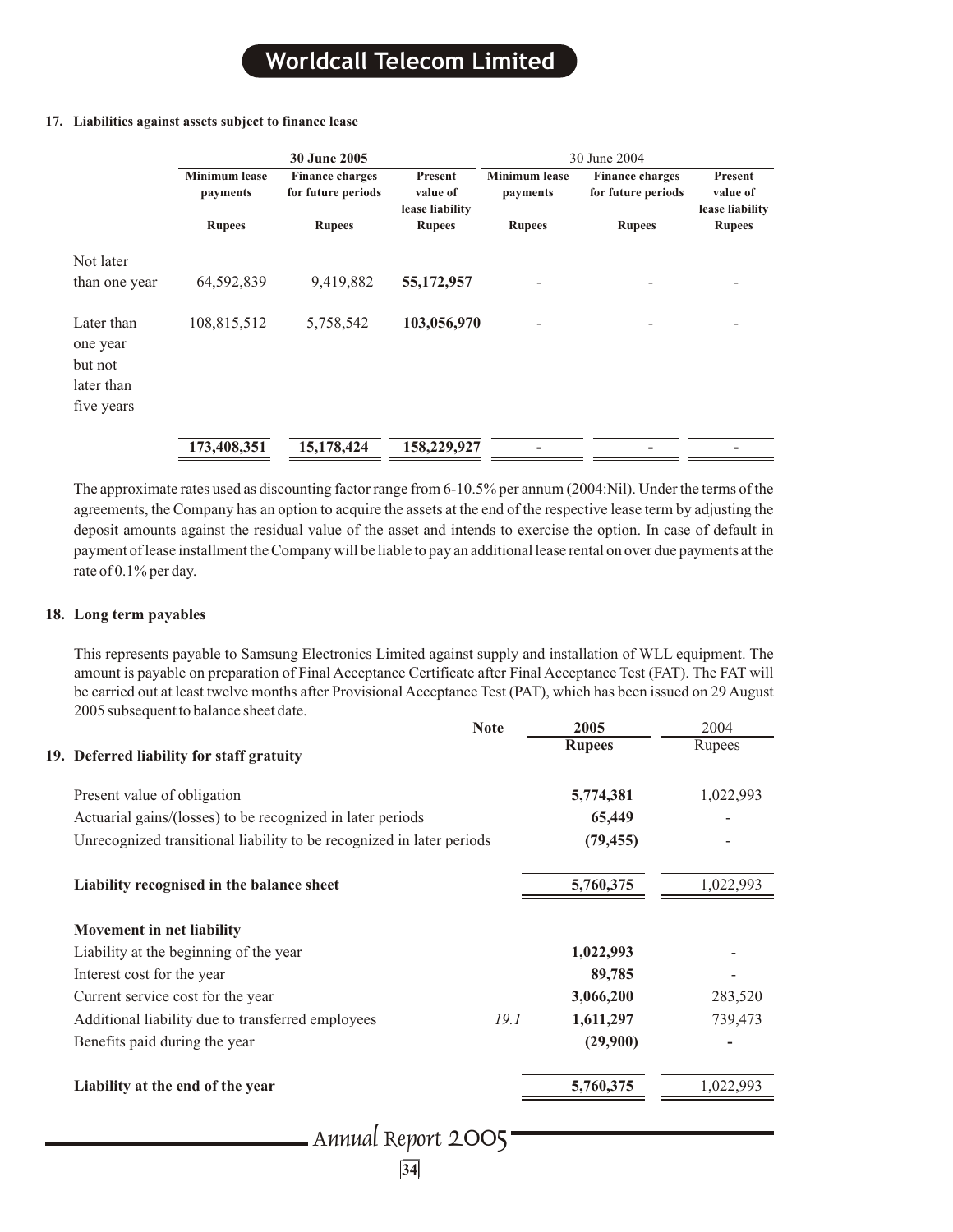- **19.1** This represents the liability of employees transferred from associated companies during the year.
- **19.2** These figures are based on the actuarial valuation as at 30 June 2005 carried out by Nauman Associates. The valuation was based on Projected Unit Credit Method. Discount rate has been taken as 9% per annum based on market yield on Pakistan Investment Bonds at the balance sheet date. Salary inflation is assumed to average 8% per annum over the future working lives of current employees. Average expected remaining working life time of employees is estimated at 9 years and 11 years for the WLL and LDI operations respectively.

#### **20. License fee payable**

The Company alongwith other WLL operators has applied to PTA to get a relief i.e. moratorium of four years followed by staggering balance license fee in 10 equal annual installments. This plea has been taken based on the relief given to cellular mobile operators. The WLL operators have also approached Ministry of Information & Technology - Government of Pakistan, for accord of equal treatment in the matter, in line with the objectives of Government's deregulation policy.

#### **21. Contingencies and commitments**

- **21.1** PTCL has billed 1.6 million excess minutes as compared to the Company's record due to which there is difference of Rs. 10.5 million with PTCL on account of interconnect and settlement charges, which has not been provided for in these financial statements.
- **21.2** There is a difference of Rs. 112 million between the amount billed by PTCL upto May 2005 and the amount charged by the Company on account of Domestic Private Lease Circuit (DPLC) charges. The difference is mainly due to following:
	- **21.2.1** PTCL has billed the DPLC charges on the basis of rates defined in the Interim Reference Interconnect Offer (RIO) issued on 28 July 2004 ignoring the downward revision in rates through the revised RIO issued by PTA on 6 May 2005 with retrospective effect. Due to this the impact of Rs 40 million remains unprovided in these financial statements. The management is contesting the issue and expects that the matter will be settled in the Company's favour.
	- **21.2.2** There is a difference of Rs. 40 million due to the difference in formulae used by PTCL and the Company for the calculation of DPLC charges. PTCL has charged bandwidth on the basis of activation of DPLC link whereas the Company has calculated the bandwidth charges from the date of activation of Digital Interface Units (DIU) for commercial operation and in proportion to activation of DIUs related to each DPLC.
	- **21.2.3** PTCL has charged the company Rs. 32 million for the link between Karachi to Islamabad which has not yet been activated.
- **21.3** Letter of guarantees outstanding as at 30 June 2005 amounting to Rs. 51.370 million are issued in favour of PTCL.
- **21.4** Commitments for capital expenditure amounting to Rs. 236.6 million (2004: Rs 74 million).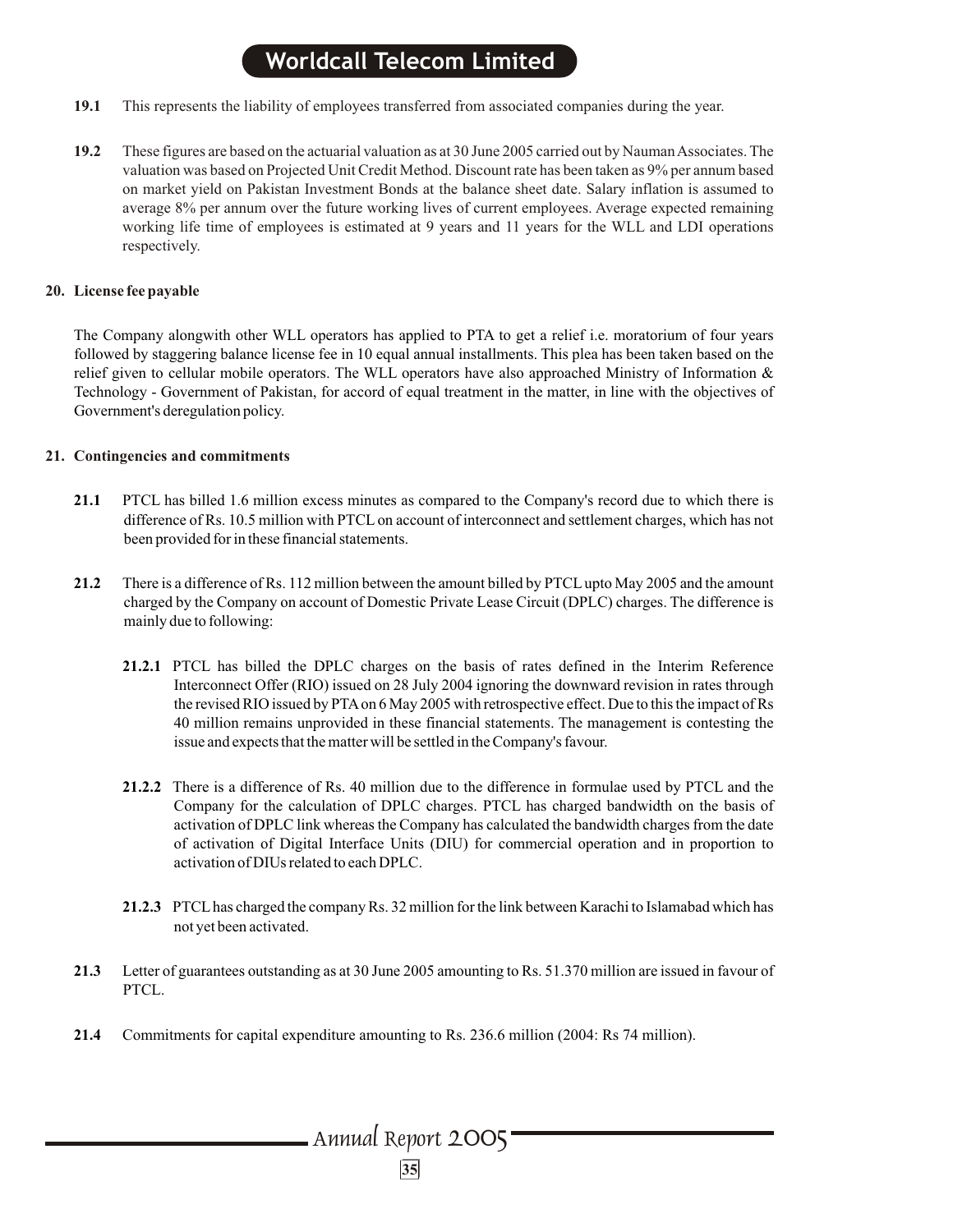|                                                               | <b>Note</b> | 2005          | 2004        |
|---------------------------------------------------------------|-------------|---------------|-------------|
| 22. Share capital                                             |             | <b>Rupees</b> | Rupees      |
| <b>Authorized</b>                                             |             |               |             |
| 350,000,000 (2004: 35,000,000) ordinary shares of Rs. 10 each |             | 3,500,000,000 | 350,000,000 |
| Issued, subscribed and paid up capital                        |             |               |             |
| 275,000,000 (2004: 3,500) ordinary shares of Rs. 10 each      |             |               |             |
| fully paid in cash                                            | 22.1        | 2,750,000,000 | 35,000      |

**22.1** Worldcall Communications Limited, Worldcall Broadband Limited and First Capital Securities Corporation Limited hold 32,246,000 shares (11.73%), 50,000,000 shares (18.18%), 29,250,000 shares (10.64%) respectively in the Company.

**22.2** The movement in number of ordinary shares outstanding during the year is as follows:

|                                                        | 2005        | 2004                     |  |
|--------------------------------------------------------|-------------|--------------------------|--|
|                                                        |             |                          |  |
|                                                        |             |                          |  |
| Number of ordinary shares at the beginning of the year | 3,500       | 3,500                    |  |
| Number of ordinary shares issued during the year       | 274,996,500 | $\overline{\phantom{0}}$ |  |
| Number of ordinary share at the end of the year        | 275,000,000 | 3,500                    |  |

**22.3** Subsequent to balance sheet date share capital of the Company has increased to Rs. 3,440 million.

| 23. Revenue                  | <b>Note</b> | 01 December 2004<br>to 30 June 2005<br><b>Rupees</b> |
|------------------------------|-------------|------------------------------------------------------|
| Domestic                     | 23.1        | 77,021,640                                           |
| International                | 23.2        | 562,985,673                                          |
|                              |             | 640,007,313                                          |
| Membership and franchise fee |             | 37,846,403                                           |
|                              |             | 677,853,716                                          |

**23.1** Domestic revenue represents revenue from nationwide calls and international calls that originate from Pakistan.

**23.2** International revenue represents revenue from foreign network operators for calls that originate outside Pakistan.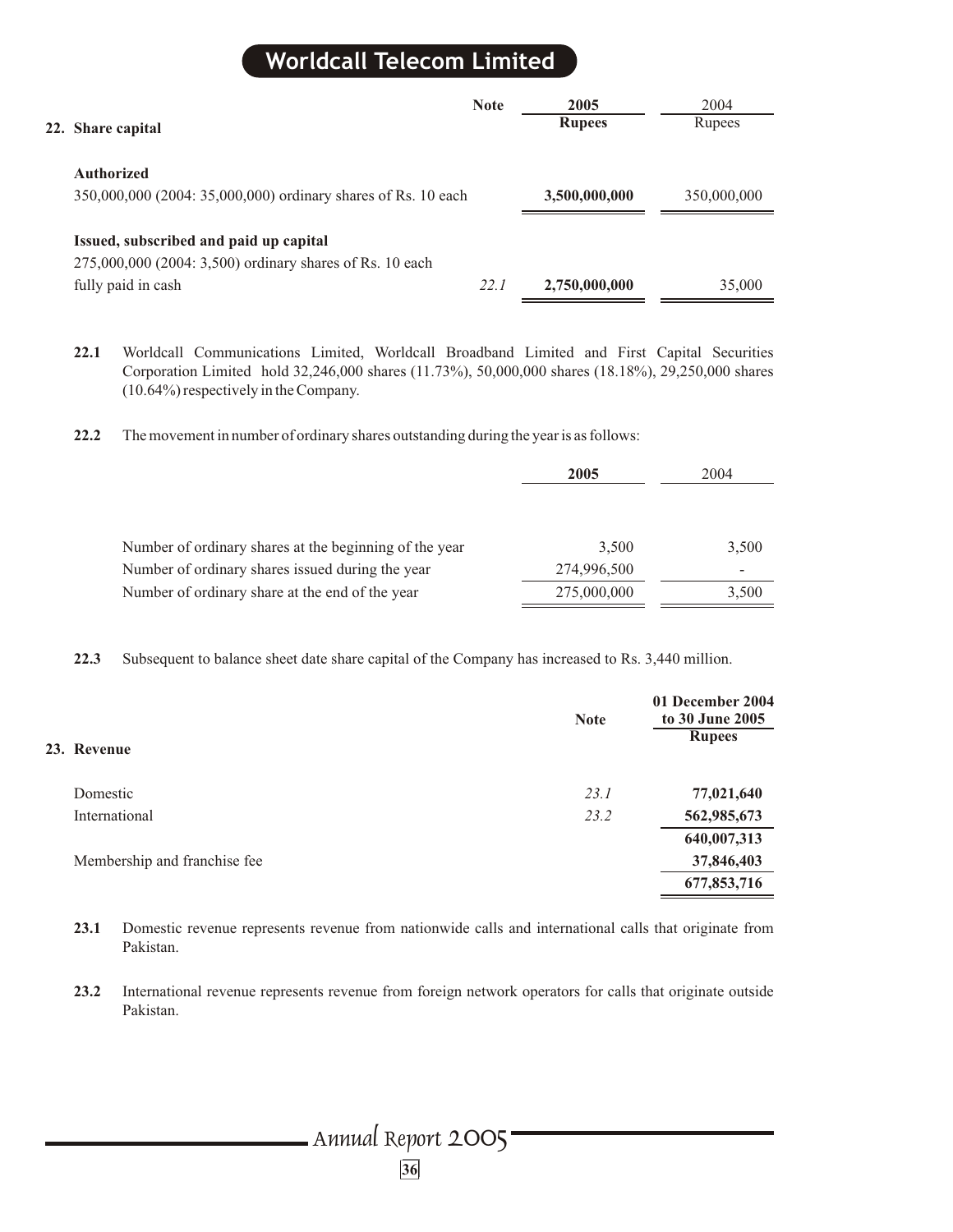|                  |                     |                                                 | <b>Note</b> | 01 December 2004<br>to 30 June 2005<br><b>Rupees</b> |
|------------------|---------------------|-------------------------------------------------|-------------|------------------------------------------------------|
| 24. Direct costs |                     |                                                 |             |                                                      |
|                  |                     | Interconnect, settlement and other charges      |             | 512,297,916                                          |
|                  | Bandwidth charges   |                                                 |             | 60,827,623                                           |
|                  |                     | Provision for PTA charges                       | 24.1        | 2,353,771                                            |
|                  | Power consumed      |                                                 |             | 2,058,142                                            |
|                  | Annual Spectrum fee |                                                 |             | 265,123                                              |
|                  |                     | Network maintenance and insurance               |             | 273,952                                              |
|                  |                     | Commission and other charges                    |             | 4,495,617                                            |
|                  | Depreciation        |                                                 | 3.1         | 25,261,309                                           |
|                  |                     |                                                 |             | 607,833,453                                          |
| 24.1             |                     | <b>Provision for PTA charges</b>                |             |                                                      |
|                  | LDI license         |                                                 | 24.1.1      | 2,192,288                                            |
|                  | WLL license         |                                                 | 24.1.2      | 161,483                                              |
|                  |                     |                                                 |             | 2,353,771                                            |
|                  |                     |                                                 |             |                                                      |
|                  | 24.1.1              | <b>Gross revenue</b>                            |             | 634,941,480                                          |
|                  |                     | Interoperator and related PTA cost              |             |                                                      |
|                  |                     | Interconnect charges                            |             | 62,980,259                                           |
|                  |                     | Intercarrier settlement charges                 |             | 9,967,008                                            |
|                  |                     | Access Promotion Contribution (APC)             |             | 203,958,531                                          |
|                  |                     | Universal Service Fund (USF)                    |             | 142,865,575                                          |
|                  |                     | CPP charges                                     |             | 81,476,879                                           |
|                  |                     | Bandwidth and other PTCL charges                |             | 60,616,956                                           |
|                  |                     |                                                 |             | 561,865,208                                          |
|                  |                     | Net revenue                                     |             | 73,076,272                                           |
|                  |                     | Provision for PTA charges $\omega$ 3% per annum |             | 2,192,288                                            |

This provision represents charges payable to PTA in respect of contribution to the Research and Development Fund established by the Federal Government -1% (Rs. 730,763), Universal Service Fund - 1.5% (Rs. 1,096,145) and annual regulatory fee - 0.5% (Rs. 365,380) under the license agreement for LDI Project.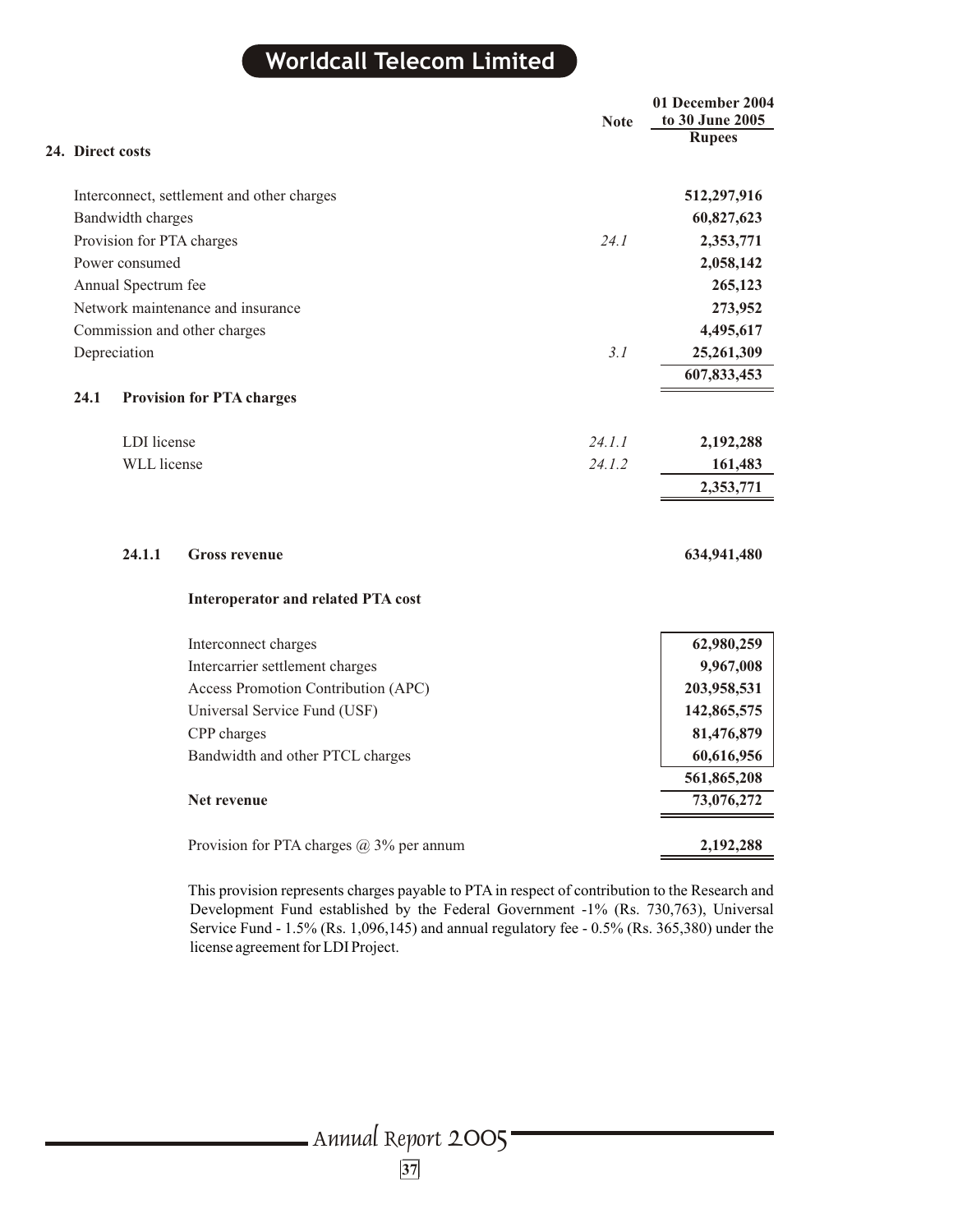|        |                                            | 01 December 2004 |
|--------|--------------------------------------------|------------------|
|        |                                            | to 30 June 2005  |
|        |                                            | <b>Rupees</b>    |
| 24.1.2 | <b>Gross revenue</b>                       | 6,055,381        |
|        | <b>Interoperator and related PTA cost</b>  |                  |
|        | Interconnect charges                       | 672,612          |
|        | Net revenue                                | 5,382,769        |
|        | Provision for PTA charges $@3\%$ per annum | 161,483          |

This provision represents charges payable to PTA in respect of contribution to the Research and Development Fund established by the Federal Government - 1% (Rs. 53,828), Universal Service Fund - 1.5% (Rs. 80,741) and annual regulatory fee - 0.5% (Rs. 26,914) under the license agreement for WLL Project.

The gross revenue represents revenue from licensed services only i.e. connection charges, post paid billing to customers, air time of prepaid card utilized by customers, line rent of both prepaid and postpaid connections and local and international inbound revenue. It does not include one time initial fee received from customers on activation of connection i.e. membership fee and license fee.

| <b>Note</b><br>25. Operating costs   | 01 December 2004<br>to 30 June 2005<br><b>Rupees</b> |
|--------------------------------------|------------------------------------------------------|
| Salaries, wages and benefits<br>25.1 | 32,648,860                                           |
| Rent, rates and taxes                | 4,018,376                                            |
| Postage and courier                  | 152,270                                              |
| Utilities                            | 1,143,556                                            |
| Communications                       | 1,210,653                                            |
| Entertainment                        | 986,945                                              |
| Repairs and maintenance              | 639,182                                              |
| Travel and conveyance - Local        | 903,869                                              |
| Foreign                              | 1,684,235                                            |
| Printing and stationery              | 848,351                                              |
| 3.1<br>Depreciation                  | 3,953,280                                            |
| Amortization                         | 5,124,979                                            |
| Insurance                            | 2,618,661                                            |
| Donations<br>25.2                    | 95,000                                               |
| Marketing and advertisement          | 31,919,043                                           |
| Legal and professional               | 527,935                                              |
| Auditor's remuneration               | 700,000                                              |
| Exchange loss                        | 700,697                                              |
| Miscellaneous                        | 2,322,863                                            |
|                                      | 92,198,755                                           |

**25.1** This includes charge for gratuity amounting to Rs. 2.04 million.

**25.2** The directors or their spouses do not have any interest in any donor's fund to which donations were made.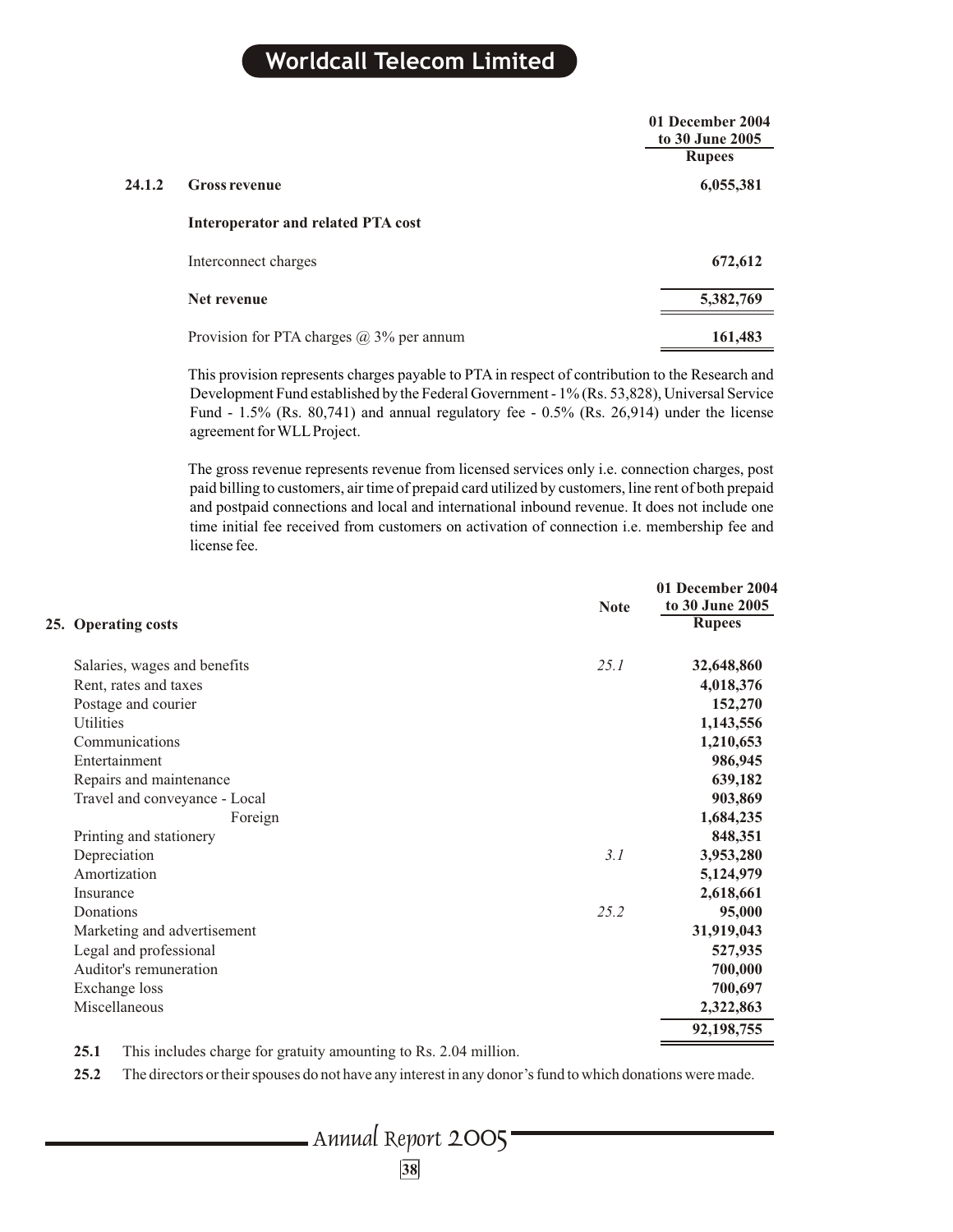| 26. Finance costs                                       | <b>Note</b> | 01 December 2004<br>to 30 June 2005<br><b>Rupees</b> |
|---------------------------------------------------------|-------------|------------------------------------------------------|
| Bank charges and commission                             |             | 5,696,287                                            |
| Financial charges on leased assets                      |             | 4,817,459                                            |
| Mark-up on short term and long term borrowings          |             | 10,562,627                                           |
| Mark-up on due to associated companies                  |             | 3,667,355                                            |
|                                                         |             | 24,743,728                                           |
| 27. Other operating income                              |             |                                                      |
| Income from financial assets                            |             |                                                      |
| Income on deposit accounts                              |             | 9,790,516                                            |
| Income from purchase/resale of listed equity securities |             | 5,193,246                                            |
| Income from non-financial assets                        |             |                                                      |
| Scrap sales                                             |             | 17,000                                               |
|                                                         |             | 15,000,762                                           |
| 28. Taxation                                            |             |                                                      |
| Current Tax                                             | 28.1        |                                                      |
| Deferred Tax                                            | 28.2        | 12,703,806                                           |
|                                                         |             | 12,703,806                                           |
| 28.1<br><b>Current</b>                                  |             |                                                      |

No provision for the period has been provided in accounts since there is no taxable income.

| 28.2<br><b>Deferred</b><br>Deductible temporary differences<br>Recognized tax losses |                               | 134,224,454                 |
|--------------------------------------------------------------------------------------|-------------------------------|-----------------------------|
| Taxable temporary differences<br>Operating fixed assets - owned                      |                               | (114, 222, 485)             |
| Operating fixed assets - leased<br>Deferred tax asset                                |                               | (7, 298, 163)<br>12,703,806 |
| 29. Loss per share                                                                   |                               |                             |
| Loss attributable to ordinary shareholders                                           | <b>Rupees</b>                 | (19,217,652)                |
| Weighted average number of ordinary shares<br>outstanding during the year            | <b>Number</b>                 | 116,427,762                 |
| Loss per share - basic                                                               | <b>Rupees</b>                 | (0.17)                      |
|                                                                                      | 2005                          | 2004                        |
| 30. Cash and cash equivalents                                                        | <b>Rupees</b>                 | Rupees                      |
| Cash and bank balances<br>Short term borrowings                                      | 591,927,868<br>(29, 539, 157) | 25,003,480                  |
|                                                                                      | 562,388,711                   | 25,003,480                  |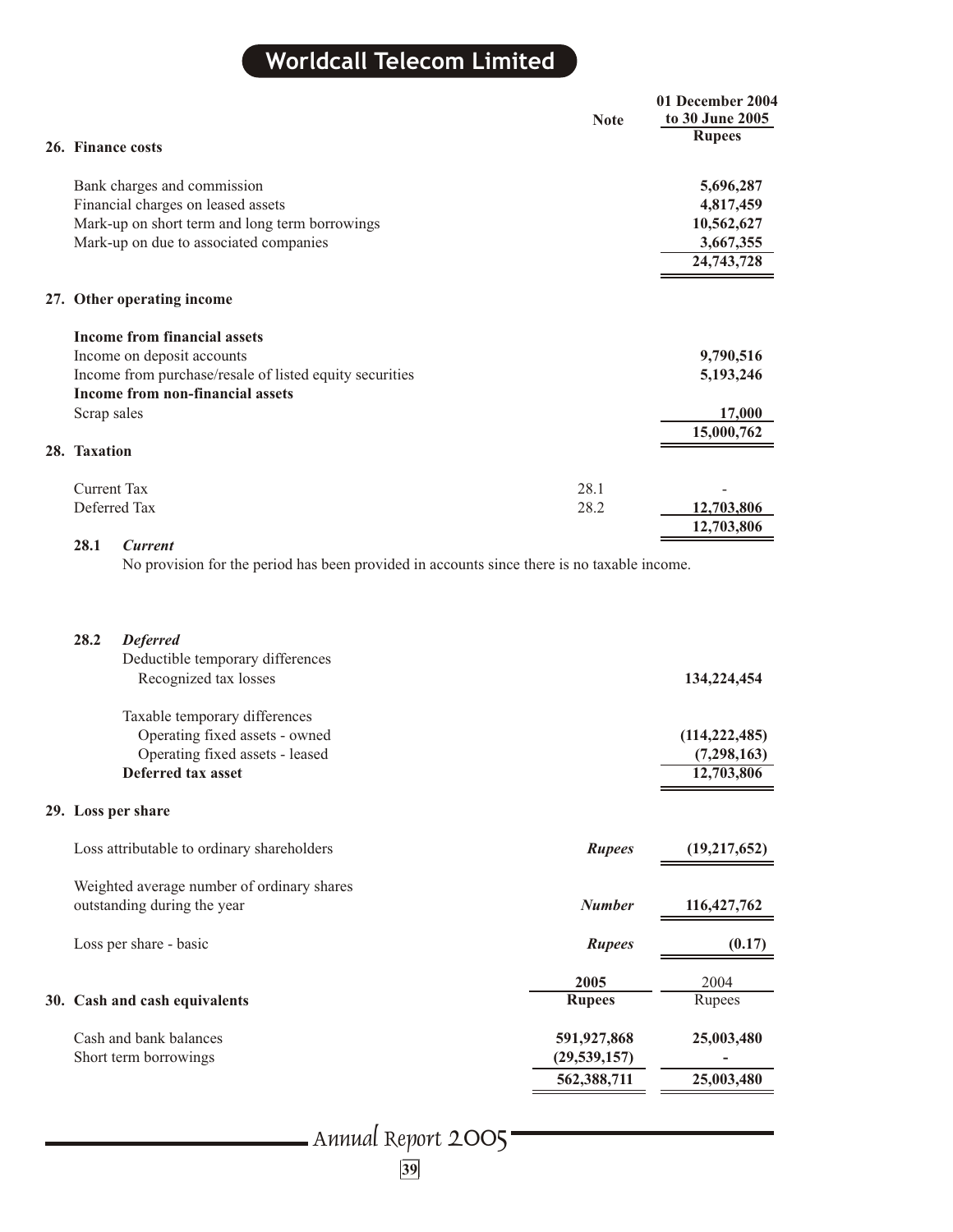#### **31. Remuneration of Chief Executive, Directors and Executives**

The aggregate amount charged in the financial statements for the period for remuneration including all benefits to the Chief Executive, Directors and Executives of the Company were as follows:

|                          | <b>Chief Executive</b> |                              | <b>Directors</b>      |                | <b>Executives</b>     |                |
|--------------------------|------------------------|------------------------------|-----------------------|----------------|-----------------------|----------------|
|                          | 2005<br><b>Rupees</b>  | 2004<br>Rupees               | 2005<br><b>Rupees</b> | 2004<br>Rupees | 2005<br><b>Rupees</b> | 2004<br>Rupees |
| Managerial remuneration  |                        |                              |                       | 904,667        | 12,339,153            | 2,044,547      |
| House rent allowance     |                        | $\qquad \qquad \blacksquare$ |                       | 361,867        | 4,935,726             | 817,819        |
| Utilities                | ۰                      |                              |                       | 90,467         | 1,233,365             | 204,455        |
|                          | ۰                      |                              |                       | 1,357,001      | 18,508,244            | 3,066,821      |
| <b>Number of persons</b> |                        |                              |                       | 1              | 19                    | 11             |

Directors and Executives have been provided with Company maintained cars.

No meeting fee was paid to Directors during the period (2004: Nil).

Pursuant to the amendments in the Fourth Schedule to the Companies Ordinance, 1984, Executive means person whose annual basic salary exceeds Rs. 500,000 (2004:Rs.100,000).

#### **32. Transactions with Related Parties**

Related parties comprise of major shareholders, directors, key management personnel, entities over which the directors are able to exercise influence. Worldcall Communications Limited, Worldcall Broadband Limited, First Capital Securities Corporation Limited, First Capital Associates (Private) Limited, Worldcall Mobile (Private) Limited, Worldcall Telephony Limited, Media Times (Private) Limited, Shaheen Insurance Company Limited, First Capital Mutual Fund Limited, First Capital Investment Limited, Pace Pakistan Limited, Worldcall Internet Solutions (Private) Limited, Pace SuperMall (Private) Limited, Lanka Securities (Private) Limited, WorldPress (Private) Limited, Pace Woodlands (Private) Limited, Total Media Limited and Worldcall Multimedia Limited are associated companies due to common directorship. Amounts due from and due to these undertakings are shown under receivables and payables. The transactions with related parties other than those which have been disclosed in relevant notes to the accounts are disclosed as follows: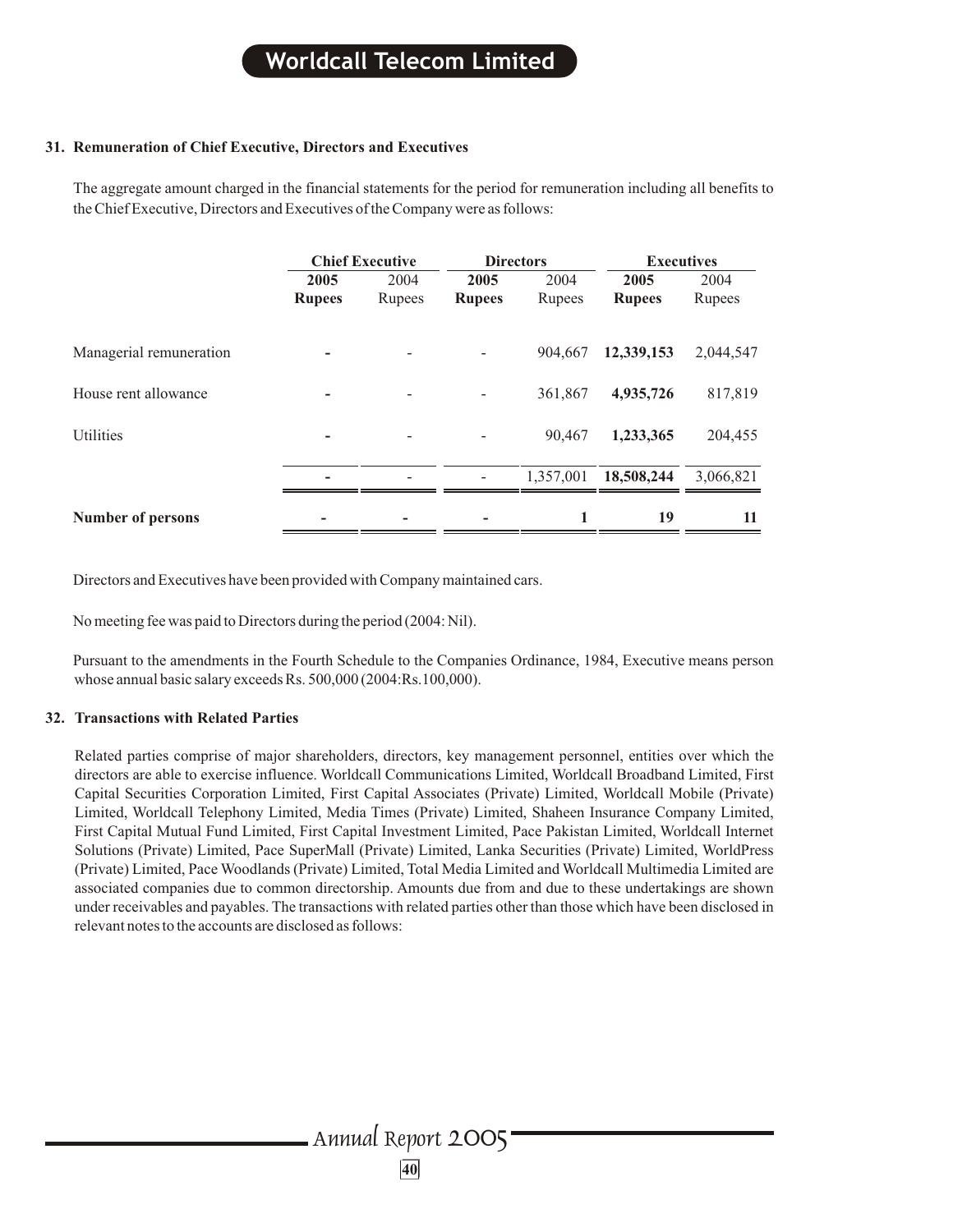|                                                     | 2005          | 2004        |
|-----------------------------------------------------|---------------|-------------|
|                                                     | <b>Rupees</b> | Rupees      |
|                                                     |               |             |
| Worldcall Multimedia Limited                        |               |             |
| Internet services received                          | 687,372       | 72,500      |
| Mark-up charged                                     | 51,010        | 554         |
| Lease Rights-Dark Fiber                             | 23,083,702    |             |
| <b>International Bandwidth rentals</b>              | 1,225,000     |             |
| Call termination charges                            | 134,959       |             |
| Shared expenses received                            | 472,797       |             |
| <b>CATV</b> services                                | 12,250        |             |
| Vehicle transferred                                 | 819,265       |             |
| <b>Worldcall Broadband Limited</b>                  |               |             |
| Mark-up expense                                     | 12,775,401    | 147,040     |
| Equity contribution                                 | 500,000,000   |             |
| Revenue from LDI services                           | 1,789,674     |             |
| Shared expenses received                            | 1,835,412     | 1,010,382   |
| Vehicle transferred                                 | 794,715       |             |
| <b>Worldcall Communications Limited</b>             |               |             |
| Consultancy services                                | 20,000,000    | 25,090,070  |
| Mark-up expense                                     | 9,164,645     |             |
| Share deposit money                                 |               | 133,805,930 |
| Equity contribution                                 | 322,460,000   |             |
| Revenue from LDI services                           | 68,230,728    |             |
| Shared expenses received                            | 17,491,822    | 13,377,885  |
| <b>First Capital Securities Corporation Limited</b> |               |             |
| Consultancy services                                | 13,600,000    | 6,000,000   |
| Share deposit money                                 |               | 52,500,000  |
| Equity contribution                                 | 292,500,000   |             |
| <b>Equity Contribution by</b>                       |               |             |
| Mr. Salmaan Taseer                                  | 60,005,000    |             |
| Mr. Sulieman Ahmad Said Al-Hoqani                   | 1,175,000,000 |             |
| Saudi Pak Industrial & Agricultural                 |               |             |
| Investment Company (Pvt) Limited                    | 100,000,000   |             |
| Shaheen Foundation, PAF                             | 300,000,000   |             |
| Mark up on advance for issue of shares              |               |             |
| Mr. Salmaan Taseer                                  | 621,699       |             |
| Mr. Sulieman Ahmad Said Al-Hoqani                   | 24,920,620    |             |
| Saudi Pak Industrial & Agricultural                 |               |             |
| Investment Company (Private) Limited                | 350,683       |             |

 $\_$ Annual Report 2005 $-$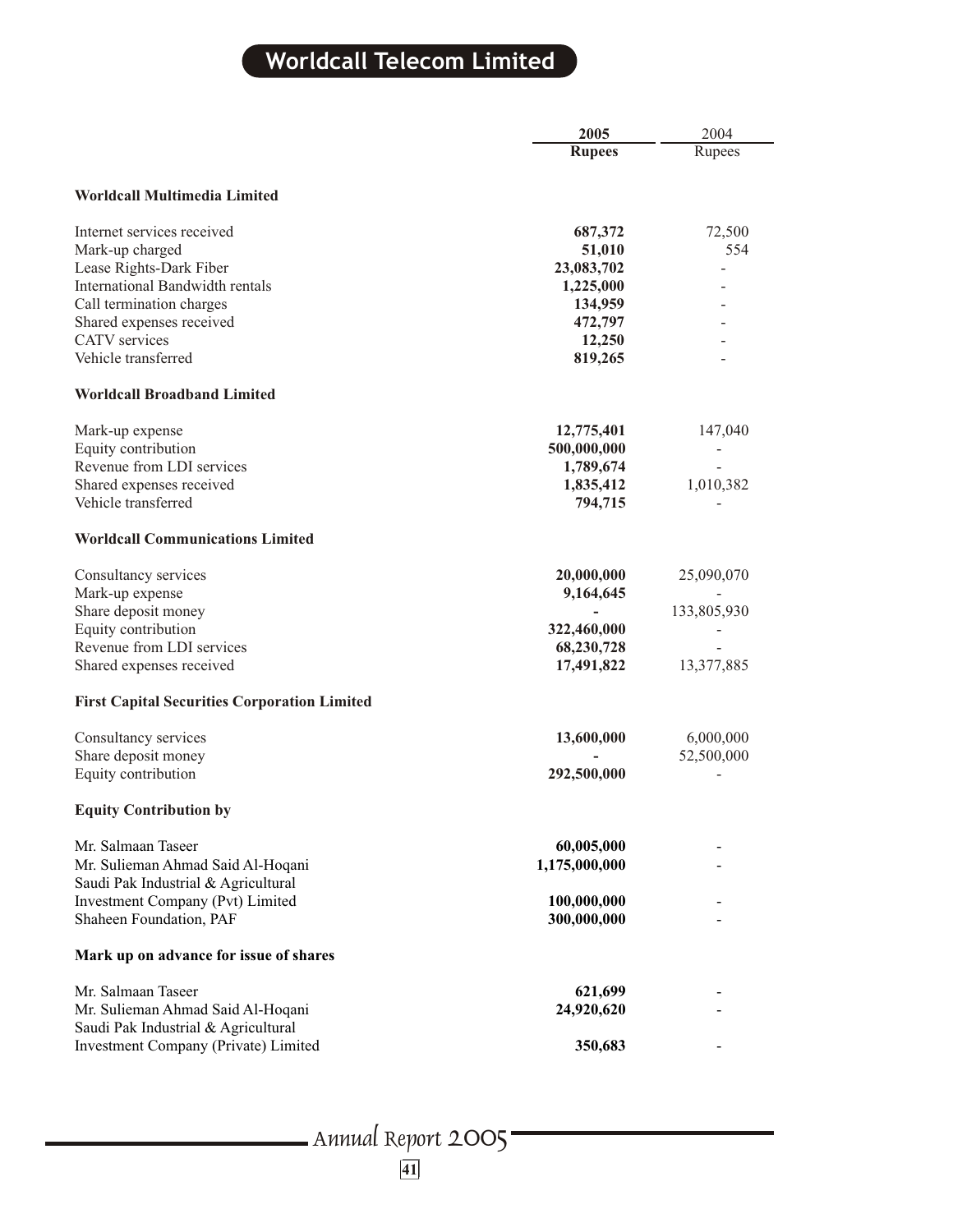#### **33. FINANCIAL INSTRUMENTS AND RELATED DISCLOSURES**

#### **33.1 Interest rate risk exposure**

The information about the Company's exposure to interest rate risk based on contractual refinancing or maturity dates, whichever is earlier, is as follows:

|                                    |                                                                |                                |                 | 2005            |                                |               |                 |
|------------------------------------|----------------------------------------------------------------|--------------------------------|-----------------|-----------------|--------------------------------|---------------|-----------------|
|                                    | Interest / mark - up bearing<br>Non interest / mark-up bearing |                                |                 | <b>Total</b>    |                                |               |                 |
|                                    |                                                                |                                | Over five       |                 |                                | Over five     |                 |
|                                    | Upto                                                           | Over one year                  |                 | Upto            | Over one year                  |               |                 |
|                                    | one year                                                       | to five years<br><b>Rupees</b> | vears           | one year        | to five years<br><b>Rupees</b> | vears         |                 |
|                                    | <b>Rupees</b>                                                  |                                | <b>Rupees</b>   | <b>Rupees</b>   |                                | <b>Rupees</b> | <b>Rupees</b>   |
| <b>Financial assets</b>            |                                                                |                                |                 |                 |                                |               |                 |
|                                    |                                                                |                                |                 |                 |                                |               |                 |
| Long term deposits                 |                                                                |                                |                 |                 | 128,574,513                    | 4,131,220     | 132,705,733     |
| Trade debts                        |                                                                |                                |                 | 300, 367, 332   |                                |               | 300, 367, 332   |
| Loans and advances                 | 461,817                                                        |                                |                 |                 |                                |               | 461,817         |
| Deposits and prepayments           | 51,874,605                                                     |                                |                 | 49,400,122      |                                |               | 101,274,727     |
| Other receivables                  |                                                                |                                |                 | 119,205,754     |                                |               | 119,205,754     |
| Cash and bank balances             | 398,337,199                                                    |                                | $\overline{a}$  | 193,590,669     |                                |               | 591,927,868     |
|                                    | 450,673,621                                                    |                                |                 | 662, 563, 877   | 128,574,513                    | 4,131,220     | 1,245,943,231   |
|                                    |                                                                |                                |                 |                 |                                |               |                 |
| <b>Financial liabilities</b>       |                                                                |                                |                 |                 |                                |               |                 |
| Trade and other payables           | 30,481,683                                                     |                                |                 | 918,449,608     |                                |               | 948, 931, 291   |
| Interest and mark-up payable       |                                                                |                                |                 | 55,584,139      |                                |               | 55,584,139      |
| Short term borrowings              | 29,539,157                                                     |                                |                 |                 |                                |               | 29,539,157      |
| Long term loan                     | 75,000,000                                                     | 647,767,810                    |                 |                 |                                |               | 722,767,810     |
| Liabilities against assets subject |                                                                |                                |                 |                 |                                |               |                 |
| to finance lease                   | 55,172,957                                                     | 103,056,970                    |                 |                 |                                |               | 158,229,927     |
|                                    | 190, 193, 797                                                  | 750,824,780                    |                 | 974,033,747     |                                |               | 1,915,052,324   |
|                                    |                                                                |                                |                 |                 |                                |               |                 |
| On Balance Sheet gap               | 260,479,824                                                    | (750, 824, 780)                | $\mathcal{L}$   | (311, 469, 870) | 128,574,513                    | 4,131,220     | (669, 109, 093) |
|                                    |                                                                |                                |                 |                 |                                |               |                 |
|                                    |                                                                |                                |                 |                 |                                |               |                 |
| Interest rate sensitivity gap      | 260,479,824                                                    | (750, 824, 780)                |                 |                 |                                |               |                 |
|                                    |                                                                |                                |                 |                 |                                |               |                 |
| <b>Cumulative interest</b>         |                                                                |                                |                 |                 |                                |               |                 |
| rate sensitivity gap               | 260,479,824                                                    | (490, 344, 956)                | (490, 344, 956) |                 |                                |               |                 |
|                                    |                                                                |                                |                 |                 |                                |               |                 |
|                                    |                                                                |                                |                 |                 |                                |               |                 |
|                                    |                                                                |                                |                 |                 |                                |               |                 |
|                                    |                                                                |                                |                 |                 |                                |               |                 |
|                                    |                                                                |                                |                 | 2004            |                                |               |                 |
|                                    |                                                                |                                |                 |                 |                                |               |                 |
|                                    |                                                                | Interest / mark - up bearing   |                 |                 | Non interest / mark-up bearing |               | <b>Total</b>    |
|                                    | Upto                                                           | Over one year                  | Over five       | Upto            | Over one year                  | Over five     |                 |
|                                    | one year                                                       | to five years                  | years           | one year        | to five years                  | years         |                 |
|                                    | <b>Rupees</b>                                                  | <b>Rupees</b>                  | <b>Rupees</b>   | <b>Rupees</b>   | <b>Rupees</b>                  | <b>Rupees</b> | <b>Rupees</b>   |
|                                    |                                                                |                                |                 |                 |                                |               |                 |
| <b>Financial assets</b>            |                                                                |                                |                 |                 |                                |               |                 |
| Long term deposits                 |                                                                |                                |                 |                 | 2,824,470                      | 788,050       | 3,612,520       |
| Loans and advances                 | 855,838                                                        |                                |                 | 120,311,959     |                                |               | 121, 167, 797   |
| Deposits and prepayments           | 9,240,840                                                      |                                |                 |                 |                                |               | 9,240,840       |
| Other receivables                  |                                                                |                                |                 | 356,418         |                                |               | 356,418         |
| Short term investments             |                                                                | ٠                              | $\sim$          | 1,892,110       |                                |               | 1,892,110       |
| Cash and bank balances             | 21,572,213                                                     |                                |                 | 3,431,267       |                                |               | 25,003,480      |
|                                    | 31,668,891                                                     |                                |                 | 125,991,754     | 2,824,470                      | 788,050       | 161,273,165     |
|                                    |                                                                |                                |                 |                 |                                |               |                 |
| <b>Financial liabilities</b>       |                                                                |                                |                 |                 |                                |               |                 |
| Trade and other payables           | 5,035,943                                                      |                                | ÷               | 30,665,428      |                                |               | 35,701,371      |
| Interest and mark-up payable       |                                                                |                                |                 | 1,218,952       |                                |               | 1,218,952       |
| Long term loan                     |                                                                | 100.000.000                    |                 | ÷.              |                                |               | 100,000,000     |
|                                    |                                                                |                                |                 |                 |                                |               |                 |

| <b>Service</b><br><b>COMPANY</b><br>On Balance<br>Sheet gap | .948<br>26.632. | $1.000.000^{\circ}$<br>100 | $10^{7}$<br>$\sim$ $\sim$<br>Q۵<br>- 14<br><b>T.L</b><br>$\sim$ | $\Omega$<br>$\overline{a}$<br>$\cdot$ $\sim$<br>. | 700<br>788.050 | $\cdots$<br>'A<br>$\sim$ |
|-------------------------------------------------------------|-----------------|----------------------------|-----------------------------------------------------------------|---------------------------------------------------|----------------|--------------------------|
|                                                             |                 |                            |                                                                 |                                                   |                |                          |

Interest rate sensitivity gap  $26,632,948$   $(100,000,000)$ 

Cumulative interest rate sensitivity gap 26,632,948 (73,367,052) (73,367,052)

Annual Report 2005

 $\frac{5,035,943}{100,000,000}$   $\frac{1}{31,884,380}$   $\frac{1}{300}$   $\frac{136,920,323}{136,920,323}$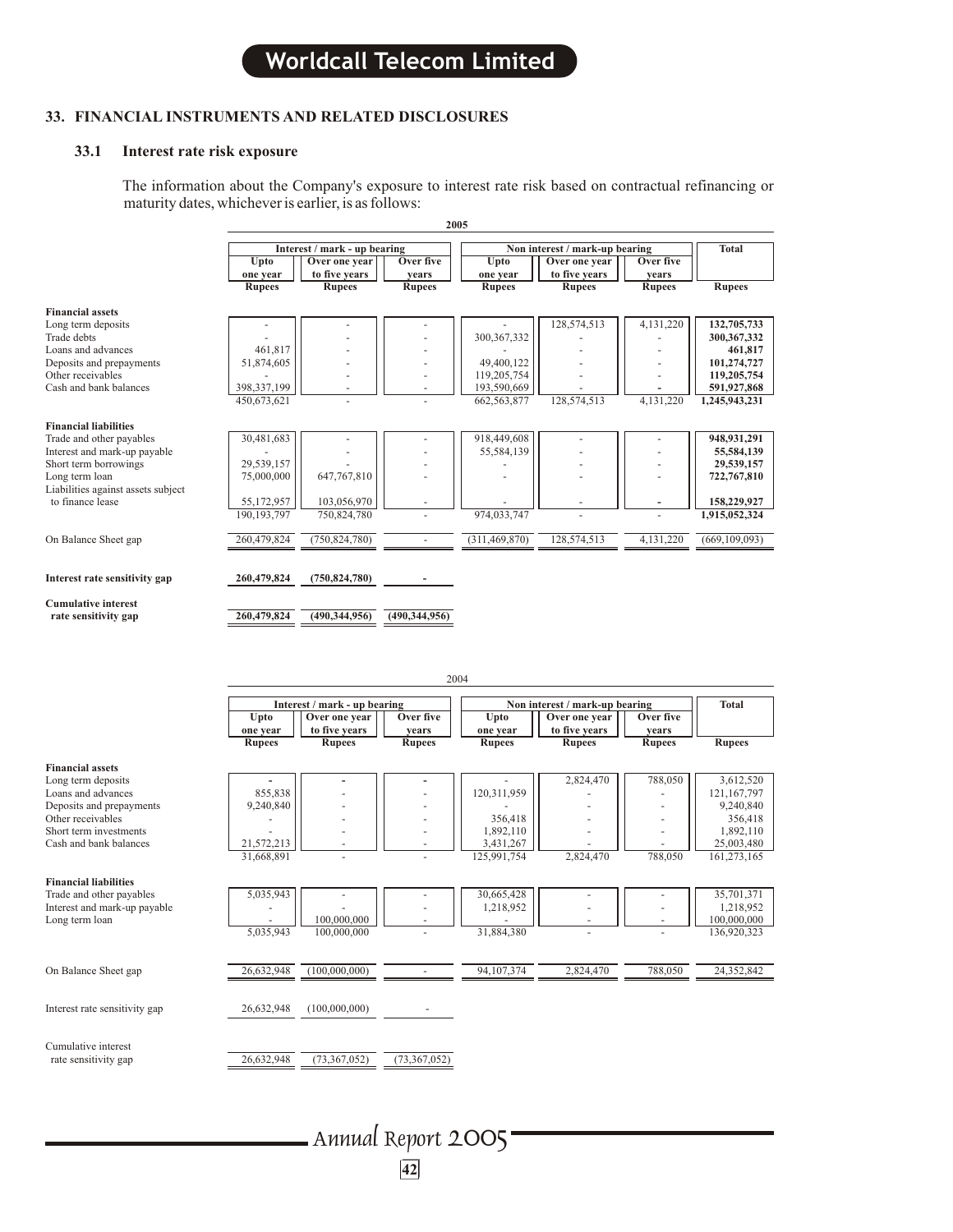#### **33.2 Interest rate risk management**

Interest rate risk represents the value of a financial instrument which will fluctuate due to changes in market interest rate.

The effective interest rates for financial assets and financial liabilities are as follows:

|                               | 2005          | 2004          |
|-------------------------------|---------------|---------------|
|                               | $\frac{0}{0}$ | $\frac{0}{0}$ |
| Due to associated companies   | 14            | 14            |
| Due from associated companies | 16            |               |
| Cash at bank                  | 2.75-5.5      | $1 - 3$       |
| Long term loan                |               |               |
| <b>LDI</b>                    | $5\% + KIBOR$ | $5\% + KIBOR$ |
| WLL                           | $4\% + KIBOR$ |               |

The Company is exposed to interest rate risk, since the interest rates in respect of long term loans and short term borrowings are not capped.

#### **33.3 Foreign exchange risk management**

Foreign currency risk arises mainly where payables exist due to purchase transactions with foreign suppliers. Payables exposed to foreign currency risk are identified as liabilities. The Company obtains foreign risk cover for all major imports through Letter of credit.

#### **33.4 Concentration of credit risk and credit exposure**

Credit risk is the risk that one party to a financial instrument will fail to discharge an obligation and cause the other party to incur a financial loss. The Company does not have significant exposure to any individual customer. To reduce credit risk, the management of the Company continuously monitors the credit exposure towards its customers.

#### **34. Fair value of the financial instruments**

The carrying values of all the financial instruments reflected in the financial statements approximate their fair values.

#### **35. Number of employees**

The total number of employees as at the period end was 376 (2004: 64 ).

#### **36. Date of authorization**

These financial statements were authorized for issue on 08 October 2005 by the Board of Directors of the Company.

#### **37. General**

- **37.1** Figures in the financial statements are rounded off to the nearest rupee.
- **37.2** Profit and loss account does not carry comparatives as the Company commenced commercial operations during the period.
- **37.3** Profit and loss account represents seven months operations of LDI Project and 23 days operations of WLL Project of the Company.
- **37.4** Previous year figures have been rearranged and reclassified wherever necessary for the purpose of comparison. Major changes made during the year were reclassifications resulting from the submitted Fourth Schedule to the Companies Ordinance, 1984.

#### **LAHORE: CHIEF EXECUTIVE DIRECTOR**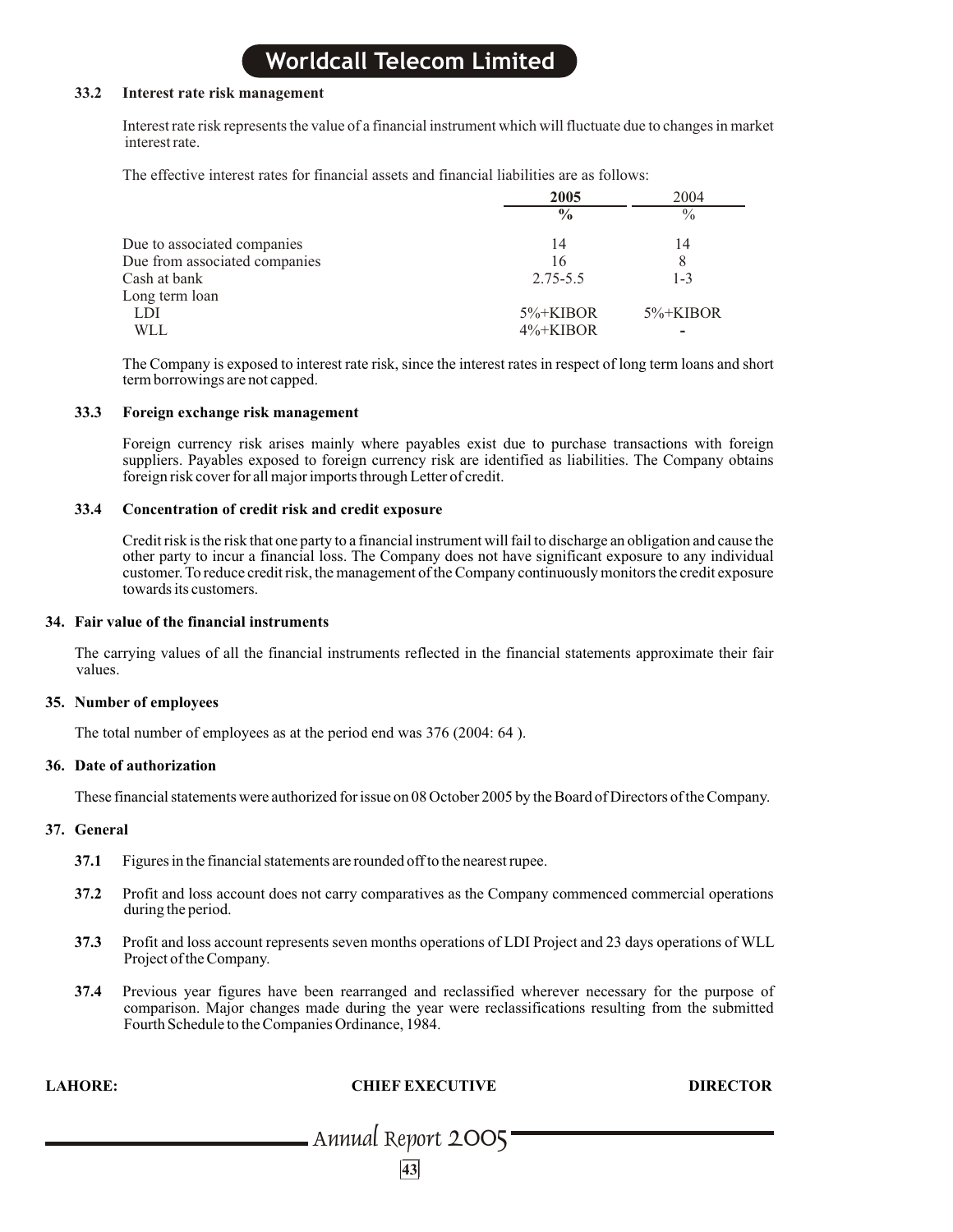### **PATTERN OF SHAREHOLDING AS PER LISTING REGULATIONS AS AT 30 JUNE 2005**

| <b>Shareholders' Category</b>                                                                                                        | <b>Number of</b><br><b>Shares held</b> |
|--------------------------------------------------------------------------------------------------------------------------------------|----------------------------------------|
| Associated Companies, undertaking and related parties                                                                                |                                        |
| <b>Worldcall Broadband Limited</b><br><b>Worldcall Communications Limited</b><br><b>First Capital Securities Corporation Limited</b> | 50,000,000<br>32,246,000<br>29,250,000 |
| <b>NIT and ICP</b>                                                                                                                   |                                        |
| Directors, CEO & their Spouse and Minor Children                                                                                     |                                        |
| Sulieman Ahmed Said Al-Hoqani (Chairman/Director)                                                                                    | 117,500,000                            |
| Salmaan Taseer (CEO/Director)                                                                                                        | 6,000,500                              |
| Shaan Taseer (Director)                                                                                                              | 500                                    |
| Muhammad Shuaib Yousaf (Director)                                                                                                    | 500                                    |
| Muhammad Naveed Tariq * (Director)                                                                                                   | 500                                    |
| Abid Raza (Director)                                                                                                                 | 500                                    |
| Khurshid Zafar Qureshi (Director)                                                                                                    | 500                                    |
| Air Vice Marshal (Retd) Syed Imtiaz Hyder (Director)                                                                                 | 500                                    |
| Muhammad Bilal Sheikh (Director)                                                                                                     | 500                                    |
| <b>Executives</b>                                                                                                                    |                                        |
| <b>Public Sector Companies and Corporations</b>                                                                                      | 10,000,000                             |
| Banks Development Financial Institutions, Non-Banking Finance Institutions,<br>Insurance Companies, Modarabas and Mutual Funds etc.  |                                        |
| Shareholders holding 10% or more voting interest in the Company                                                                      |                                        |
| Sulieman Ahmad Said Al-Hoqani                                                                                                        | 117,500,000                            |
| <b>Worldcall Broadband Limited</b>                                                                                                   | 50,000,000                             |
| <b>Worldcall Communications Limited</b>                                                                                              | 32,246,000                             |
| <b>First Capital Securities Corporation Limited</b>                                                                                  | 29,250,000                             |
| Shaheen Foundation PAF                                                                                                               | 30,000,000                             |

\*Subsequent to the year end Mr. Muhammad Naveed Tariq has resigned from Directorship and Mr. Tanvir Ahmad has been appointed as Director in his place.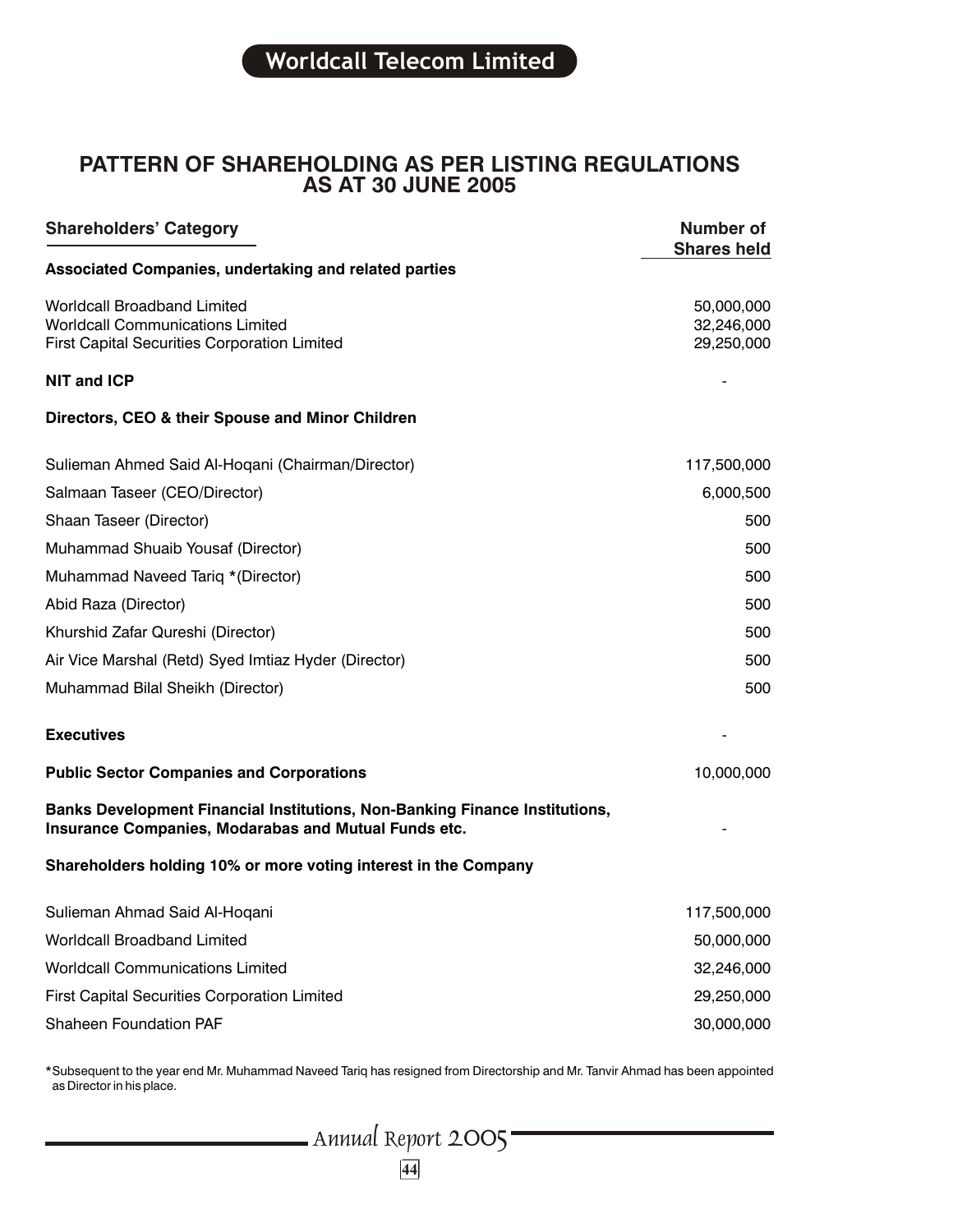### **PATTERN OF SHAREHOLDING AS AT 30 JUNE 2005**

#### *INCORPORATION NUMBER: L-10540 OF 2000-2001*

| No. of              |             | <b>Shareholdings</b> |          | <b>Shares</b> |
|---------------------|-------------|----------------------|----------|---------------|
| <b>Shareholders</b> | <b>From</b> |                      | To       | <b>Held</b>   |
|                     |             |                      | 500      | 3,500         |
|                     | 6000001     |                      | 6005000  | 6,000,500     |
|                     | 9995001     |                      | 10000000 | 10,000,000    |
|                     | 20995001    |                      | 21000000 | 21,000,000    |
|                     | 29245001    |                      | 29250000 | 29,250,000    |
|                     | 29995001    |                      | 30000000 | 30,000,000    |
|                     | 32245001    |                      | 32250000 | 32,246,000    |
|                     | 49995001    |                      | 50000000 | 50,000,000    |
|                     | 96495001    |                      | 96500000 | 96,500,000    |
|                     |             |                      |          |               |
| 15                  |             |                      |          | 275,000,000   |

| <b>Categories of Shareholders</b>                                           | <b>Shares held</b>       | Percentage    |  |
|-----------------------------------------------------------------------------|--------------------------|---------------|--|
| Directors, Chief Executive Officer,<br>and their spouse and minor children. | 123,504,000              | 44.91         |  |
| Associated Companies, undertakings<br>and related parties.                  | 111.496.000              | 40.54         |  |
| Shareholders holding 10%                                                    | 258.996.000              | 94.18         |  |
| <b>Others</b><br>- Joint Stock Companies<br>- Foundation                    | 10,000,000<br>30,000,000 | 3.64<br>10.91 |  |

Note: Some of the shareholders are reflected in more than one category.